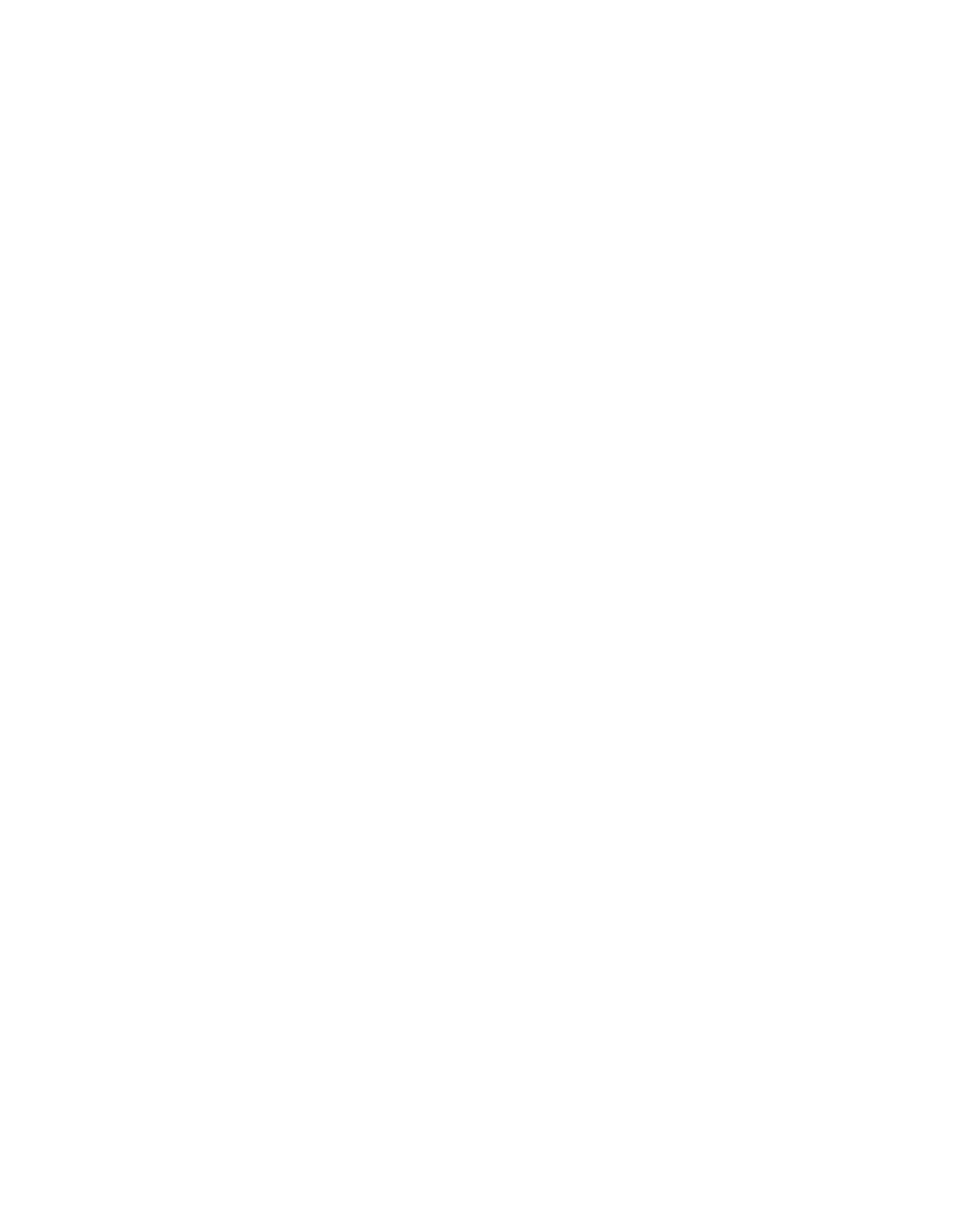## **TABLE OF CONTENTS**

|                                                                                                               | <b>PAGE</b> |
|---------------------------------------------------------------------------------------------------------------|-------------|
| Opening Remarks                                                                                               | 1           |
| CMD 18-H4.55<br>Oral presentation by the Historic Saugeen Métis                                               | 5           |
| CMD 18-H4.63<br>Oral presentation by the<br>Canadian Nuclear Association                                      | 20          |
| CMD 18-H4.70<br>Oral presentation by the<br>Grey Bruce Health Unit                                            | 38          |
| CMD 18-H4.96<br>Oral presentation by the<br>Provincial Building and<br>Construction Trades Council of Ontario | 47          |
| CMD 18-H4.90<br>Oral presentation by Nordion                                                                  | 70          |
| CMD 18-H4.54/18-H4.54A<br>Oral presentation by<br>Eugene Bourgeois and Anna Tilman                            | 88          |
| CMD 18-H4.78<br>Oral presentation by Ontario Chamber of Commerce                                              | 159         |
| CMD 18-H4.77<br>Oral presentation by Strategic Policy Economics                                               | 166         |
| CMD 18-H4.123<br>Oral presentation by Mr. Sutton                                                              | 174         |
| CMD 18-H4.147<br>Written submission from Norm Gurr                                                            | 185         |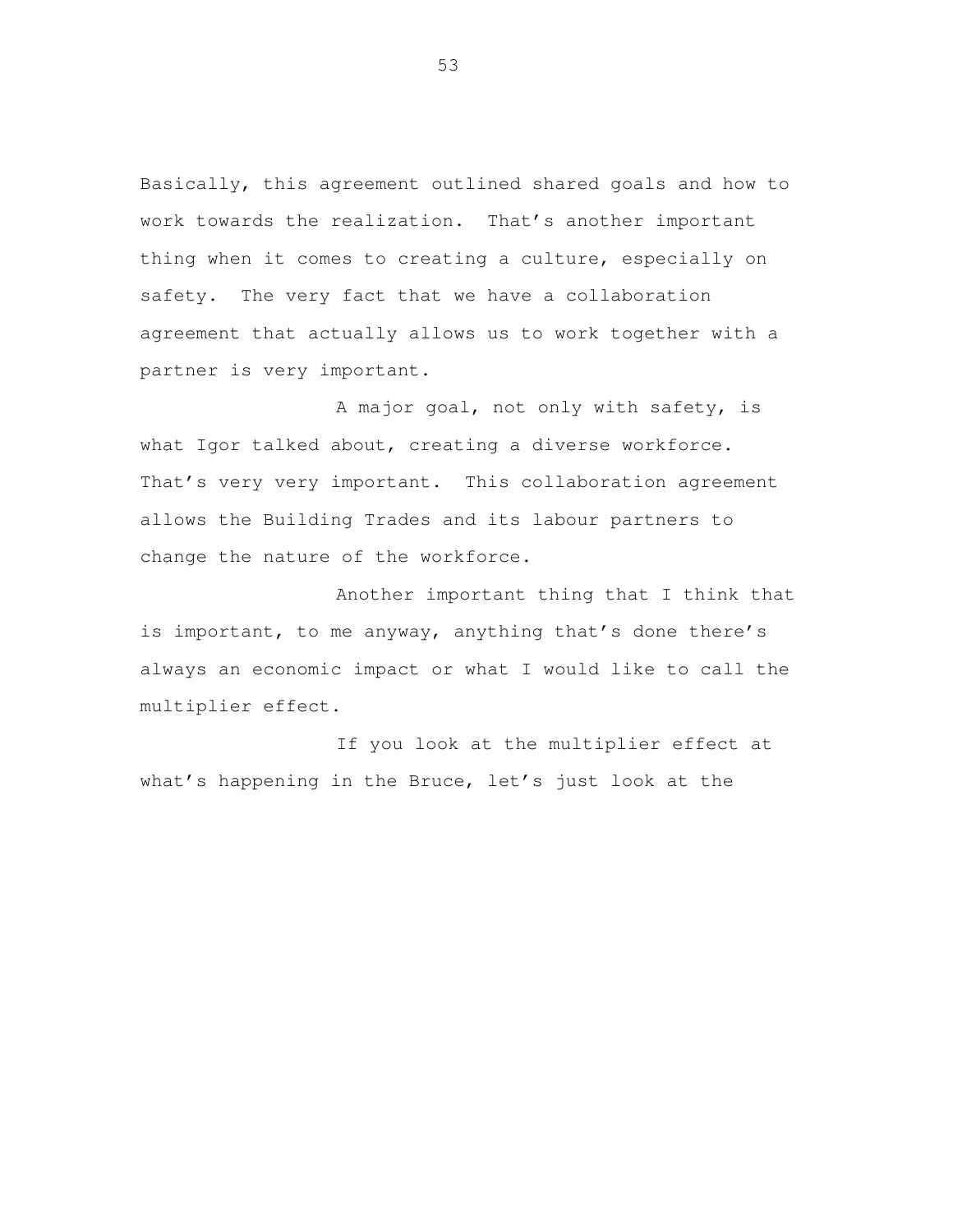Also investment in nuclear refurbishment contributes to reducing our carbon footprint, helping drive action on climate change. These are interesting numbers. When you look at the effect that nuclear refurbishment has had, it's helped avoid 25,000 emergency room visits, helped prevent 20,000 hospital admissions, helped prevent 8.1 million minor illness cases, helped take away 30 megatonnes of annual greenhouse gas emissions. Again, that's a positive multiplier effect.

The Provincial Building Trades supports the refurbishment of A and B. The total impact on the community benefits the environment, training, creates meaningful careers, and also helps those who want to enter the construction grades.

Thank you.

**THE PRESIDENT:** Thank you. Questions? Ms Penney?

**MEMBER PENNEY:** Thanks. Thank you for that. Interested in your BuildForce statistics where you say that Ontario's going to lose 87,000 construction workers over the next decade, 22 per cent of non-residential.

Was there any projection in that report about -- can it be replaced? Then a question for Bruce Power. Do you anticipate any, you know, deficit of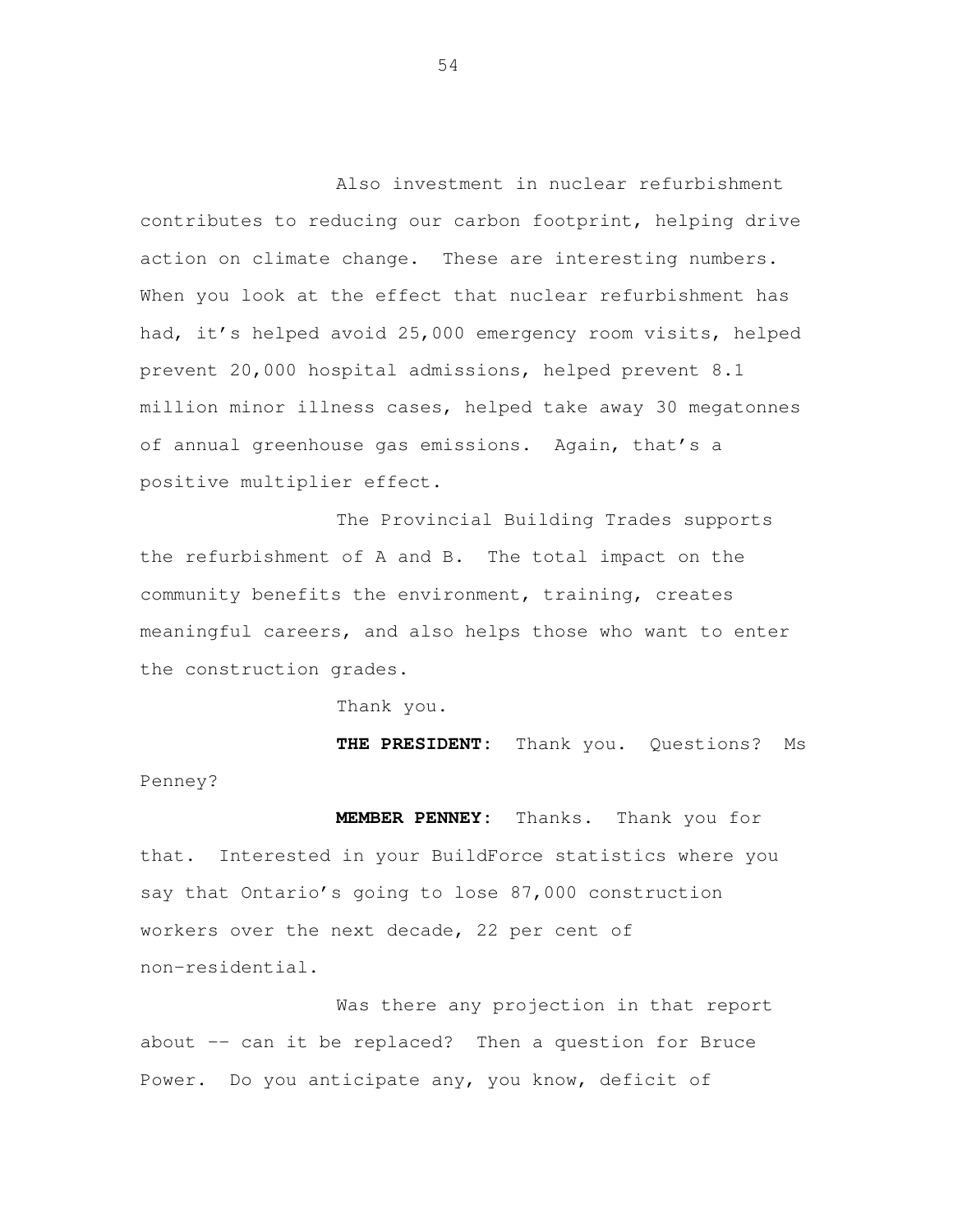qualified people to do your major component replacement work?

 **MR. DELOV:** I don't recall any specific statistics from that source citing the replacement of those workers. But I think if we work together with our owner, clients and contractors we will be and can be in a good position to fill those vacated jobs or trades positions.

 The Ontario construction labour market probably has between 25 and 30 per cent market share being building trades, and the rest of the workers are unrepresented workers or building trades workers to be.

 So we want to work hard and ensure that we have our maximum efforts, you know, mobilized to ensure we meet those needs while taking care to ensure that the jobs that do come are good-paying middleclass jobs that offer training opportunities for the workers.

Thank you.

 **MR. RENCHECK:** Mike Rencheck, for the record. As we look at this from a Bruce Power perspective, we work hand-in-hand with the Building Trades in determining the workforce requirements. Pat Dillon and I co-spoke at a panel at the Canadian National Convention of Building Trades last month, and we talked about the abilities to diversify the workforce by creating new apprentice opportunities through refurbishments.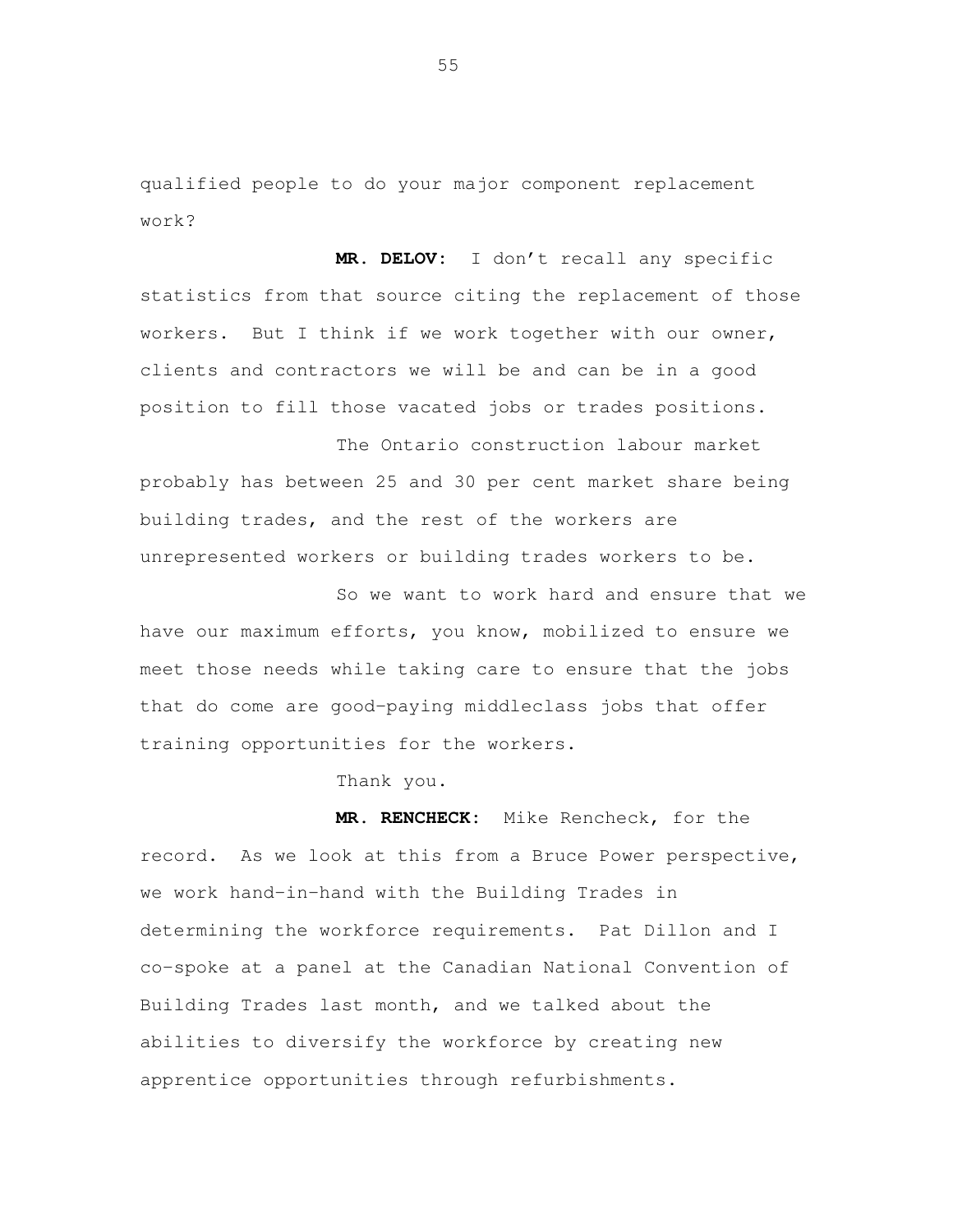In doing that, subsequent to that meeting, we've had a number of discussions with the various business agents from the different trades on creating training opportunities that are both here locally as well as broader throughout Ontario.

 As part of our announced Ontario Nuclear Innovation Institute, that the Skilled Trades and Training Secretariat will work hand-in-hand to ensure that local communities have an opportunity to enter the trades, either through the college routes or through the Building Trades training programs.

 So we see a near-term good supply, but we also have provisions in place to build the long-term supply, as we'll be in a construction program for nearly 20 years, and that will create a career opportunity for people throughout Ontario.

 **MEMBER PENNEY:** I had one follow-up question, Mr. President. So one thing I'm not sure I saw anywhere in your documents. I think you said 1,000 to 2,000 people at the height of your construction. Are you ever going to need a camp or are you hoping you can access them all locally and have them housed locally?

 **MR. SAUNDERS:** Mike Rencheck, for the record. We're working hand-in-hand with the local communities to expand facilities in the area. We think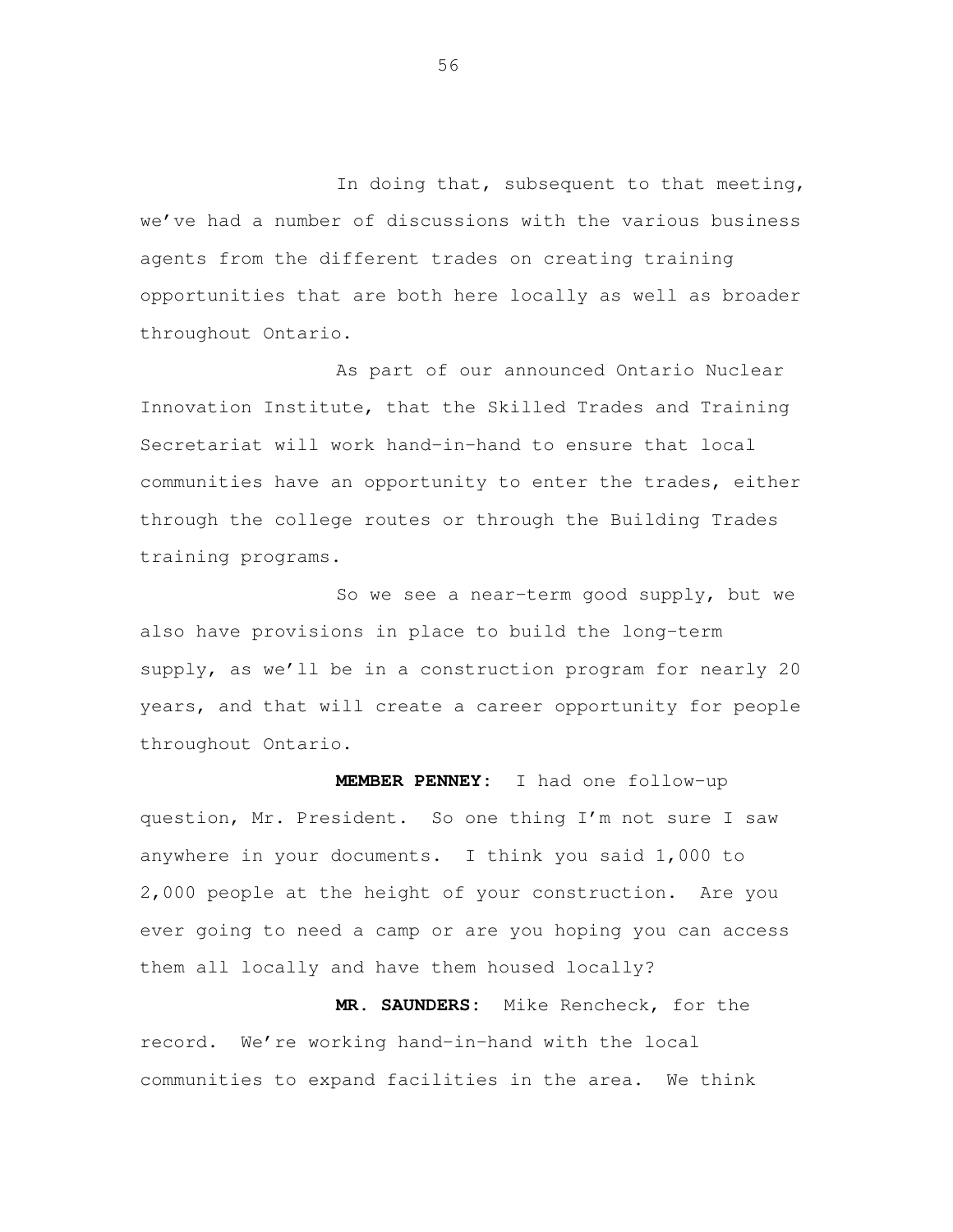that provides good business opportunities and business development opportunities for any and all of the communities, including Indigenous peoples.

I'll just note, in Saugeen Shores there are two new hotels now scheduled to be built and literally thousands of home units on the docket, including two apartment complexes, roughly 400 units.

So you're starting to see the signs that the communities are now embracing entrepreneurship, it's starting to take advantage and build in front of us, but we look forward to that.

In the past refurbishments there were also no issue with housing.

> **THE PRESIDENT:** Thank you. Mr. Berube? **MEMBER BERUBE:** Thank you for your

presentation, it's interesting.

So let me get this correct here. Some of your members are working full-time at the Bruce already and then, of course, contractors will be coming and going all the time, is that correct?

**MR. DELOV:** That's correct.

**MEMBER BERUBE:** Could you, in your own words, quickly describe to me the process of a new worker arriving at the Bruce and what training they would get in terms of safety and security, if you're familiar with that?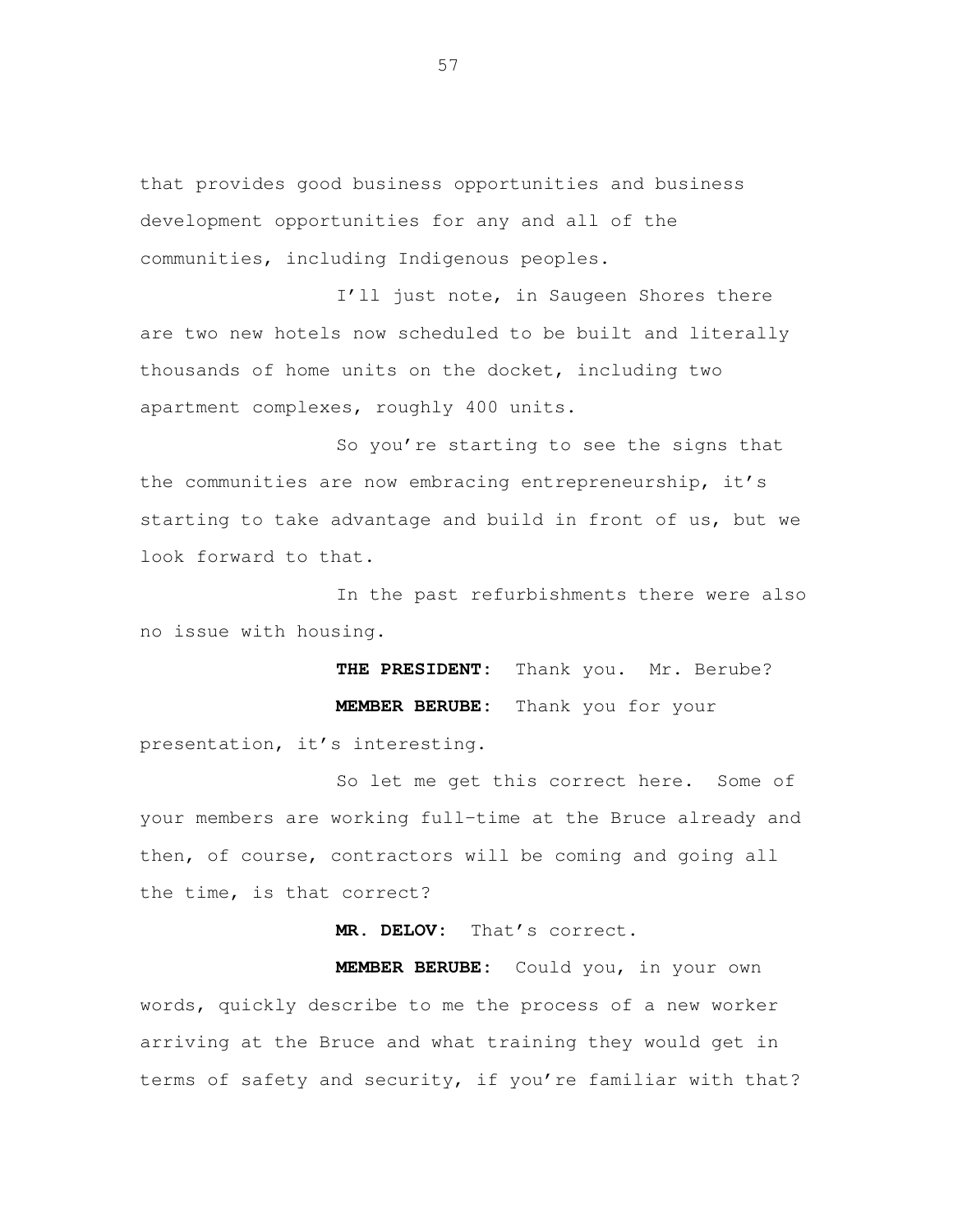Bruce, please, if you could augment that.

 Also, I'd like to hear from the Staff on the adequacy of that training, because we're going to be moving a lot of people in and out of there underneath the terms of this licence, and I need to understand that they're going to be well-trained and well-protected.

 **MR. TIANO:** Sure. I can speak to what happens when the call is out, that the workers are required. First thing, all our individual locals, especially when they're dispatching someone to the Bruce, have -- those workers are already trained specifically -sorry, on the general, what they need.

Once they arrive on the Bruce, there is a more detailed program that goes in place, not only on the safety, on different types of work that they will be doing on the facility.

 Now, when it comes to the specifics of what happens on the Bruce, I know our Health and Safety Committees are actively involved.

But when they actually get on site, depending on where they're going to be working, I'm sure there are different protocols in place. Maybe James or someone else could actually go through that a little bit more in detail than I'm aware of. But I know that they're there because our Building Trades has actually been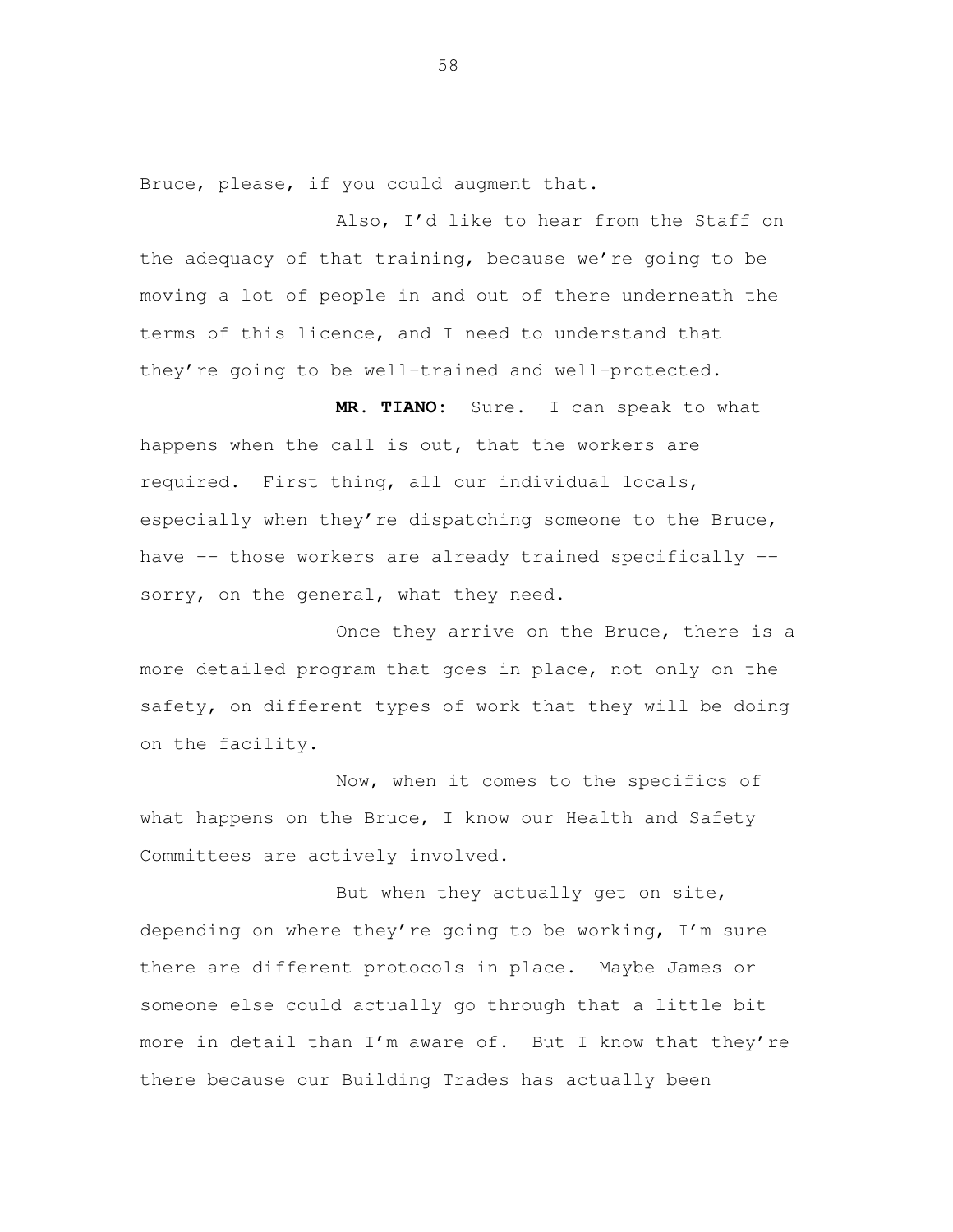involved in helping craft those.

MR. RENCHECK: record. One aspect that we thoroughly enjoy when we work with the building trades unions is that each trade has a very profound technical training program for their personnel. Not only is it through classroom training and instruction, but it's also through apprenticeship programs where they hone their skills. Mike Rencheck, for the

 Now, that gives us a basic worker that's technical, and then we have to make sure they understand the different characteristics and attributes of nuclear power.

 I'll turn it over to Len Clewett who will talk about how we bring that indoctrination in.

 **MR. CLEWETT:** Len Clewett, for the record. So when a person new to nuclear comes on site they receive approximately four or five days of training, that's general training, radiation training, which includes a plant tour. Then specific training like working in confined space or whatnot and any work of performing a task has t be qualified to work safely on that task.

 So some might need even some more training. For example, we recently had a large electrical but they received five days of training for over a 100 campaign. Not only did the craft receive that training,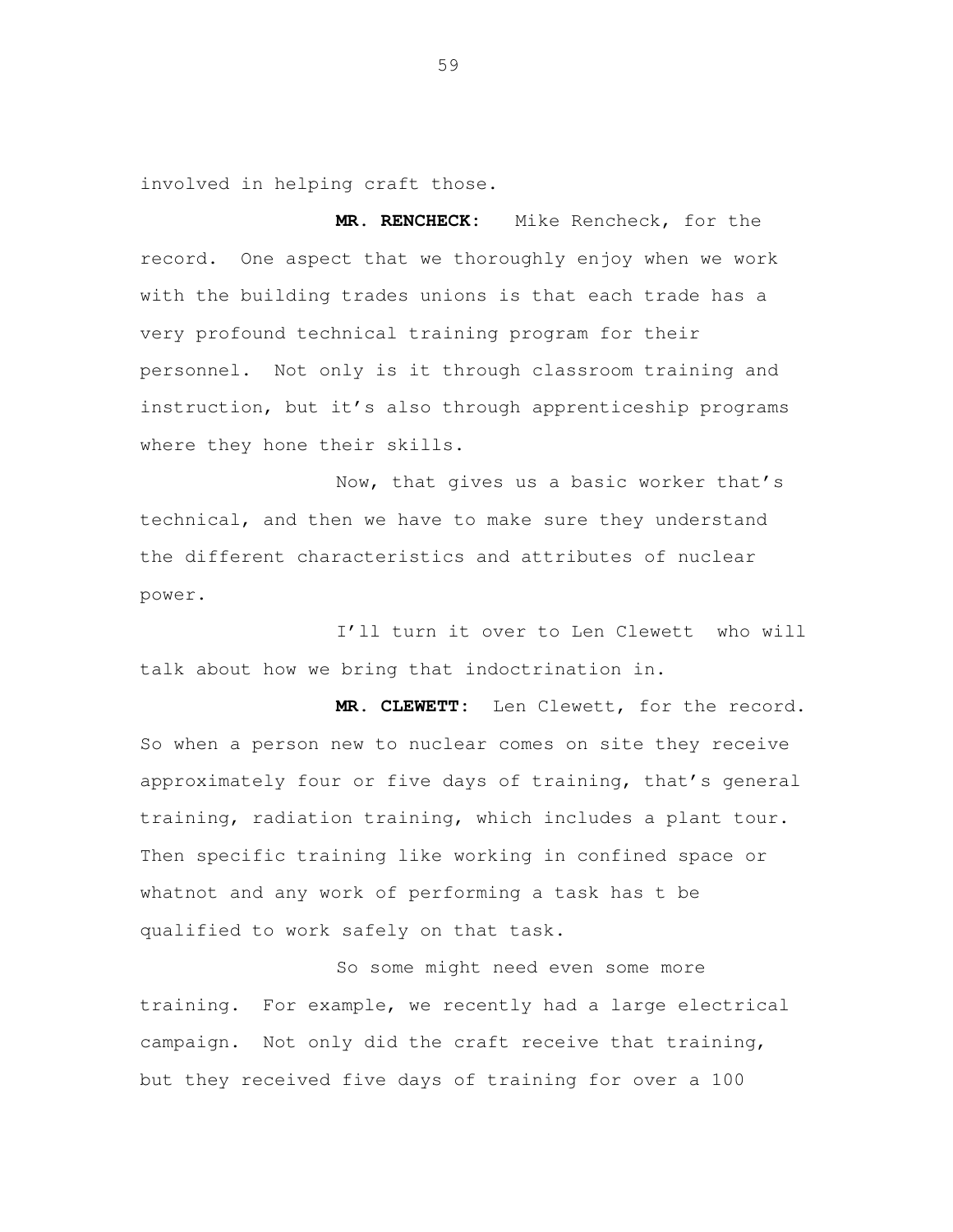electricians that came to our site so they thoroughly understood the work they were doing and the system alignments before the work. So that's initial training.

 But then we also have a continuous training program for workers, whether it's a yearly or two yearly, to keep them, their skills and their safety performance, at a very high level.

 About collaboration. So we also work very closely with OPG with our training programs, to align on the standards, and we leverage each other's training programs to continuously improve.

 Also working with the Building Trades, some of the training that I spoke about is also performed at Building Trades' halls with approved programs and instructors from OPG or Bruce Power.

 **THE PRESIDENT:** Thank you. Ms Velshi? **MEMBER BERUBE:** I was going to try get some feedback from Staff, if that's possible?

 **MR. FRAPPIER:** Gerry Frappier, for the record. So certainly with all the influx of new people coming to the site the training programs onboarding is of a great interest to the CNSC Staff.

 So I was going to ask Mr. Jeff Stevenson to talk a little bit about what we've done lately right here on site and, if needed, we can go back to Ottawa with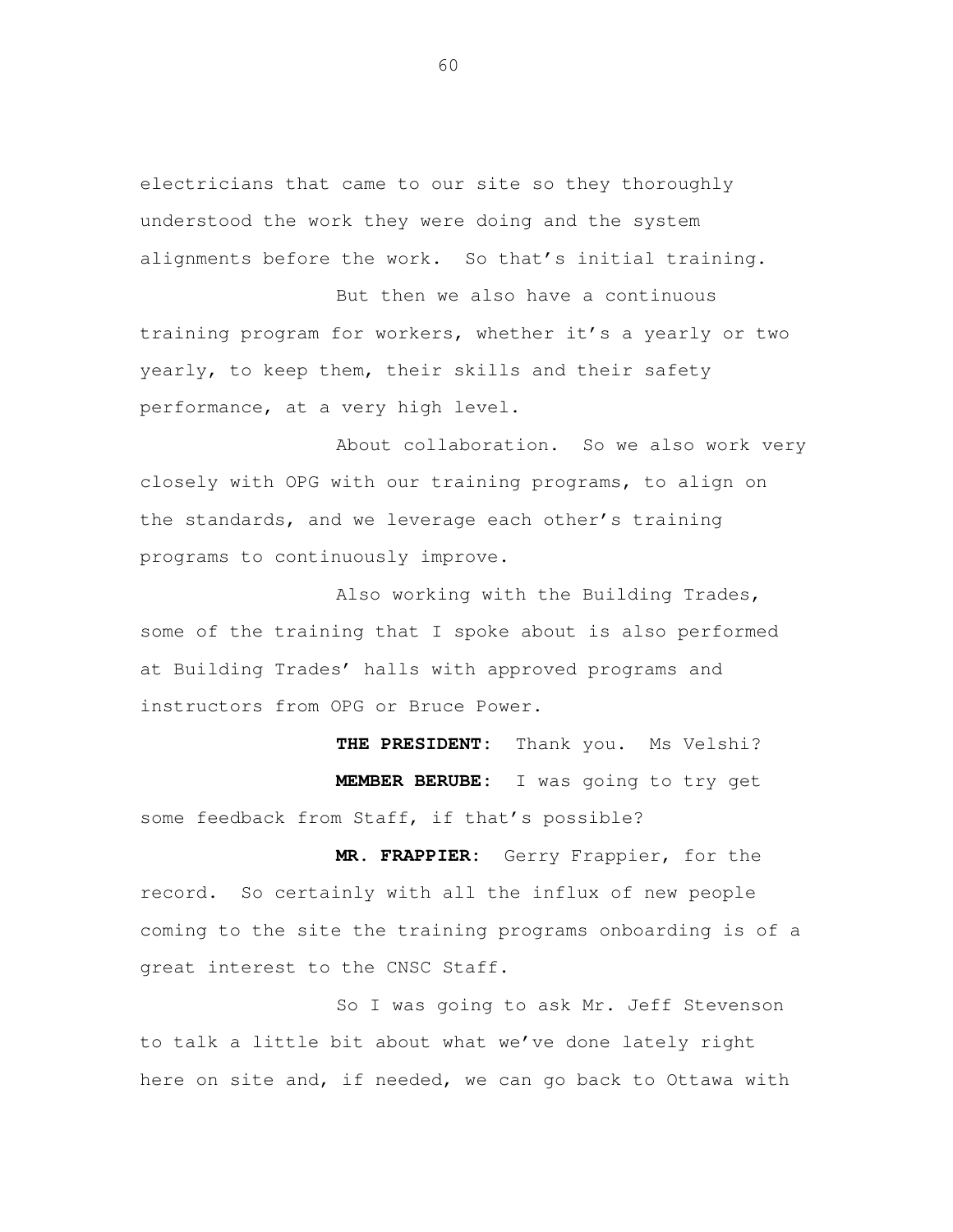the overall framework for the compliance program.

 **MR. STEVENSON:** Jeff Stevenson, for the record. So CNSC sets out requirements for personnel training in REGDOC-2.2.2, and it's incorporated in the proposed LCH that you have before you.

 Last year CNSC Staff conducted an inspection on contractor management, which incorporated aspects of training. So we are looking at this stuff already, and we had identified no major issues in our inspection last year.

In addition to that, going forward, we're also going to be continually looking at the contractor training because of the importance that that plays in maintaining safety on the site and we will report back, if there are any issues, to the Commission.

THE PRESIDENT: **MEMBER VELSHI:** So just a quick question then. Do you see continuity of employment for these construction workers to last the outage, or will they sort of come in and go? Thank you. Ms Velshi?

 **MR. CLEWETT:** We see a lot of continuity, besides the major component replacement program which we've talked a lot about. We have an extensive outage program on the other seven units. So, typically -- when you look back at the last MCR; Units 1 and 2 refurb, and the outage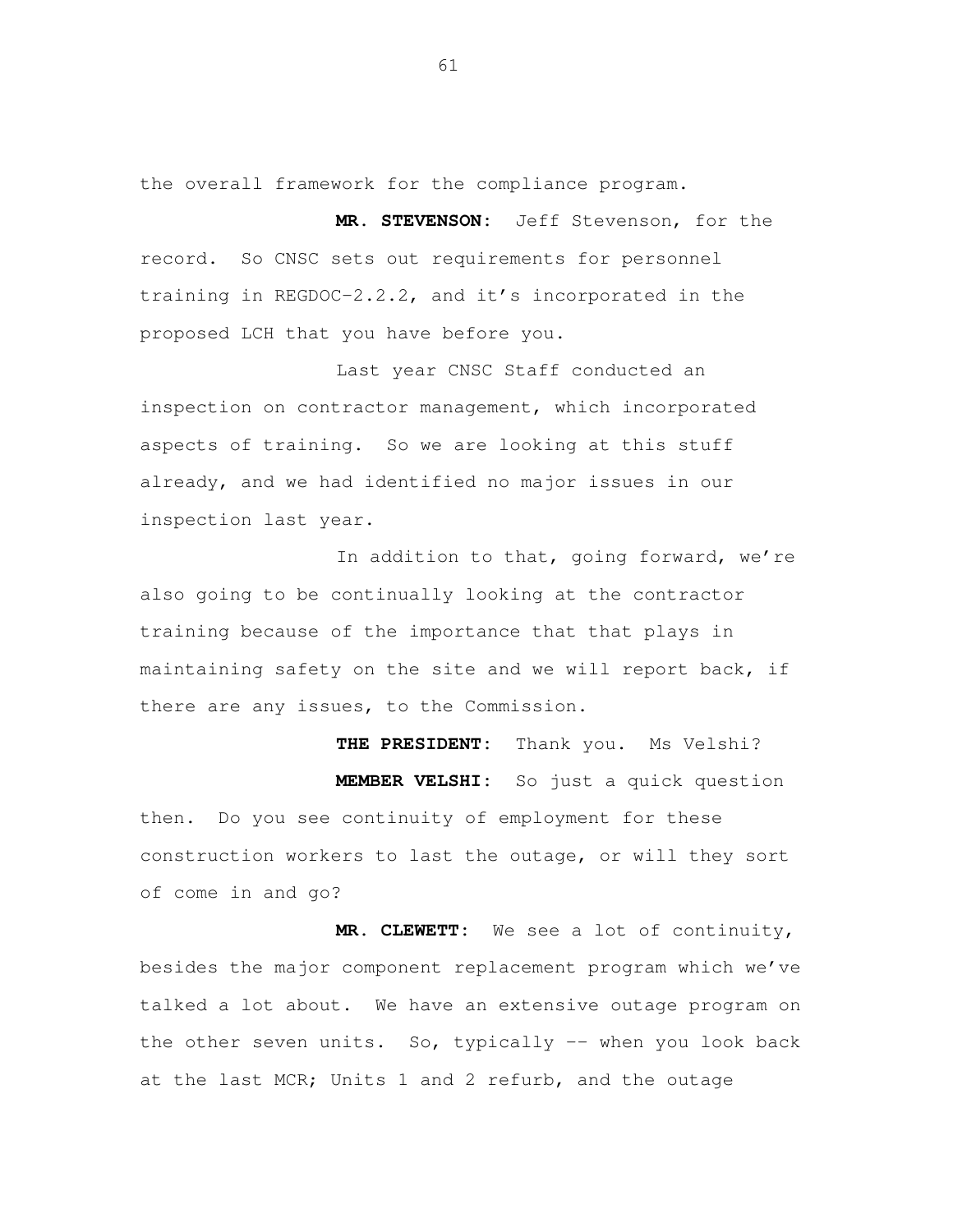program, we typically have about 70 per cent of returnees, outage-to-outage, mostly from the tri-county area.

 So a lot of these, when they talk about these training programs, it's more of a continuing program. For the new people, then we go through the initial. But a very high rate of return, and we see that probably increasing with the workload that's commencing in 2020.

 **MR. RENCHECK:** Mike Rencheck, for the record. I'd just like to add, it's not inconceivable where an individual in the trades could work their entire career here at the Bruce site.

THE PRESIDENT: where Darlington and you are, at the same time, refurbishing. Are you going to compete with each other for skilled labour? How is that going to work? But there will be a period

MR. RENCHECK: record. Not only then, we'll also have potentially two units at the same time. The answer is we will be bringing those opportunities to the communities and being able to develop more apprentices and more workers. That will take place both here and at Darlington. Mike Rencheck, for the

 It is a career opportunity for many people in Ontario. As we get out and spread that word, we're looking for additional recruitment.

As I stated, here locally we're working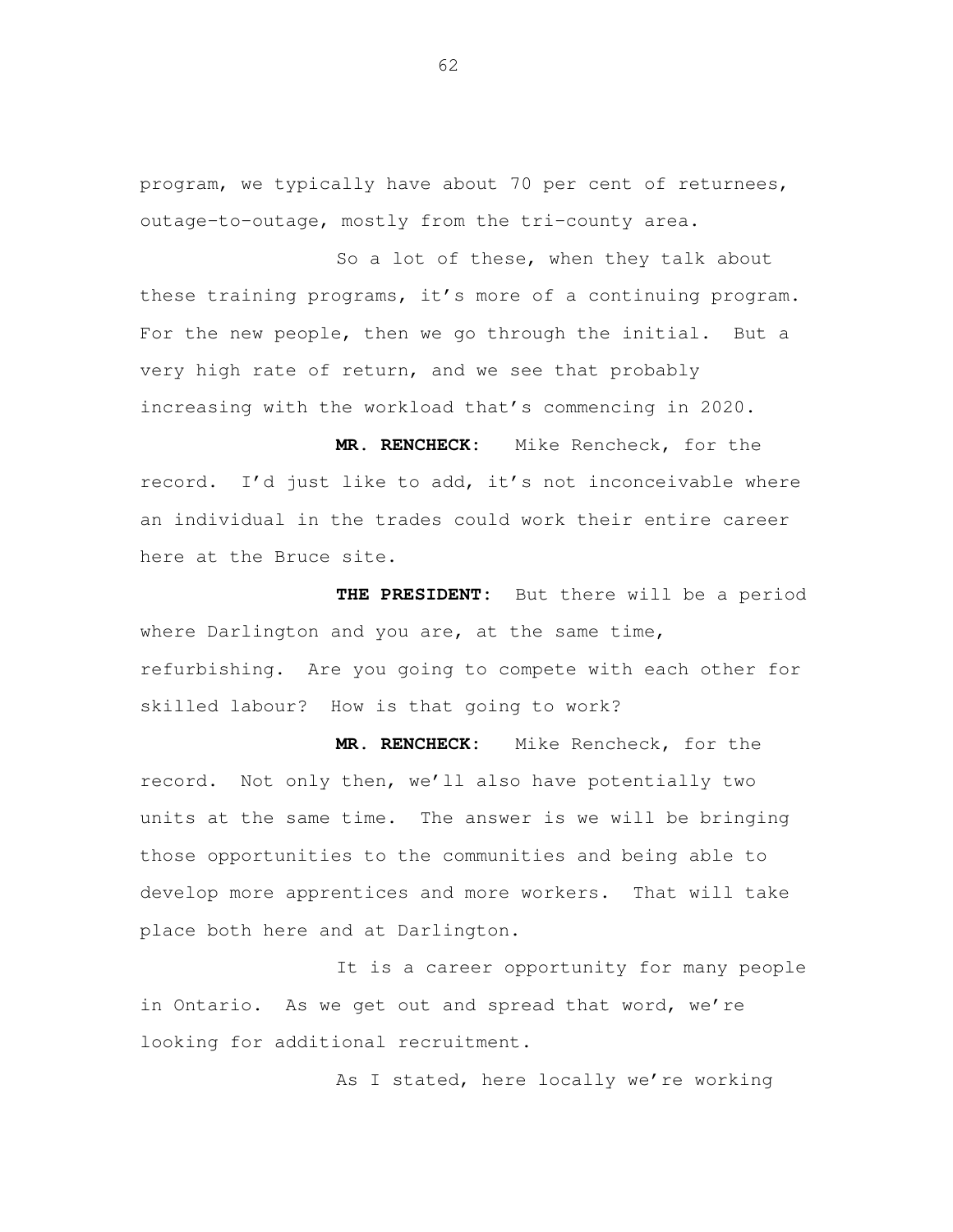with the Building Trades to work with our new institute to set-up localized training centres for certain skill sets that we're going to need here to be able to provide those job opportunities broadly through the Indigenous communities as well as the local communities, and keep those numbers in play for 20 years.

 It's not a short-term view that we have on what we're trying to do here at Bruce Power.

 **THE PRESIDENT:** Thank you. Dr. Demeter? **MEMBER DEMETER:** Thank you. I picked up your comments -- thank you for your presentation -- on managing the aftermath of the alpha incident.

So with your constituents now -- and I know you talked a bit about changes. But what do you say or what do you see that would reassure them that that event wouldn't happen again?

 **MR. TIANO:** Do you mean to our workers? **MEMBER DEMETER:** Yes, to your workers. How do you frame it for them that yes, it happened. It's safe. What has changed to make you confident that it wouldn't happen again?

 **MR. TIANO:** Well, to answer that, I think to get our workers to accept what happened is every time it comes up with me I go through how it was dealt with when it happened; that it wasn't hidden. It was out there.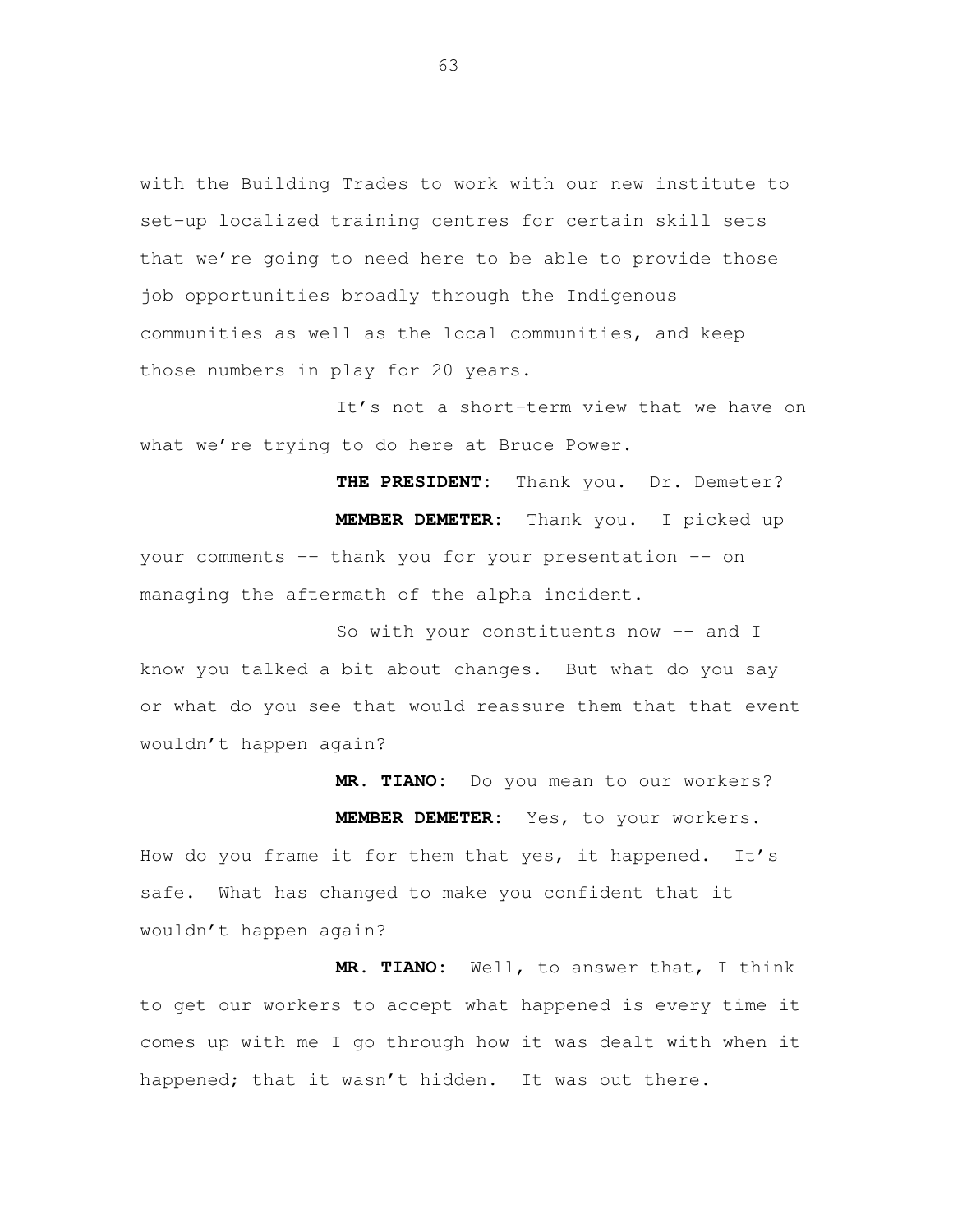Bruce brought us up, brought a third party in, had meetings. As they were doing the investigation, the trades, the workers that were affected were all part of it.

When the report was being done, the draft report was provided. After the final report was given, there was more community involvement with our workers. Our building trades, locals that were specifically involved did presentations. The presentations were done to the members and then it went on to the apprentices. When the apprentices came on we explained what happened at the Bruce and what has been put in place.

 Our health and safety committees, our green men, are all part of it. So that created that. There wasn't anything hidden. Everything was out in the open. So it built this belief that yes, it happened. Here are the protocols.

 And the good thing is that it's not that it's just written on paper and just put in a binder somewhere; it's continuously reviewed. It's continuously looked at. And we take it and we bring it back to our membership.

 So to me it's how it happened in the beginning and how it continues to actually be reviewed, quality assured given to our Executive Board, the health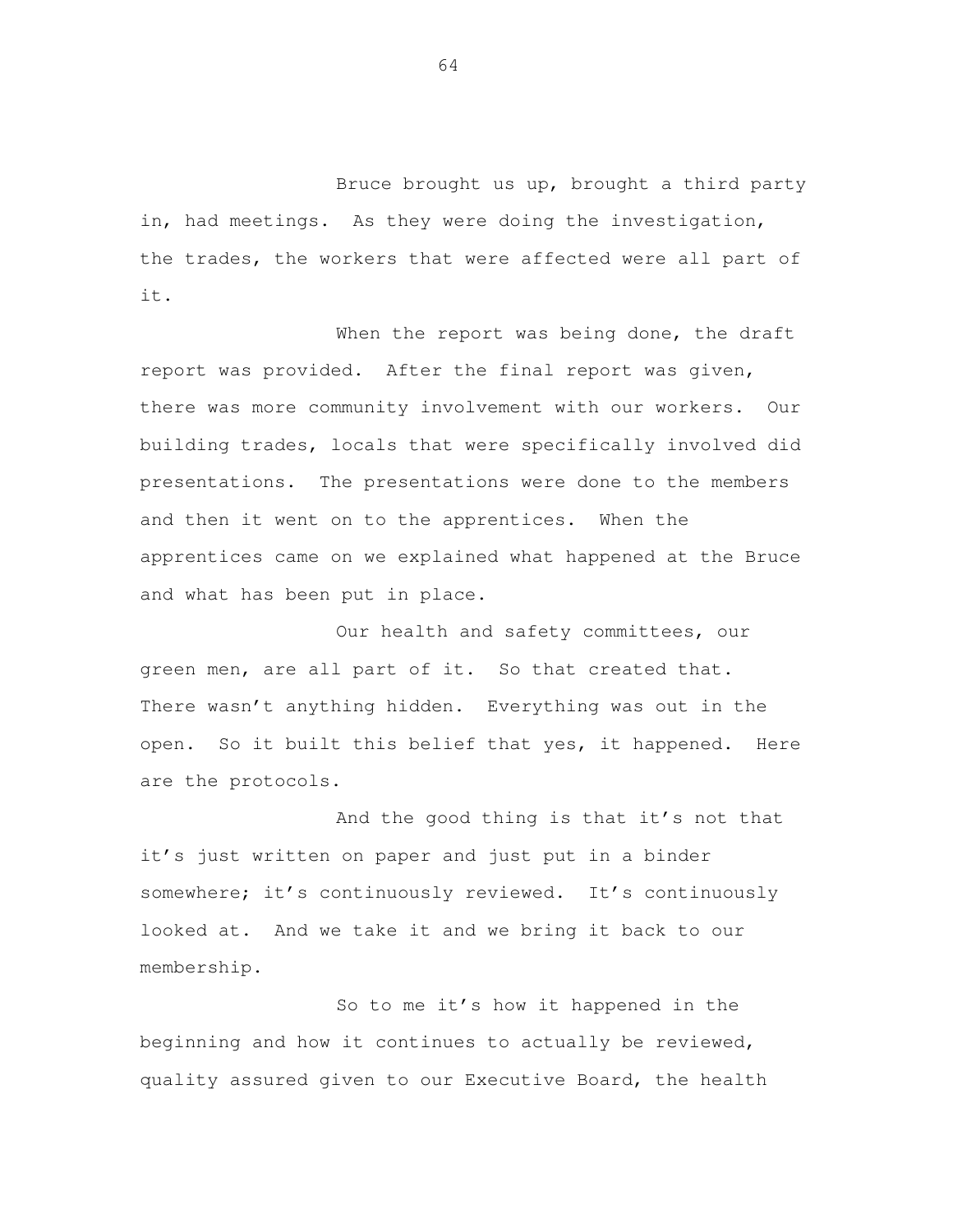and safety people. And I think that's what has really created that trust now; that if it does happen, there's a protocol in place.

 **MEMBER DEMETER:** I understand your reassurances from the transparency of the process and the involvement.

**MR. TIANO:** Yes.

 **MEMBER DEMETER:** What I'm trying to get at is to get a sense of assurance from your end that there was sufficient changes made to prevent the next time.

 The management sounds like you were very satisfied with how they managed the incident.

**MR. TIANO:** Yes.

 **MEMBER DEMETER:** So how are they going to prevent the next incident from your point of view? Has that safety case been made that it ain't gonna happen again?

**MR. TIANO:** Yes.

 **THE PRESIDENT:** Well, he just listed a whole list of equipment.

**MR. TIANO:** Yes.

 **THE PRESIDENT:** You didn't mention trying to assure or reassure. You said only about a set of equipment. Is that correct?

**MR. TIANO:** No. Most everybody knows that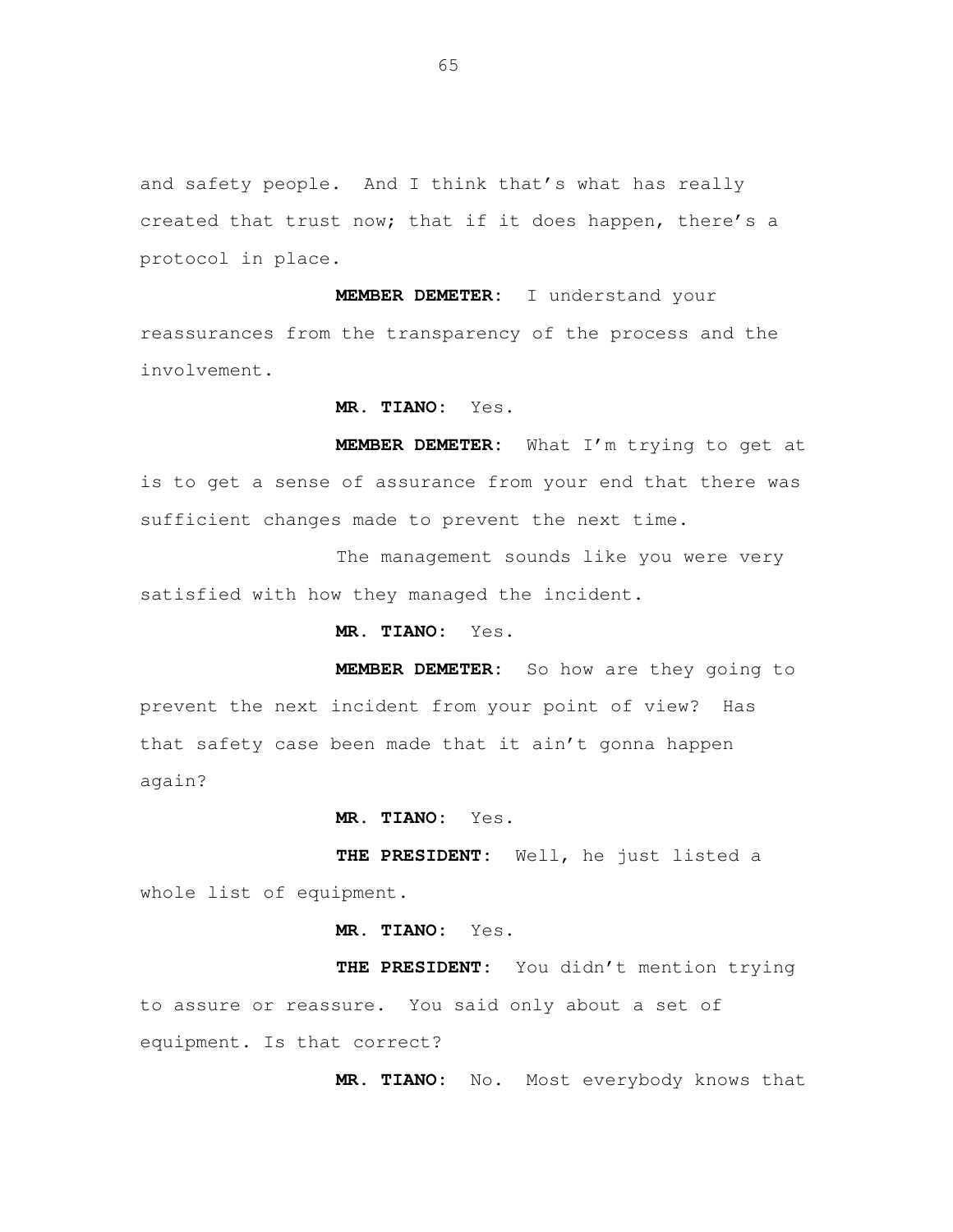the equipment has been put in place. We've given that information out to the locals that are involved.

 So yes, everybody knows the specifics of what has been put in place; the equipment, the protocols, yes. We have actually brought that to the attention of all the locals that were involved.

 **THE PRESIDENT:** But Staff, remind us again, the health impacts were monitored for years, I think.

I thought at the end of the day, at least as far as I understand, there were no health significant outcomes.

 **MR. FRAPPIER:** Gerry Frappier, for the record.

That is correct. It's obviously been a bit of a high profile and we've been following it both while Bruce was investigating it and in the follow-up.

 Perhaps I can ask Caroline Purvis to give us a bit of discussion around the follow-up, I think is what you are really looking at, after the event.

 **MS PURVIS:** Good morning. Caroline Purvis. I'm the Director of the Radiation Protection Division, for the record.

 So to recap, from a worker dose and a worker impact perspective the incident that happened in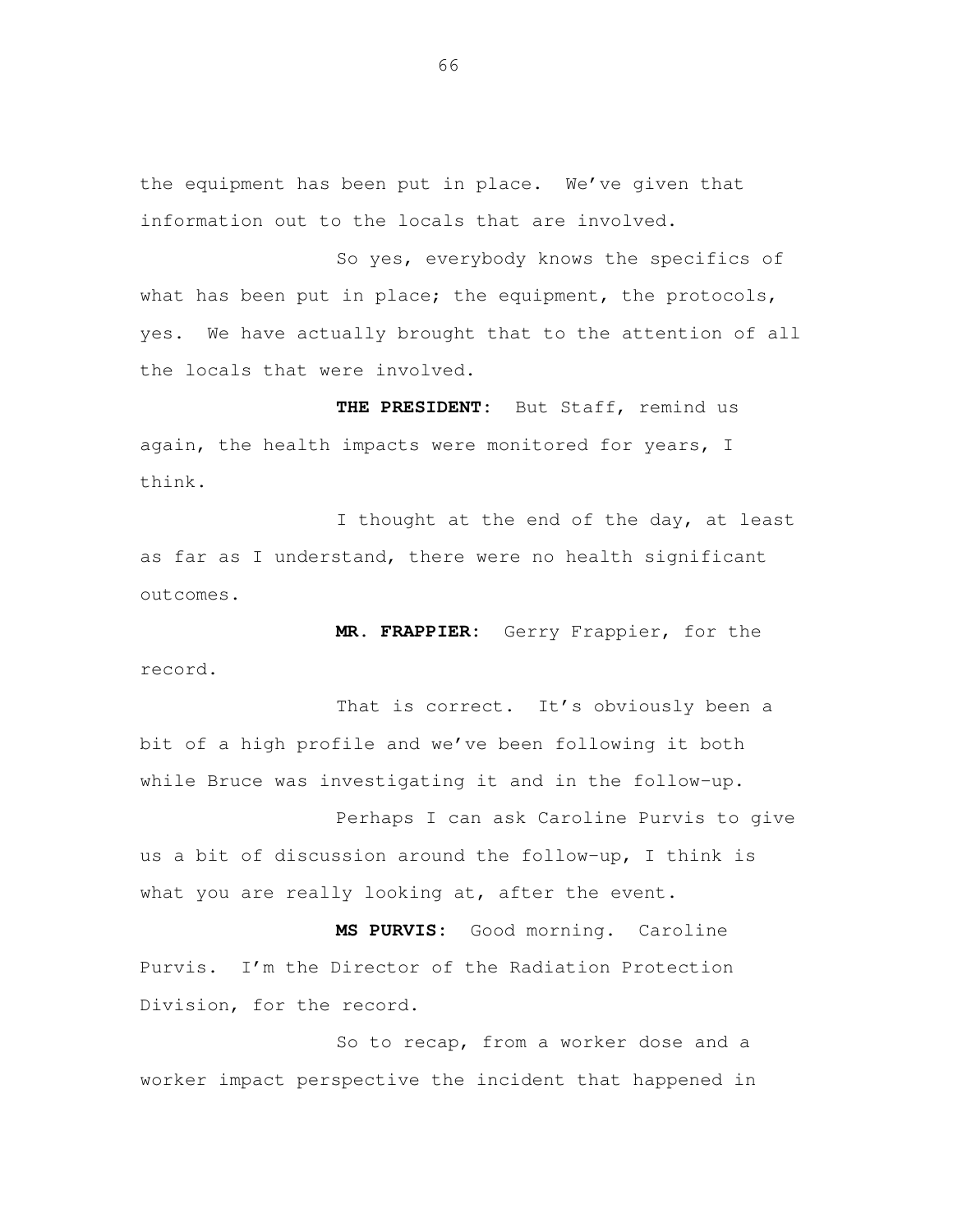2009 resulted in 557 workers being affected. Collectively the total dose received by all those workers was approximately 512 millisieverts, with the maximum individual dose received by a single worker of 6.9 or approximately seven millisieverts.

 From that point of view, the impact on a worker's health is not of a concern.

 However, the CNSC and the licensee took this incident very seriously. Bruce Power took many, many steps, as our colleagues here expressed, to respond to the incident, to put in corrective measures, to communicate with their workers about the potential health effects. They brought in a third party to discuss that with workers on a group basis and individually.

 To follow on that, Bruce Power also undertook a retrospective assessment, so in essence a review of historical doses that may have been received by workers due to intakes of alpha contaminants.

 In that regard they looked at both the population of workers during the refurbishment activities in Units 1 and 2 and also on the operation side.

 Having discovered some historical intakes, although not of significance from a health point of view, this also indicated to both the licensee and the CNSC that corrective measures and enhancements to radiation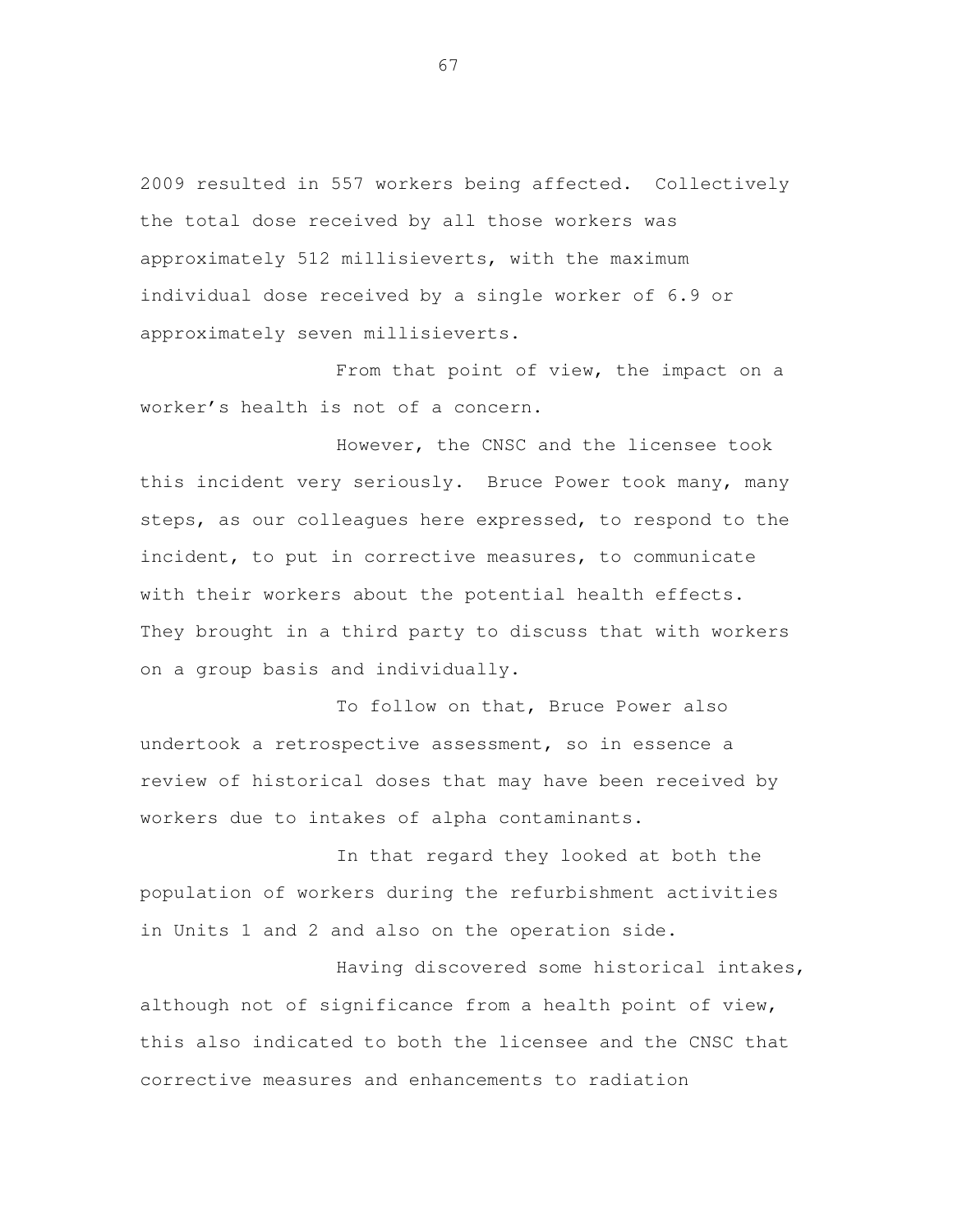protection programs were necessary.

The CNSC sent a 12-2 request, so a formal request to all relevant licensees to revisit their radiation protection programs, to look at 17 areas where we felt that there was an opportunity for licensees to potentially improve their programs for the ultimate goal of protection of workers.

 Bruce Power, amongst other licensees in the nuclear power plant industry and other licensees that have alpha contaminants, reviewed their programs, made successful implementations and enhancements to their programs.

 I think what we can say –- and I just would like to reflect a little bit on the speaker.

 What he said was that it is now part of their terminology. It's part of how they think about work. Alpha contamination is a reality in a nuclear power plant and that the protective measures are important and it's part of their day-to-day discussions.

 I would say that's very fair and it's also the case for the CNSC. The Radiation Protection Division, our site inspectors, we also talk about it on a day-to-day basis. We think about it when we look at program reviews, when we go out and do inspections, when we look at event reviews.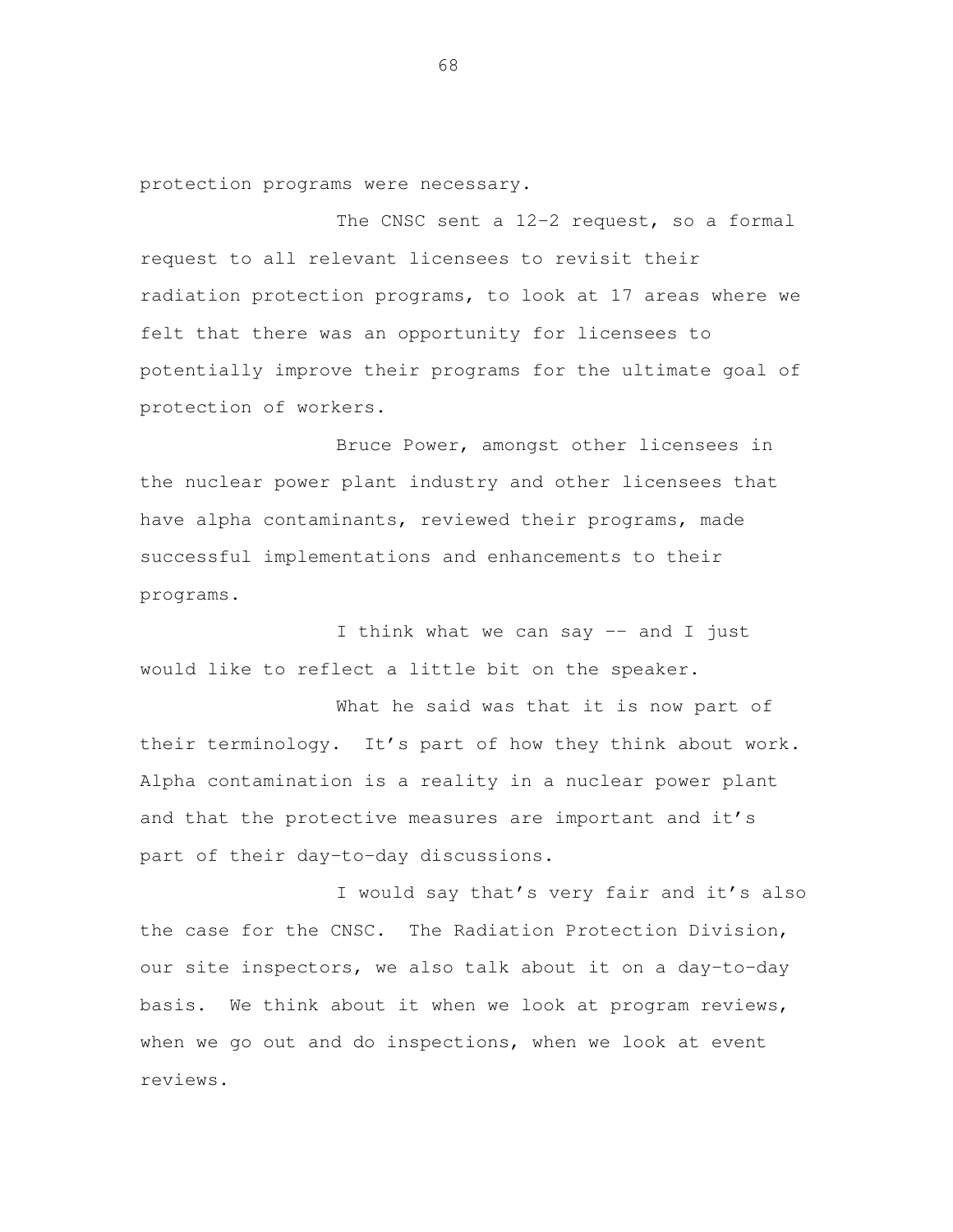So I think there is an overall broad appreciation for this hazard, and we are looking at it on an ongoing basis.

 And frankly when we look at the MCR project coming forward this will be an area where we will have enhanced oversight.

Thank you.

**THE PRESIDENT:** Okay, thank you.

I would like to move on.

 **MR. DELOV:** If I could just add, Mr. Chair, at the time of the incident in 2009 Bruce Power and the building trades engaged the Radiation Safety Institute of Canada, which is an independent not-for-profit organization, and the findings of the report that was written by the RSIC helped inspire the confidence among our members and workers in terms of understanding the alpha risk and how it was managed.

 I would just reiterate for the record that the exposures I believe were within the legal limits but they were higher than normal. So when the RSIC came in to explain what had happened and to make the recommendations moving forward, that was a great source of relief for our workers at the time and continues to be in guiding the safety protocols moving forward.

**THE PRESIDENT:** Thank you.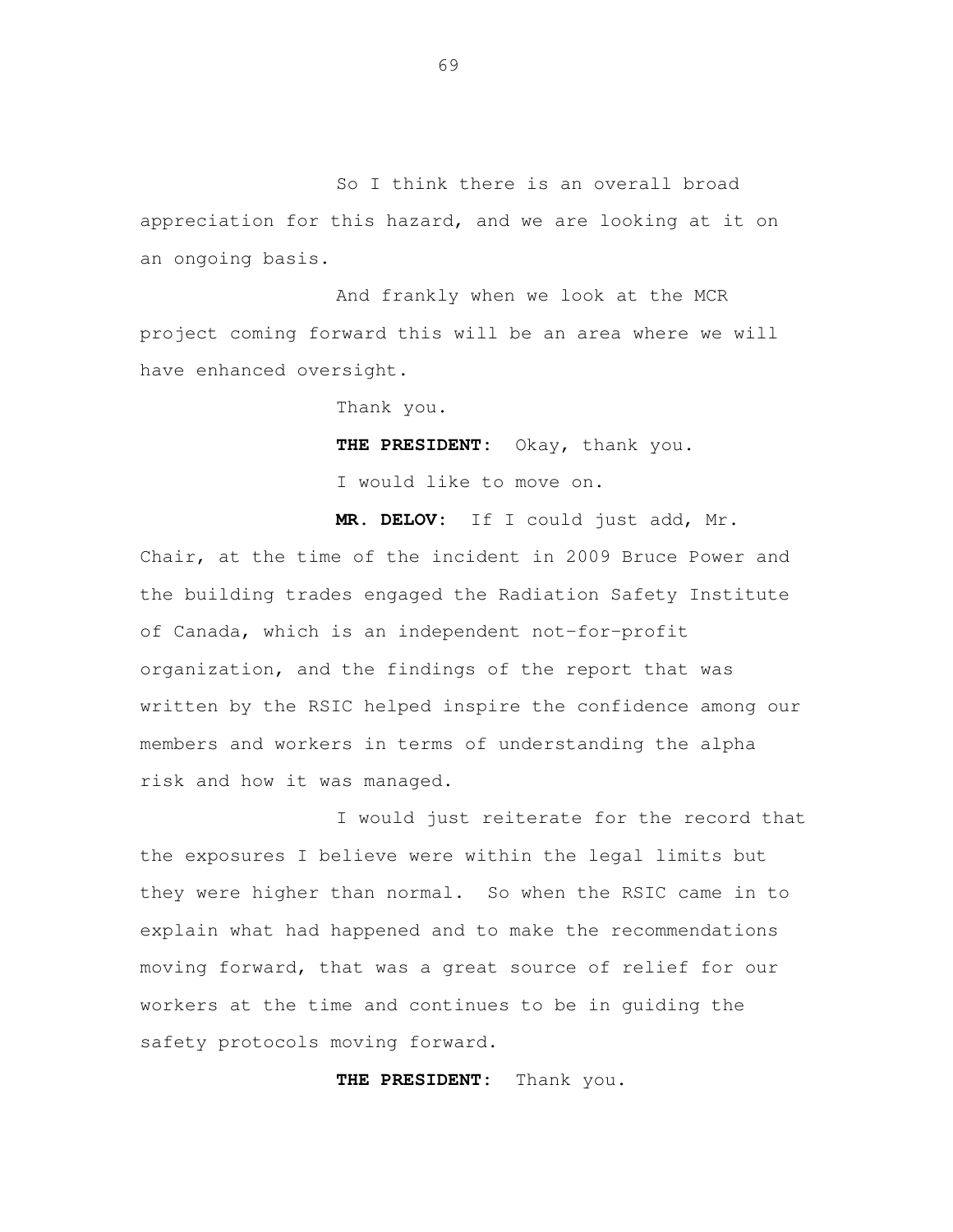**MR. DELOV:** Thank you.

want to share with us?

Okay, thank you very much.

**THE PRESIDENT:** Any final thoughts you

 The next presentation is by Nordion, as outlined in CMD 18-H4.90.

 I understand Mr. Wiens, you will make the presentation.

 **CMD 18-H4.90** 

## **Oral presentation by Nordion**

 **MR. WIENS:** Good morning, President Binder and Members of the Commission.

 My name is Richard Wiens. I am the Director of Strategic Supply at Nordion.

 I would like to thank you for the opportunity to appear before you this morning, and I would like to talk a little about how Bruce Power contributes to the health and wellbeing of people beyond providing low emission, low cost electricity.

 Nordion is a global provider of radio isotopes for the prevention, diagnosis and treatment of disease. One of our primary products is Cobalt-60 which is produced in power reactors.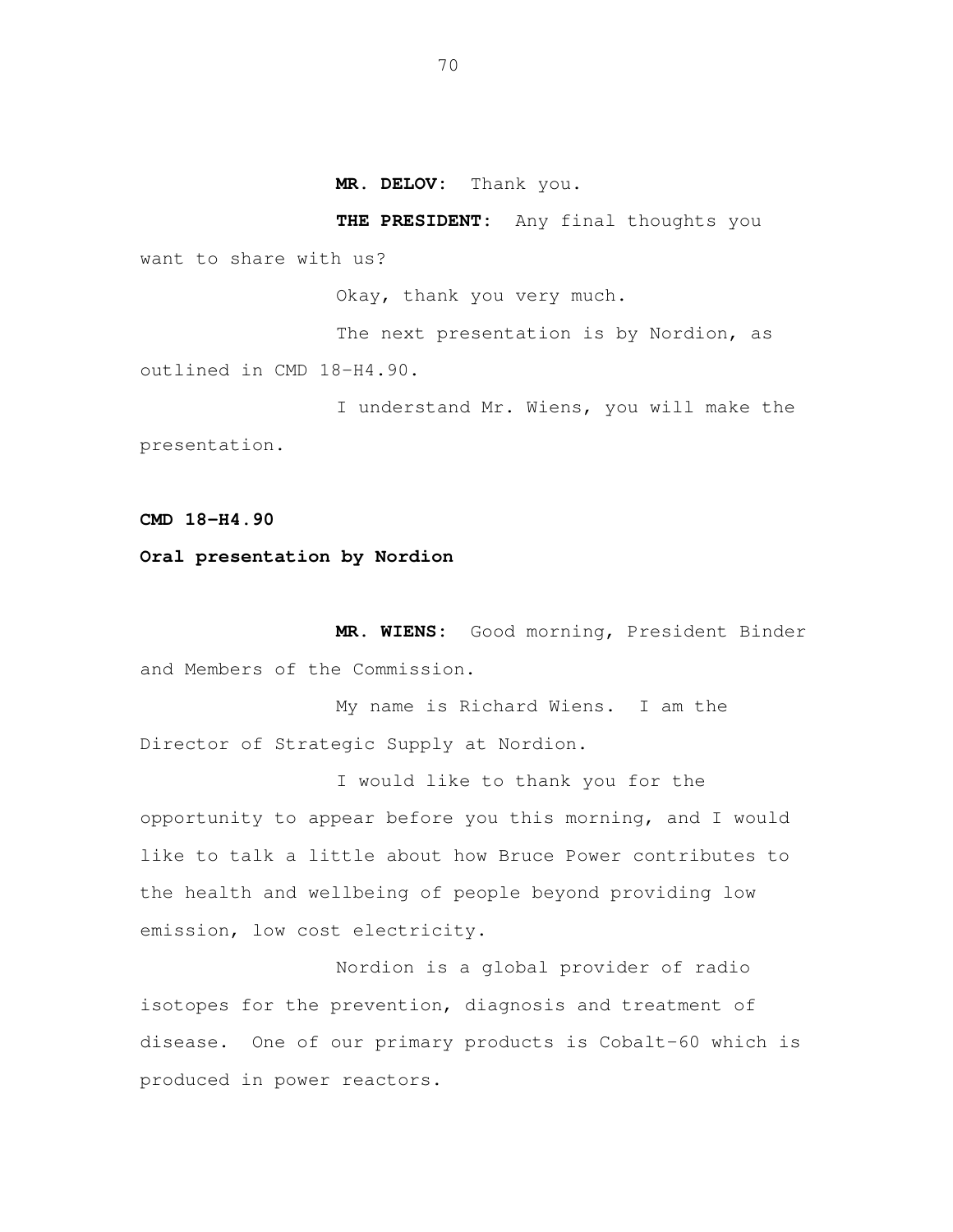I understand that Cobalt-60 has been a popular topic of discussion already at these proceedings, so hopefully I can provide a little bit more direct insight into that.

 In Ontario, both Pickering B and Bruce B reactors produce Cobalt-60. Today Bruce Power is the largest producer of Cobalt-60 in the world, currently accounting for approximately 30 per cent of the global supply of Cobalt-60.

 When the Pickering B reactors are shut down permanently in the 2024 timeframe there will be an even greater reliance on Bruce Power.

 Cobalt-60 is used primarily for the sterilization of single-use medical devices such as drapes, gowns, syringes, catheters, sutures, gloves, IV equipment, orthopaedic implants, wound care products, endoscopic devices and many, many more.

 More than 40 per cent of single-use medical devices produced globally use Cobalt-60 as a method of sterilization.

 If you or someone you know has spent any time in a doctor's office, a clinic, a hospital or undergone any kind of diagnostic or surgical procedure or medical treatment, chances are very good that you have been touched quite literally by products that were sterilized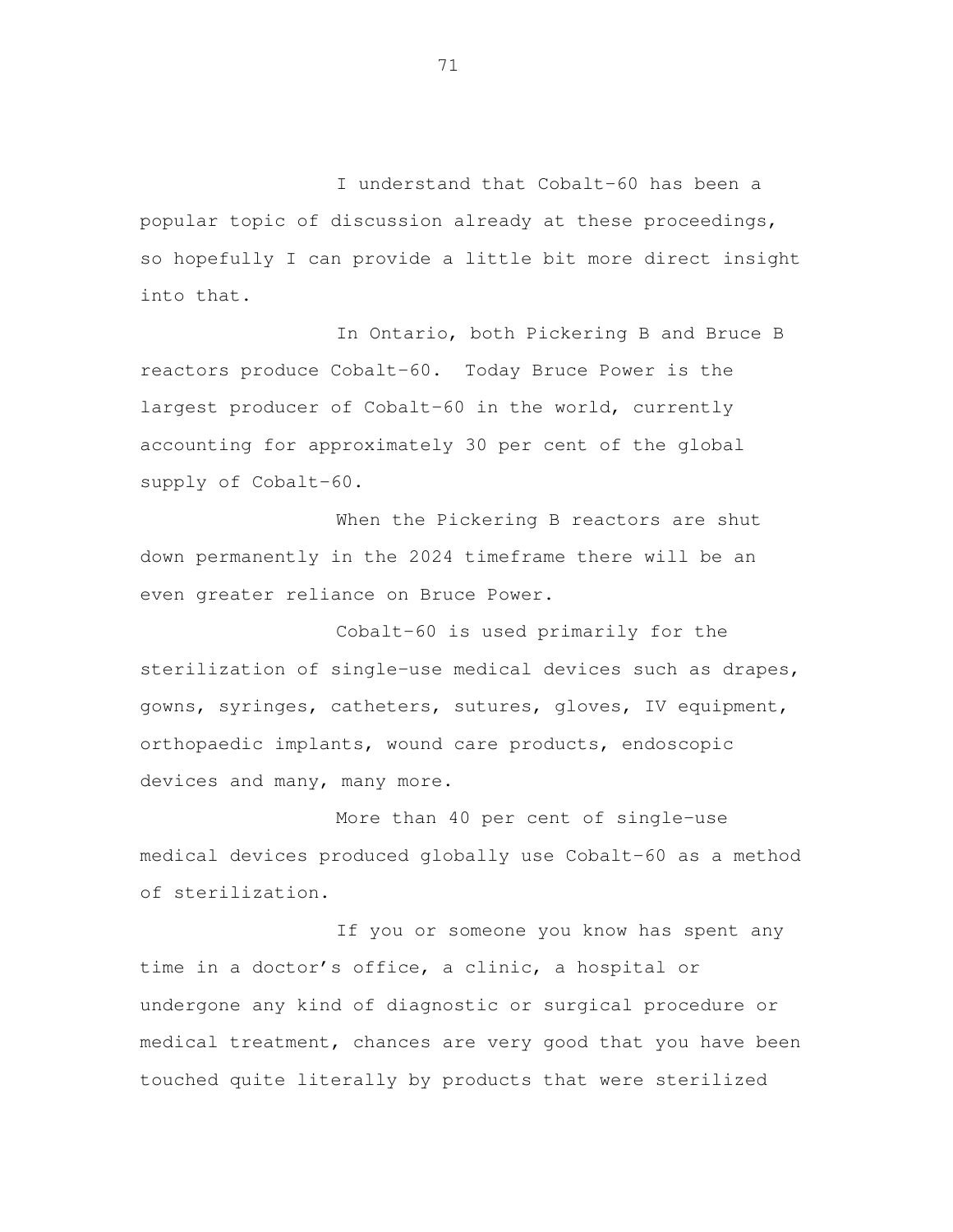with Cobalt-60.

 In fact, some products can only be sterilized with Cobalt-60 due to their design or the materials that are used.

 Sterilization with Cobalt-60 is known as gamma processing. It is a simple, safe, reliable and cost effective method that has more than 50 years of history. The Bruce Nuclear Generating Station and subsequently Bruce Power has been a significant contributor to that history since 1983. In fact, Cobalt-60 produced at Bruce Power makes up almost half of the installed base globally. So all the cobalt that is installed in the world today, about half of it has come from Bruce Power.

 That is enough cobalt to sterilize roughly 200 million cubic feet, or almost 7 million cubic metres, of medical devices on an annual basis. To put that in perspective, that would be roughly equivalent to 100 billion syringes or 10 billion pairs of surgical gloves sterilized every year.

 As you can imagine, this has had and continues to have a profound positive impact on the lives of many millions of people around the world.

 So whenever I quote all of those ginormous figures in the billions and millions and hundreds of millions, I like to sort of roll that back and get people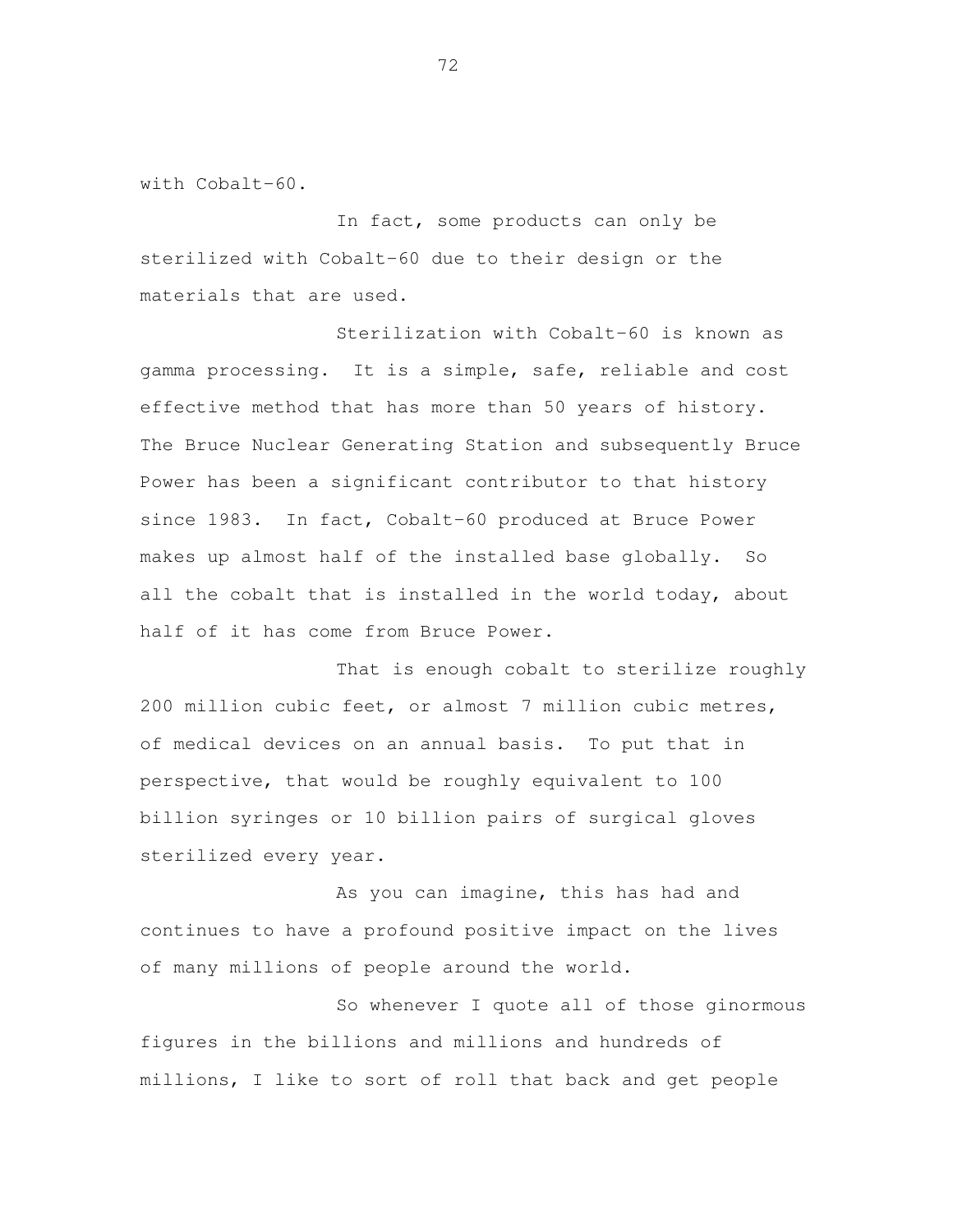to think about the fact that if you go anywhere in the world -– so Kincardine or Kansas City or Katmandu –- one in two of the medical devices that you see in any medical setting will have been sterilized with Cobalt-60, and half of that Cobalt-60 will have come from the Province of Ontario.

 So I would challenge you to find a supply chain, especially a Canadian supply chain, that has a global reach that is as pervasive as that. I think frankly it's quite remarkable.

 Gamma processing is also used to reduce pathogens such as e-coli and salmonella in meat, poultry, shellfish and spices in a growing number of countries. Potatoes, onions and grains can be treated with gamma to inhibit sprouting, eliminate spoilage organisms and extend shelf life, substantially reducing post-harvest losses and ensuring that more food makes its way from field to fork.

 Continuing on the subject of food, Cobalt-60 is used to control insect populations and improve crop yields through something called sterile insect technique, which has recently been applied to the outbreak of Zika virus.

 It is also used to eliminate pests in fruits and vegetables prior to export, reducing the possibility of infestation in the importing country. In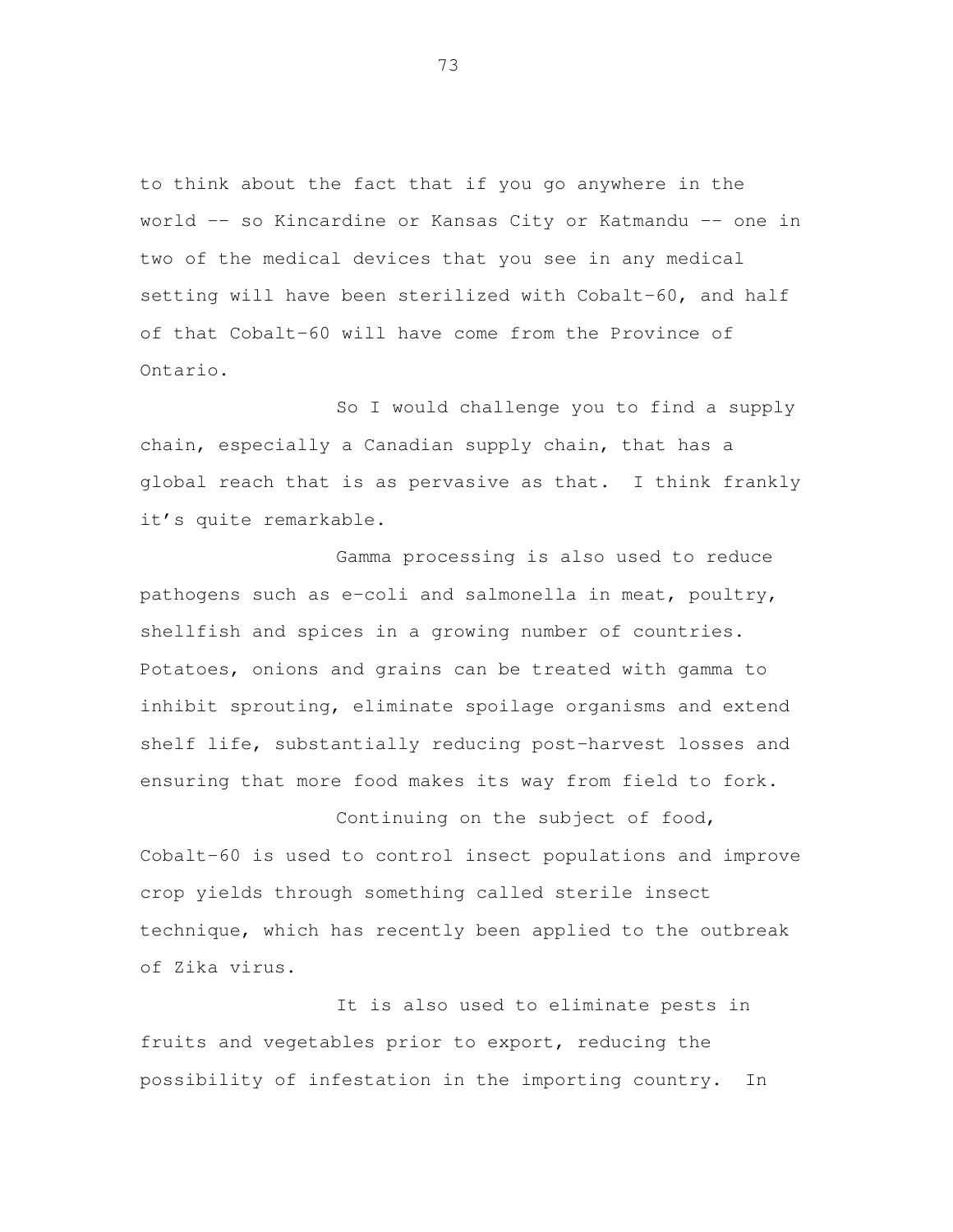some cases, such as the Indian mangoes being exported to the U.S., irradiation is the only approved treatment.

 All of my comments to this point about Bruce Power's role in global healthcare have been in the context of preventing disease.

 In 2014 Bruce Power and Nordion embarked on an ambitious project to produce a different kind of Cobalt-60 that actually treats disease. High specific activity or medical grade cobalt is used primarily for the treatment of cancer through external beam therapy.

 You may have heard of a piece of equipment called a gamma knife, which is a particular kind of external beam therapy device that uses an array of Cobalt-60 sources to treat head and neck cancers and other diseases, particularly inoperable ones.

 There are five gamma knives in Canada, three of them in Toronto. The global installed base of those machines is about 300, particularly from the original manufacturer Leksell, and then there are another 300 from other manufacturers. So it's a growing technology.

 Back to 2014, when we understood that NRU was going to close, which was previously the source of most of the world supply of medical cobalt, we took that opportunity to Bruce Power, the challenge really, and said we need to find a replacement source.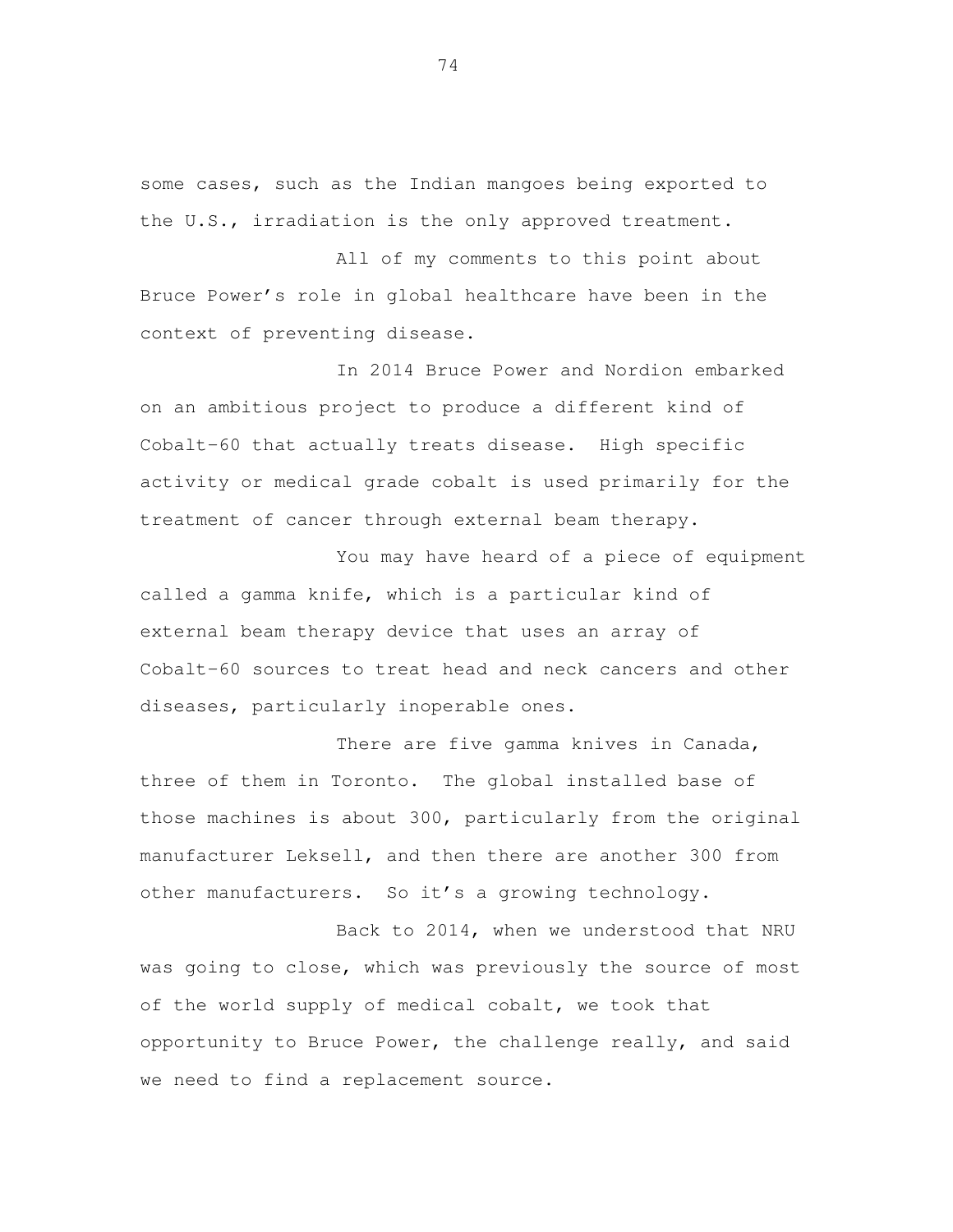Bruce Power immediately committed the resources to find a solution.

So Nordion and Bruce Power worked together closely, very closely, for the next two years to develop a new target design and proceed through all the engineering, safety and regulatory gates.

And I'm proud to say that the first of those new high specific activity cobalt targets went into the reactors at the end of 2016, and the first harvest will come out at the beginning of 2019 and it will fill the gap left by NRU quite nicely.

Today Cobalt-60 from Bruce Power is processed by Nordion into sealed sources at our facility in Ottawa and then shipped to more than 120 gamma processing facilities in over 40 countries around the world. Not only does this directly support more than 300 high-skilled jobs, including scientists, engineers and technicians, in Ontario, it drives significant exports. So virtually everything that Nordion produces is exported outside the country. There are only two gamma processing facilities in Canada.

The unique combination of capabilities and capacities positions Canada as a global leader in the gamma processing industry. Bruce Power and the Bruce Nuclear Generating Station have been and continue to be critical to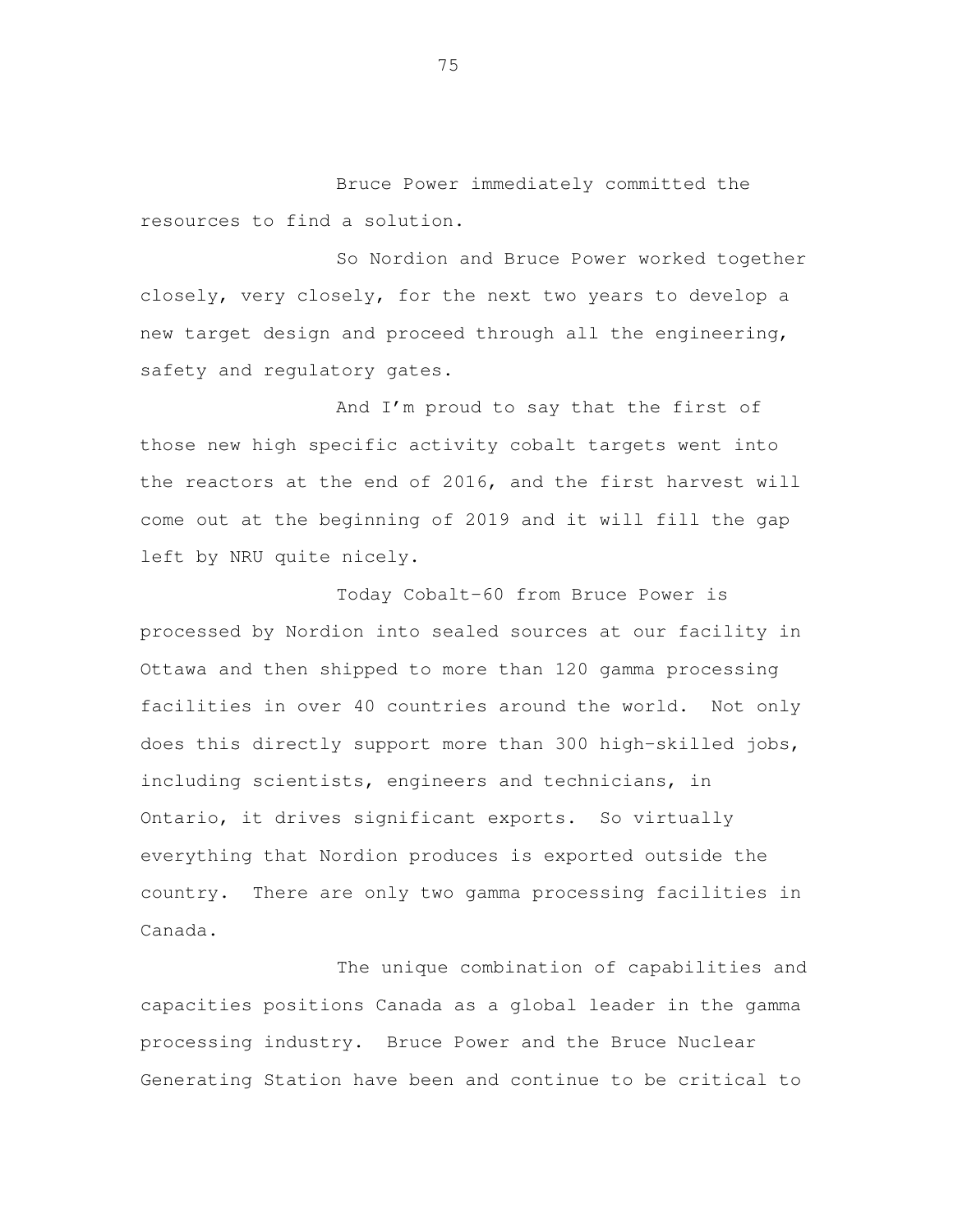maintaining this leadership.

 There are a limited number of reactors around the world that can produce Cobalt- 60. Moreover, development of a new source of Cobalt-60 production takes many years, is capital intensive and can involve foreign governments and reactor operators whose commercial and operational philosophies are not as well aligned as those of a Canadian partner.

 Furthermore, having a partner like Bruce Power, who is geographically close to our production facility and can produce Cobalt-60 in multiple units, drives efficiencies that can be found in few other places.

 Transportation of radioactive materials is, as you know, costly and complex. Having a Canadian reactor operating under the same world-class regulatory regime as we do provides confidence in safety and security, as evidenced by an impeccable transportation record.

 On the subject of safety, one of the reasons the partnership between Nordion and Bruce Power has been so successful is our shared safety culture. Although routine harvest and shipment operations have been occurring for decades, both organizations continuously seek enhancements and improvements to the process and in the instances where safety issues are raised by either Nordion or Bruce Power, both parties have engaged swiftly and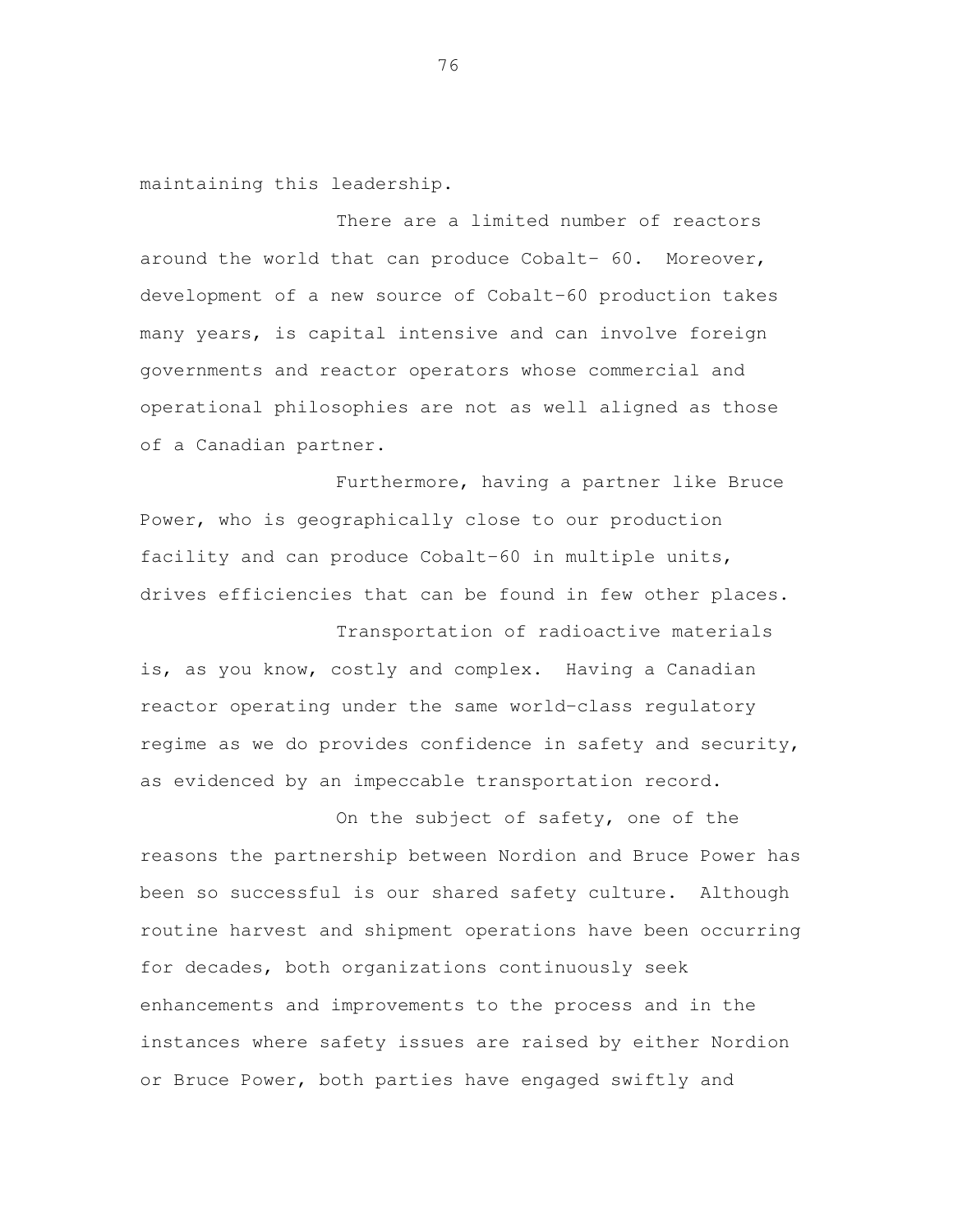effectively to address them.

 Recently Bruce Power has also participated in collaboration with Ontario Power Generation, who also produces cobalt at Pickering, and Nordion to share best practices in safety and operations as they relate to the production of Cobalt-60.

 This ongoing exchange of information and experience will ultimately improve the processes at both Bruce and Pickering and provide important guidance for eventual production at other CANDUs.

 In closing, we fully support Bruce Power's application for a ten-year licence renewal. I hope I have impressed upon you the important contribution that Bruce Power and the Bruce Nuclear Generation Station have made to the health and wellbeing of people in the community, province, country and around the world every day through the safe production of Cobalt-60 and that you give the ongoing need for this critical resource due consideration.

Thank you.

 **THE PRESIDENT:** Thank you. Questions? Ms Velshi? **MEMBER VELSHI:** Thank you. A question for Bruce Power. How long does the cobalt need to be cooking before it gets harvested?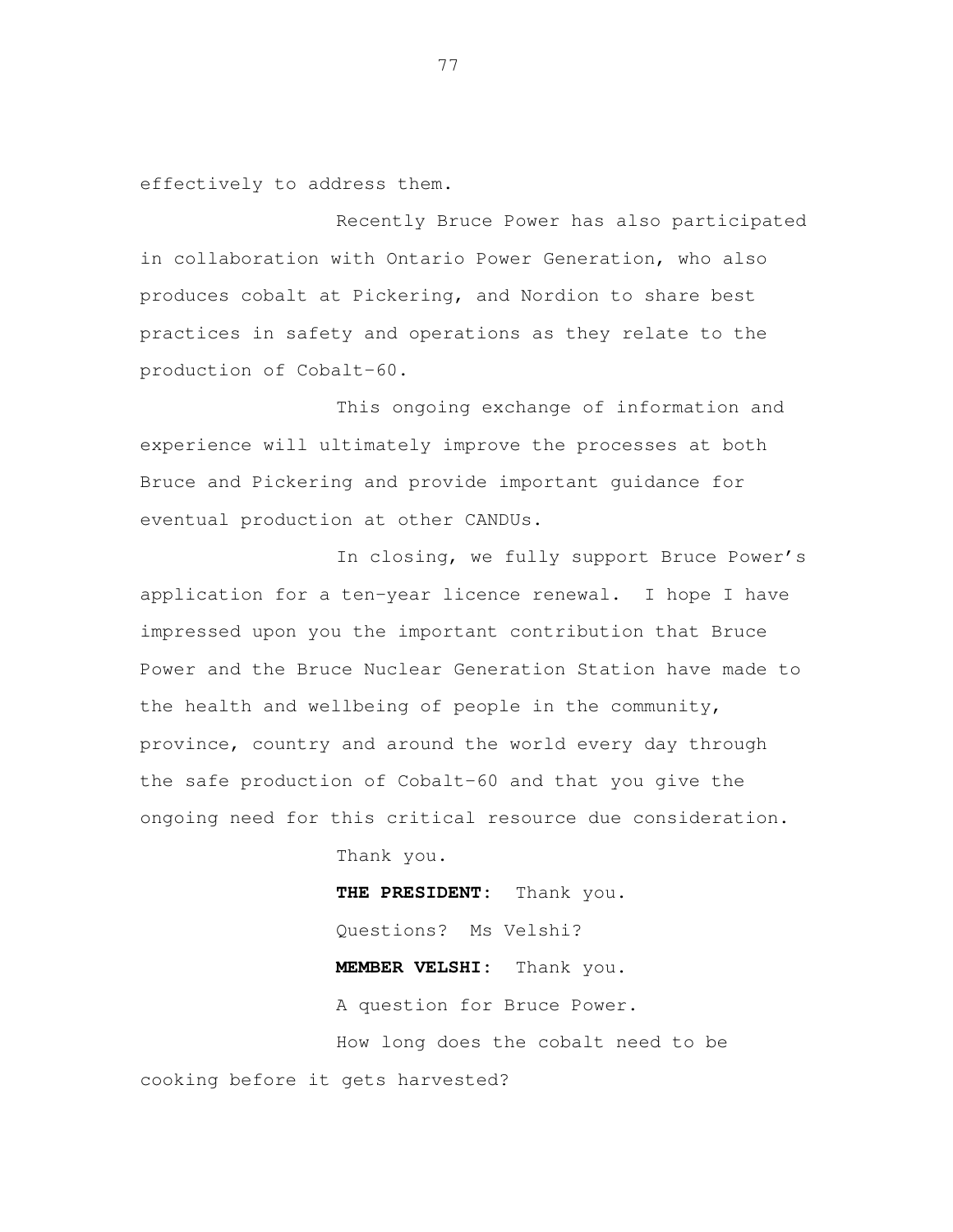**MR. CLEWETT:** Len Clewett, for the record. Thirty months is our typical time period.

 **MEMBER VELSHI:** So it lines up with your outage schedule or do you need to have a special outage to remove it?

 **MR. CLEWETT:** It aligns with our planned outage schedule at Bruce B.

**MEMBER VELSHI:** Thank you.

 And a quick question for you. Where does the other 50 per cent of the cobalt come from?

 **MR. WIENS:** There are CANDU 6's, the Changjiang CANDU 6's in China produce and Embalse in Argentina produces, although it's shut down for retube at the moment.

 India produces some in their CANDU derivatives, shall we call them, and Russia produces as well.

 So it's a very small handful of countries that produce.

 **THE PRESIDENT:** So you mean you can go and capture the rest of the 50? Is there room for growth here? Let me ask it that way.

 **MR. WIENS:** Yes, there is room for growth. So my job on a daily basis is to hunt isotopes, to go look for other sources of supply. And of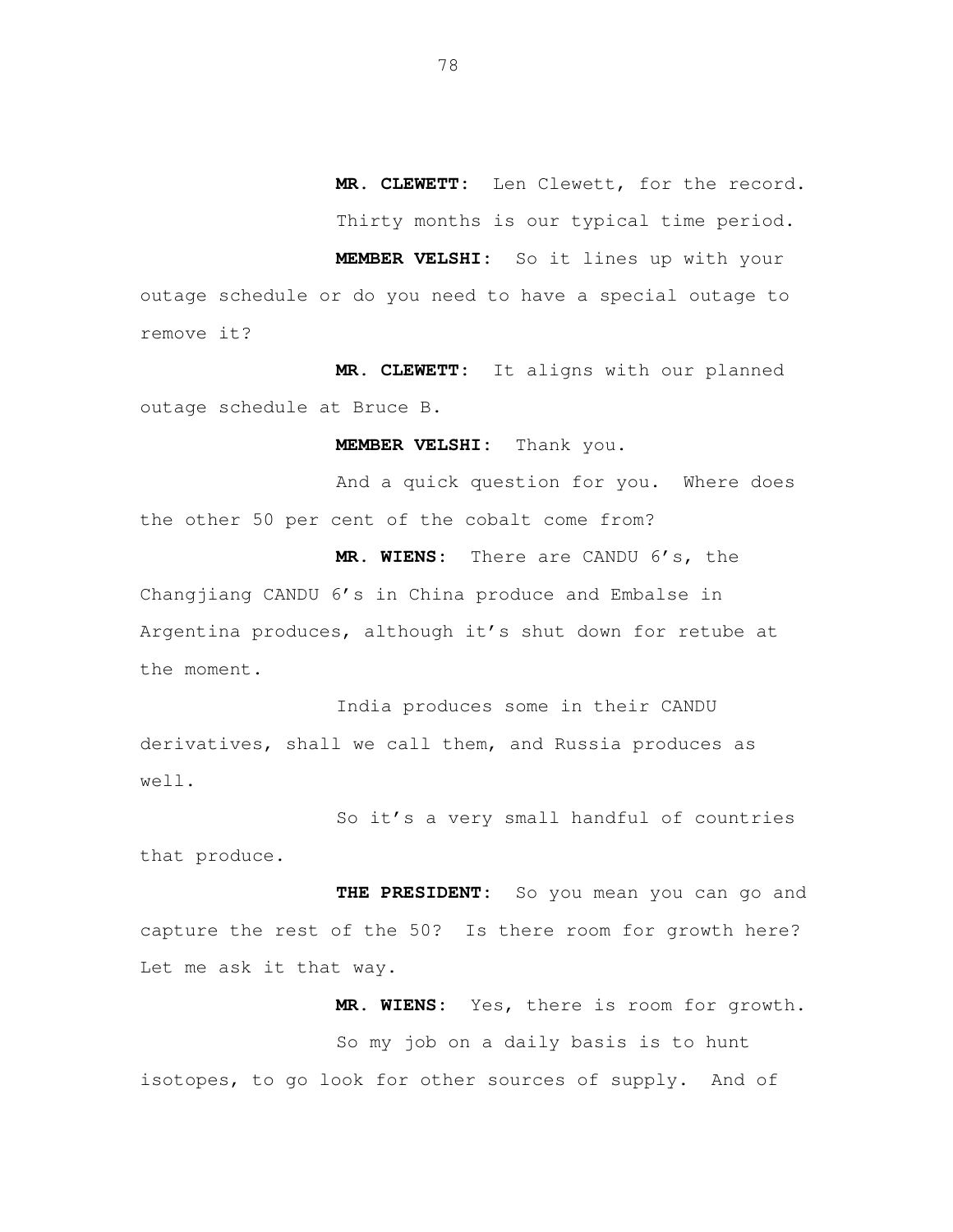course we knock on the doors of all the other CANDU reactors around the world and we also make investments in new platform technology development.

 So CANDUs have a sweet spot for activating things in the core that no other reactor has. So that's the first choice for making cobalt. But in the absence of that, you can do it other places.

**THE PRESIDENT:** Thank you.

Questions? Mr. Demeter.

 **MEMBER DEMETER:** Thank you very much for your presentation.

A question to Staff.

As I understand the presentation, the production of high specific activity cobalt is a new activity.

 Is there any additional radiation safety issues from a worker point of view in production, management, handling of this high specific activity cobalt? And what measures have been taken to mitigate those potential issues?

 **MR. FRAPPIER:** Gerry Frappier, for the record.

 I will ask Caroline Purvis in a minute to talk about the radiation protection.

Just to make sure it's clear, all of this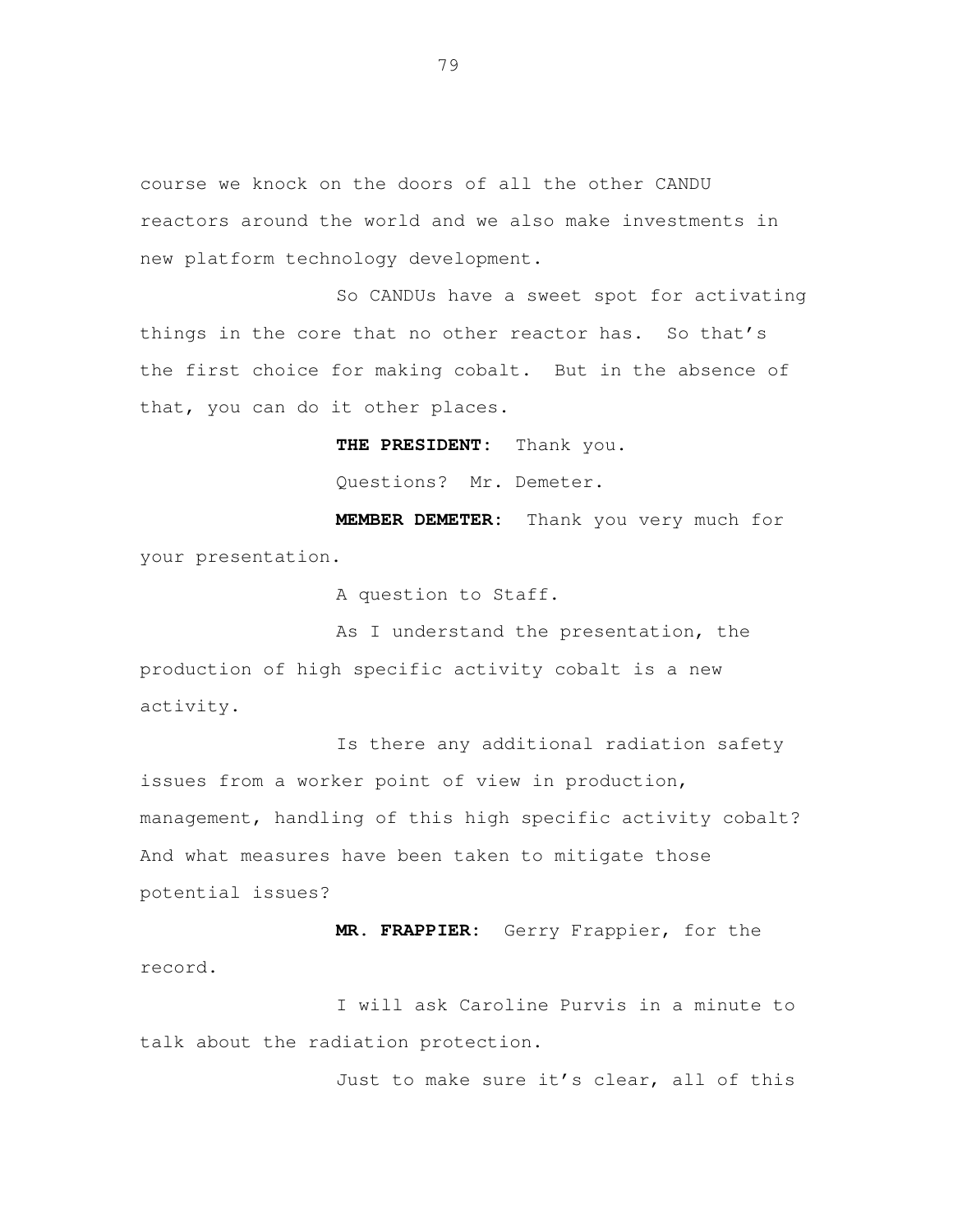has to be done within the regulatory framework that we have in place. When the licensee is looking to make changes to their reactor or any of their operations of this nature, there is a requirement for it to be reviewed by our technical staff, both from the design perspective and certainly from the procedural perspective.

 With respect to radiation protection concerns itself around this, I would ask Caroline Purvis to provide some information.

 **MR. STEVENSON:** Jeff Stevenson, CNSC site inspector, for the record.

 From a radiation protection standpoint there is no real difference between the Cobalt-60 that was produced before and the high specific activity cobalt that is being produced now. Bruce Power has a robust radiation protection program in place that adequately protects workers, and we do compliance inspections on this program on a regular basis and have no major issues.

 **MEMBER DEMETER:** Just to clarify the activity in terabecquerels or becquerels, or wherever you are going to put that activity, it's no different from the previous cobalt production and the current high specific activity?

 **MR. JAMMAL:** Ramzi Jammal, for the record.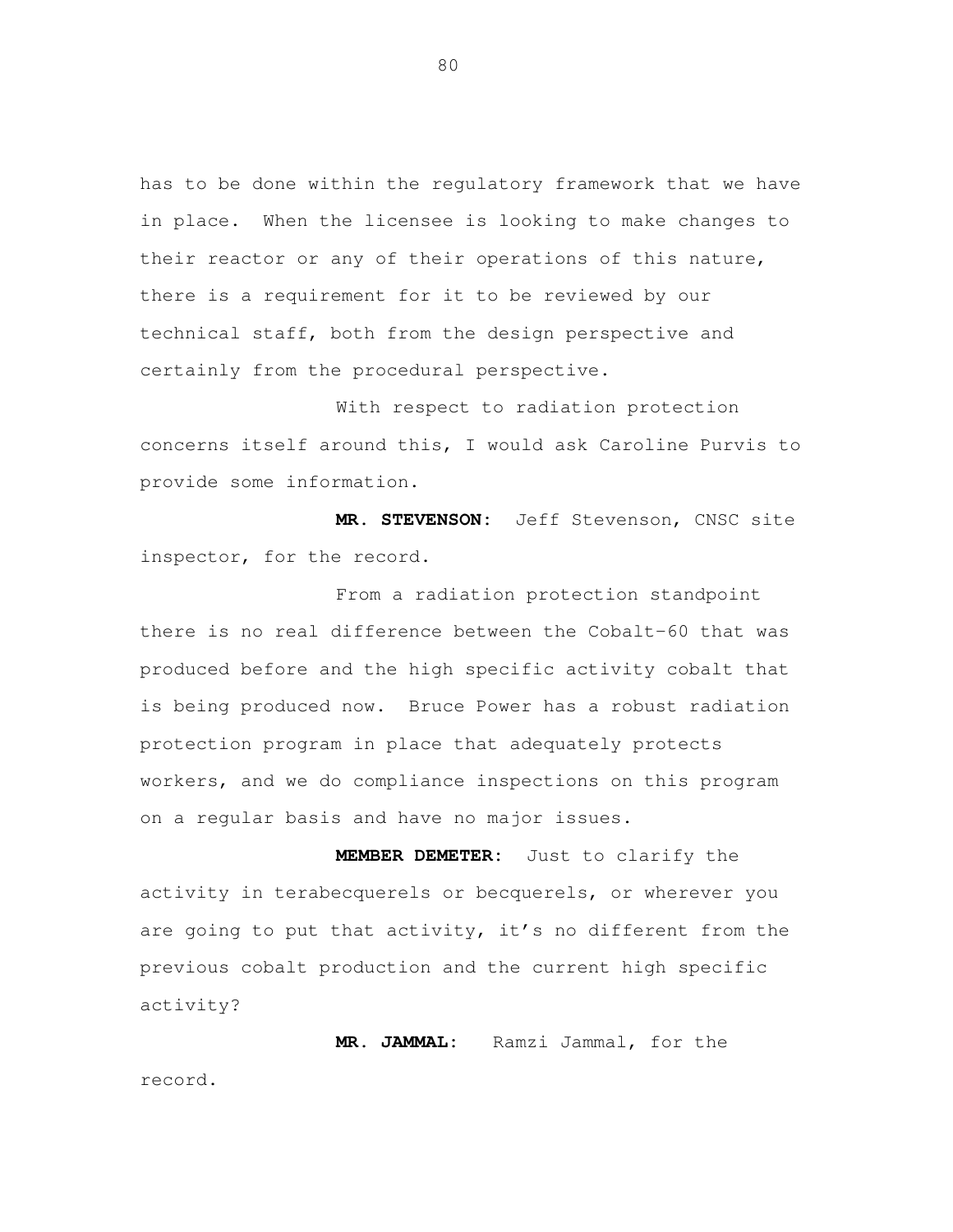As a matter of fact, there is an HSA, or high specific activity, cobalt. Even though it's new from a production perspective to Bruce, it's not new for it to be produced in Canada.

 So the NRU, before it did shut down, it produces HSA.

 So the encapsulation and the work that takes place is at the site where the encapsulation is taking place.

 I've got to be careful now. They change their names so many times.

Okay, it's still Nordion.

 So that's where the manipulation takes place. The harvesting takes place at the reactor, transported over to Nordion, and then the work is being done at Nordion.

 So HSA is not new to Canada. We have been regulating HSA for years now. And the Bruce Power RP program has been put in place. So the practices, it doesn't matter if it's in cobalt or not, it has to have a proper radiation production program.

 But the encapsulation and the manufacturing by Nordion has been done for a while.

> **MEMBER DEMETER:** I'm happy with that. **MR. RENCHECK:** Mike Rencheck, for the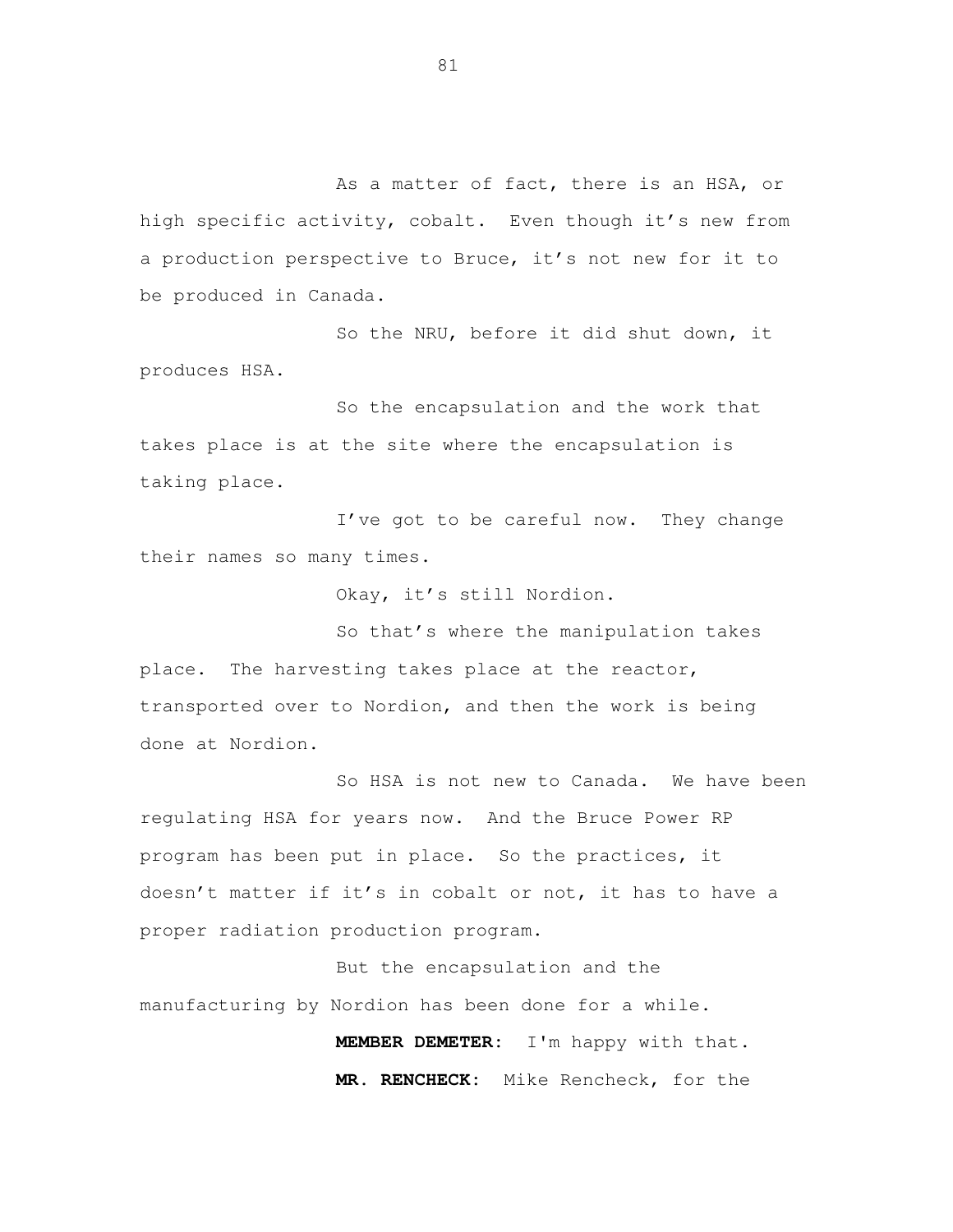record.<br>I would just like to add some clarity to this from an operational perspective in that the cobalt absorber rods that are used to control the reactor would have been at the end of their useful life disposed of as waste previously. What we do now is send them off for use in the medical community. So it's also a waste avoidance and it really offers no additional complexity to our operational characteristics.

 **THE PRESIDENT:** But the harvesting of this particular cobalt, packaging it and sending it to Nordion, that's new.

**MR. BURTON:** Maury Burton, for the record.

We use the exact same processes, the same shipping containers, everything as we do for the currently produced cobalt for the HSA. The manipulation at Nordion is what is actually different.

**MR. WIENS:** Richard Wiens, for the record.

 So a simple answer to the question about the activity is it's essentially the same activity per discharge, but we have taken a portion of the adjusters and basically taken that activity and put it -- used a smaller mass of cobalt, so you just get a higher specific activity.

 But to Mr. Burton's point, the design is almost transparent. So we have changed the outer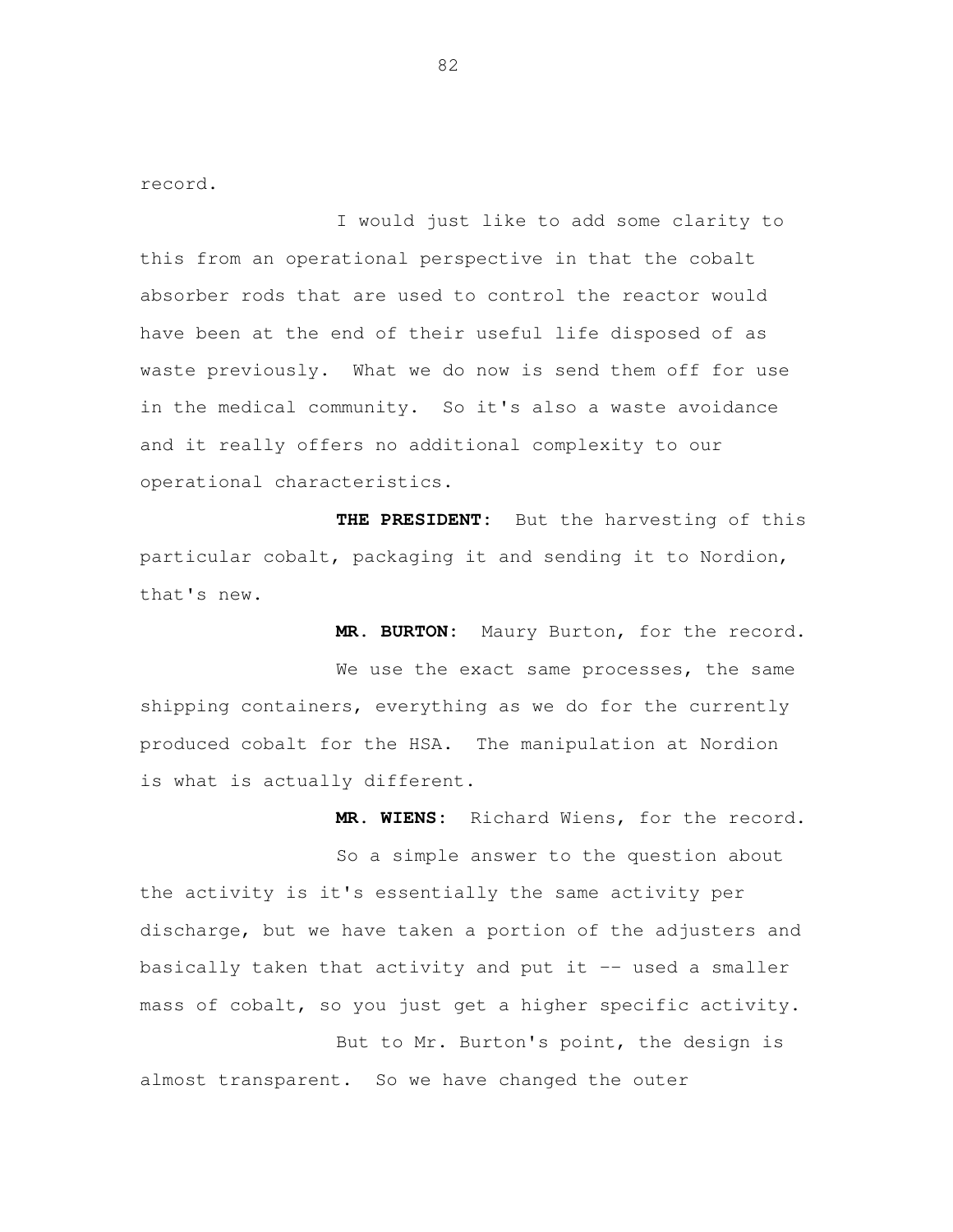appearance of the target capsule so that you can differentiate, mostly from an inventory management perspective, but in terms of all of the handling process, everything else, it's essentially the same. So it comes to us in the same containers, we do something very different with it at the other end, but...

**MR. RENCHECK:** Mike Rencheck, for the

record.<br>This is one of these high-tech innovations that happen in our industry that go fairly unnoticed, but it is quite the achievement by the design teams of Nordion and Bruce Power.

 **MEMBER DEMETER:** Okay. So as I understand it, this activity happened before, you would take it out, you would package it, it would go to waste, now instead of going to waste its going to Nordion. So there's not any real change, you are still having the probably cobalt 59 rods, I'm not sure which ones you use. Okay, so I'm comfortable with that, thank you.

**THE PRESIDENT:** Thank you.

Ms Velshi...?

 **MEMBER VELSHI:** How big a deal would it be for Bruce A to get converted to produce cobalt-60, or is that a nonstarter?

**MR. SCONGACK:** So James Scongack, for the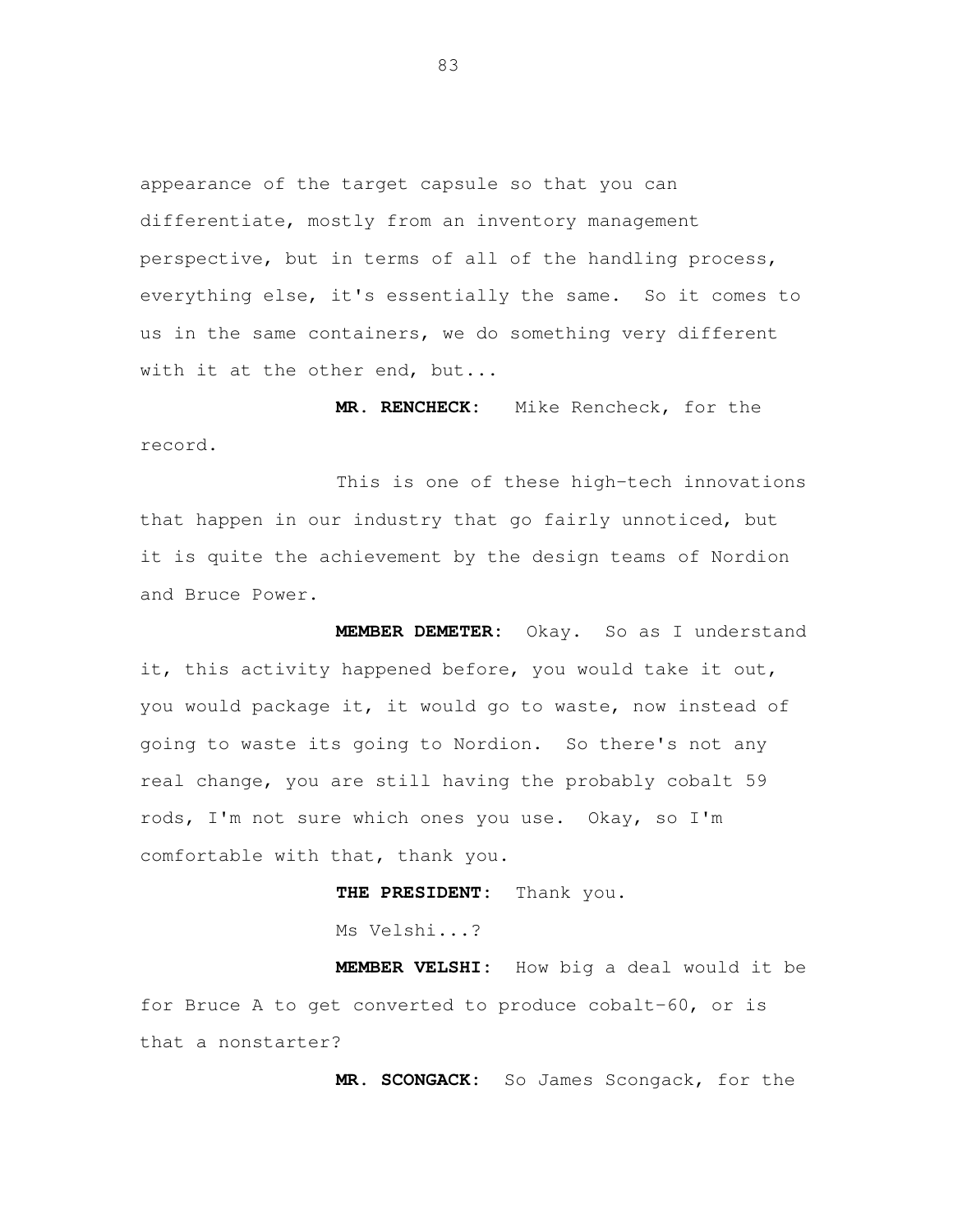record.<br>We currently have a joint MOU between Nordion, Bruce Power and OPG that is looking at, in anticipation of the Pickering closure in 2024, what are some of the options to fill that supply gap. Obviously as to your question, Bruce A is an option, as is Darlington. We have some proprietary discussions underway on what some of the options could be at Bruce A. We are not in a position to talk about those, but what I can say is that I think it's a very important message to leave with the Commission, in particular as it relates to the safety of the execution of this work.

 There is full transparency between Bruce Power, OPG and Nordion. So to the extent all of the work that we did, that Mr. Rencheck alluded to, on the Bruce BHSA program, that is totally made available to OPG. We are very excited about the option of potential cobalt production at Darlington and also happy to support OPG in that.<br>I think one important point to the

 previous Commissioner's question, I just want to underscore the trading of OPEX between Bruce Power and OPG here from a worker execution point of view is a real important item to underscore, which I think will be recognized next week at the CNS Conference in Saskatoon with a special award. The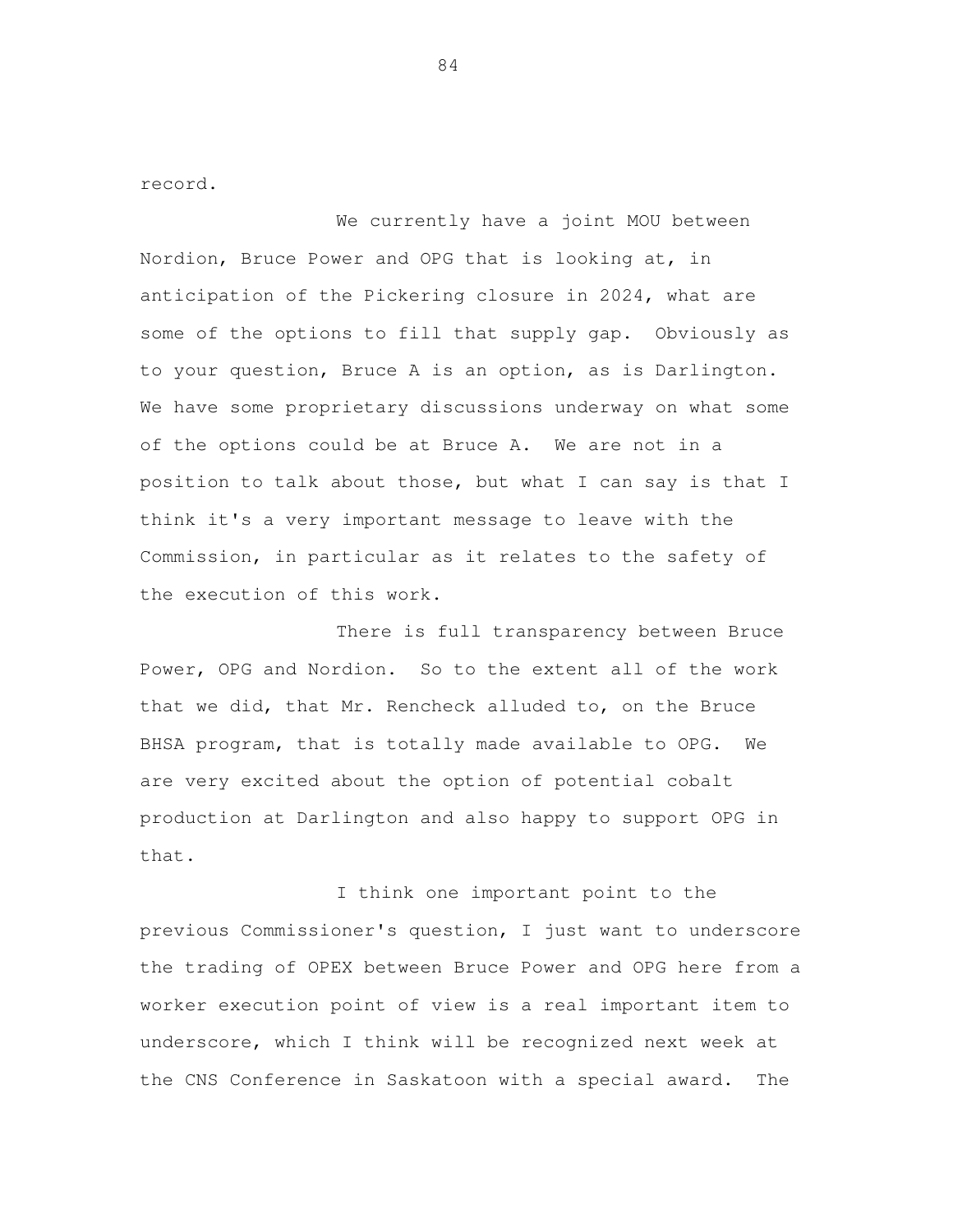sharing of OPEX between Pickering and Bruce Power, keeping in mind there's not a lot of reactors around the world that harvest cobalt, so the OPEX pool for this is not as deep as other things we have talked about. And recently we have seen through the sharing of that OPEX, you know, very high standards and event-free execution right down to executing this evolution within a planned outage window of zero personal contamination events. I think that's an important message to leave with the Commission that, you know, Mr. Burton mentioned, this is all done in a bounding envelope, but the workers executing this work, the sharing between Bruce and Pickering is exceptional.

## **THE PRESIDENT:** Okay.

Question...? Question...?

 So just an observation. Talking about innovation going unnoticed, nobody talks about all the work on Zika and all your billion numbers. Who are your communication people here?

--- Laughter / Rires

**MR. WIENS:** Richard Wiens, for the record.

 So have actually been super impressed with the amount of communication that our partners at Bruce Power have done on our behalf in this regard. So we have done some amount of outreach ourselves. We have done some amount of outreach with Bruce Power. The CNA has done some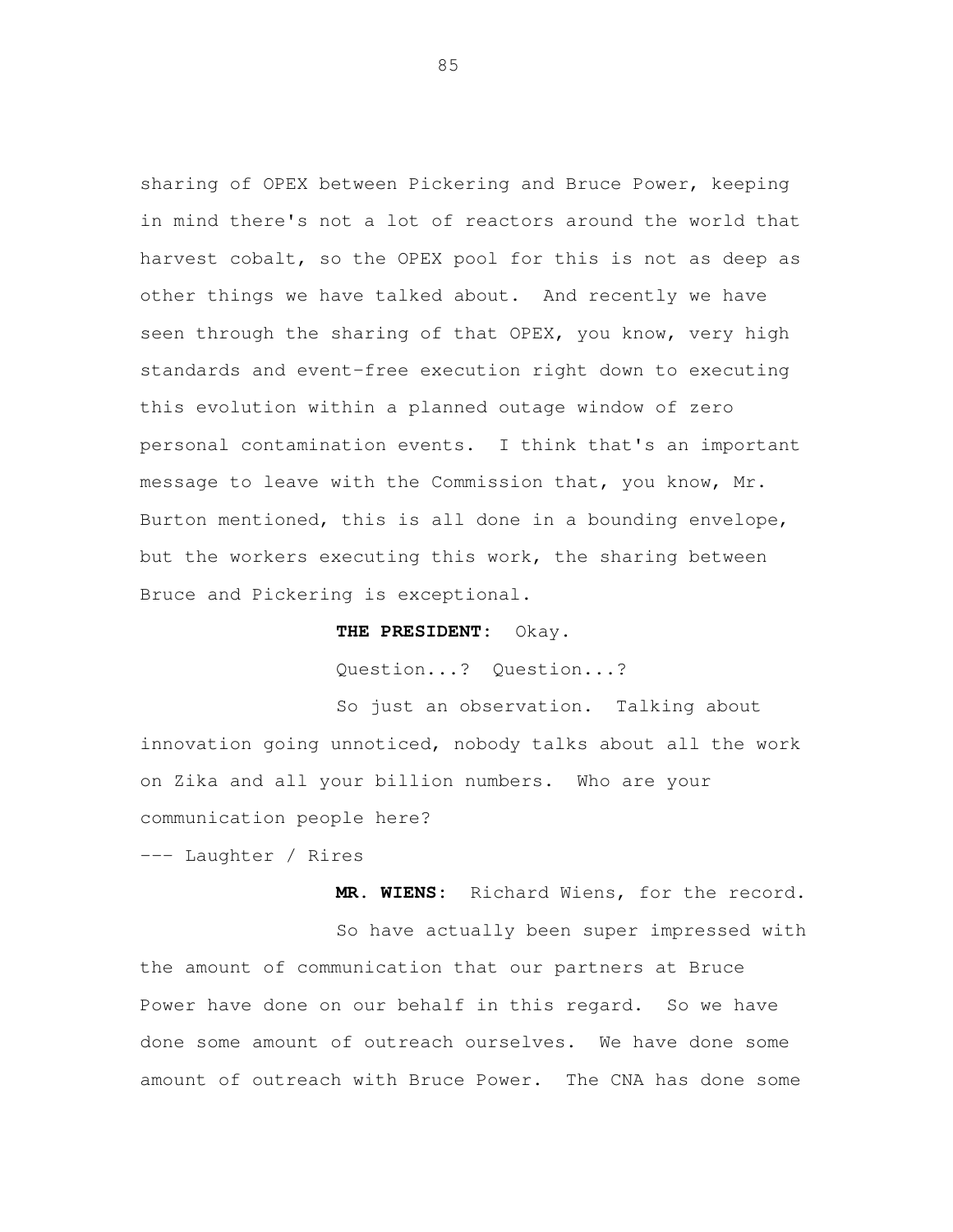amount of outreach in terms of the contribution. We talk about it. Honestly, we talk about it every opportunity we get to do that. Our customers really are the gamma processing folks, so we have a relatively small customer base in which to communicate and most of those messages, they understand all of that message. So I would say that, you know, opportunities like this to tell our story are good ones.

 **THE PRESIDENT:** I think this is such a great Canadian story to tell, I don't know why it doesn't get picked up, press, political level. You don't hear politicians making speeches about our contribution to dealing with the Zika virus.

 **MR. WIENS:** So I would argue that in the last couple of years you have seen -- so you don't see it every day by any stretch of the imagination, but we have seen much more of that. So I have listened to any number of speeches by Parliamentary Secretary Kim Rudd, for instance, who has mentioned -- who is a great nuclear proponent and has understood the cobalt story and has talked about that in places like China on trade conferences, those kind of things.

## **THE PRESIDENT:** Okay.

 **MEMBER DEMETER:** I think the story goes way back to my hometown of Saskatoon with Sylvia Fedoruk as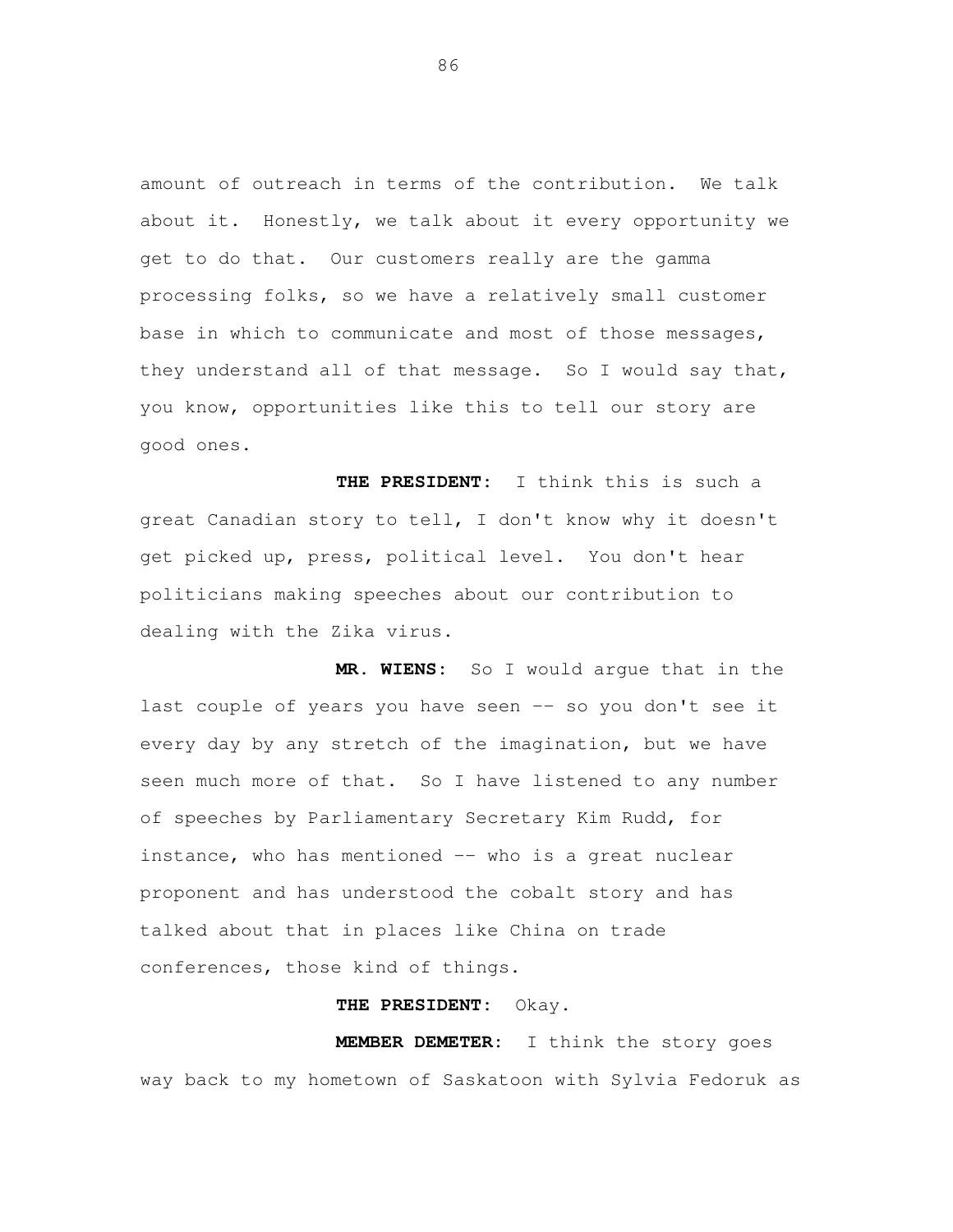one of the first cobalt treatment locations in Canada, and in my hometown of Winnipeg now we also have the gamma knife, so I understand the impact of that on patients. So the story goes back a long way relative to cobalt and cancer treatment in Canada.

**THE PRESIDENT:** Any final thoughts?

 **MR. WIENS:** No. Again, thank you for the opportunity.

## **THE PRESIDENT:** Thank you.

 We are going to break. We will be back in 15 minutes. Thank you.

 --- Upon recessing at 10:31 a.m. / Suspension à 10 h 31

 --- Upon resuming at 10:52 a.m. / Reprise à 10 h 52

## **THE PRESIDENT:** Okay, the next

 presentation is by Ms Tilman and by Mr. Bourgeois, as outlined in CMDs 18-H4.54 and 18-H4.54A.

Over to you.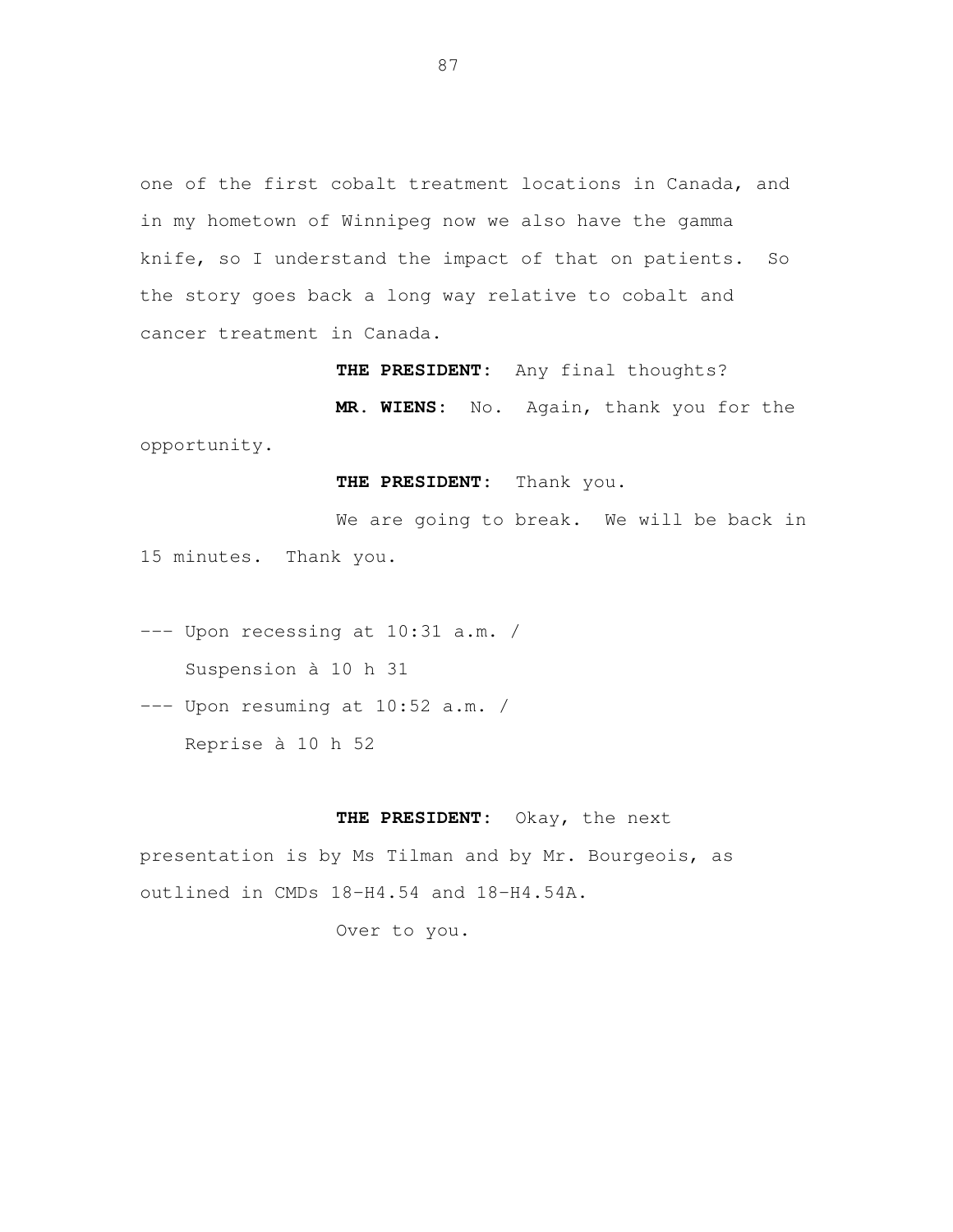**CMD 18-H4.54/18-H4.54A** 

 **Oral presentation by** 

 **Eugene Bourgeois and Anna Tilman** 

MS TILMAN: At this point I just want to mention to you that we will be flipping the slides, so it won't necessarily be in order. I was told to warn you ahead of time that this is going to happen. Good morning, good afternoon.

 I would like to now turn it over to Eugene.

> **MR. BOURGEOIS:** Does this turn it on? **MS TILMAN:** Yes.

 **MR. BOURGEOIS:** Okay, I'm on. Thank you. I forgot to comb my hair this morning, I'm sorry.

 On April 13th, 2018, CNSC posted an email release that clearly states its responsibility to people and the environment. It says:

> "The CNSC regulates the use of nuclear energy and materials to protect health, safety, security and the environment; to implement Canada's international commitments on the peaceful use of nuclear energy; and to disseminate objective scientific, technical and regulatory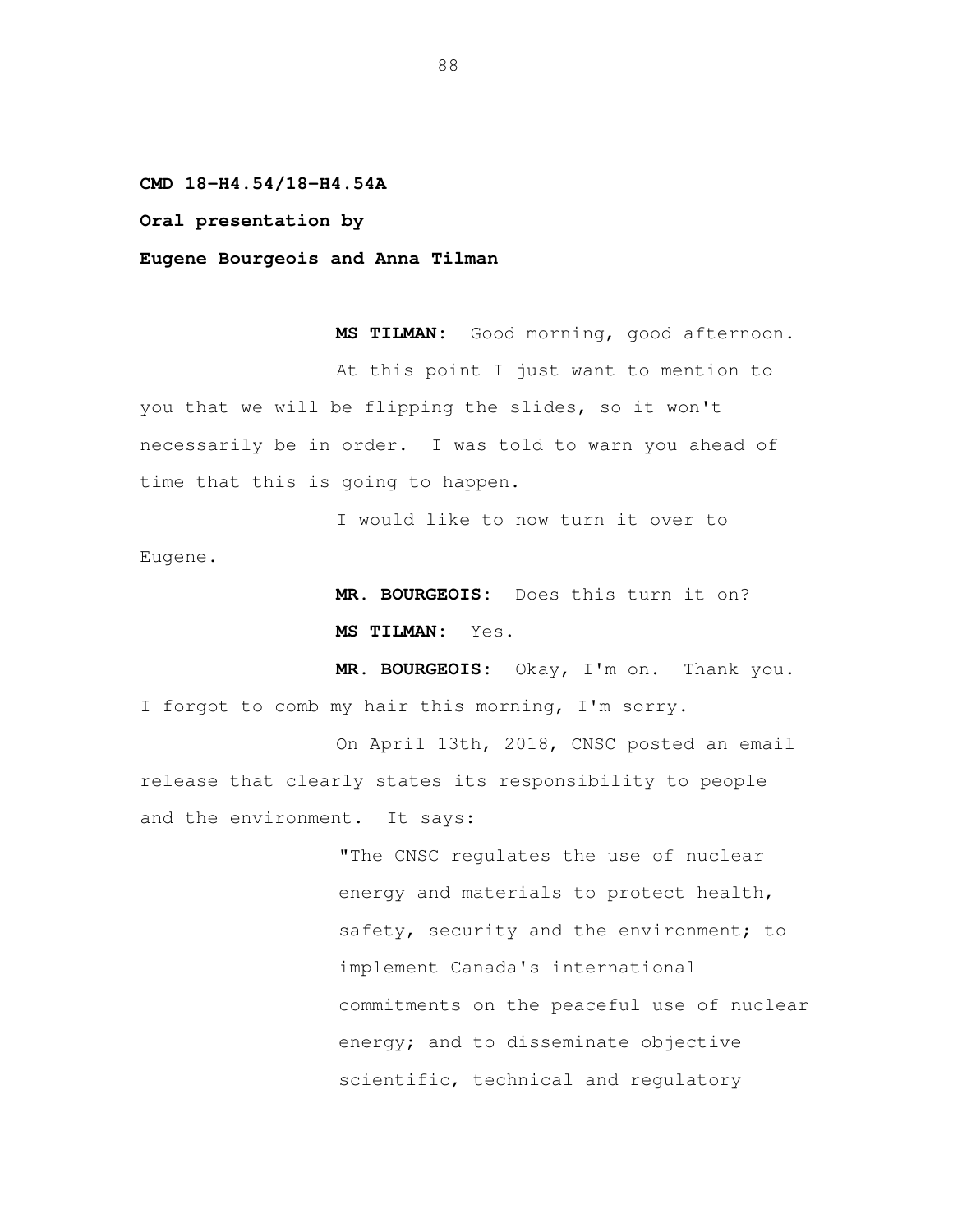information to the public."

 Safety is our number one priority. Our analysis of Bruce Power's emergency planning, which CNSC reviewed in 2009, places Inverhuron residents at severe health risks in the event of a nuclear emergency. Similarly, our analysis of Bruce Power's radionuclide releases to air and water shows it fails to take into account cumulative effects, in spite of claiming to consider them.

 CNSC permits this, with the result that its commitment to the protection of residents, stakeholders and the environment is not in accordance with this stated goal. CNSC also permits Bruce Power to evacuate workers from the site before evacuating these vulnerable members of the community. The Bruce stations do offer safe shelter, while the cottages and trailers in Inverhuron do not.

 Bruce Power responded in an email that a rupture of just two of the pressure tubes at the same time will result in a whole body dose of 250 mSv of radioactivity when the vacuum building must release to atmosphere. It is known that the vast majority of cottages and trailers in Inverhuron will provide neither shielding nor adequate air control in the event of a nuclear accident.<br>PNERP 2017 requires that the CNSC attend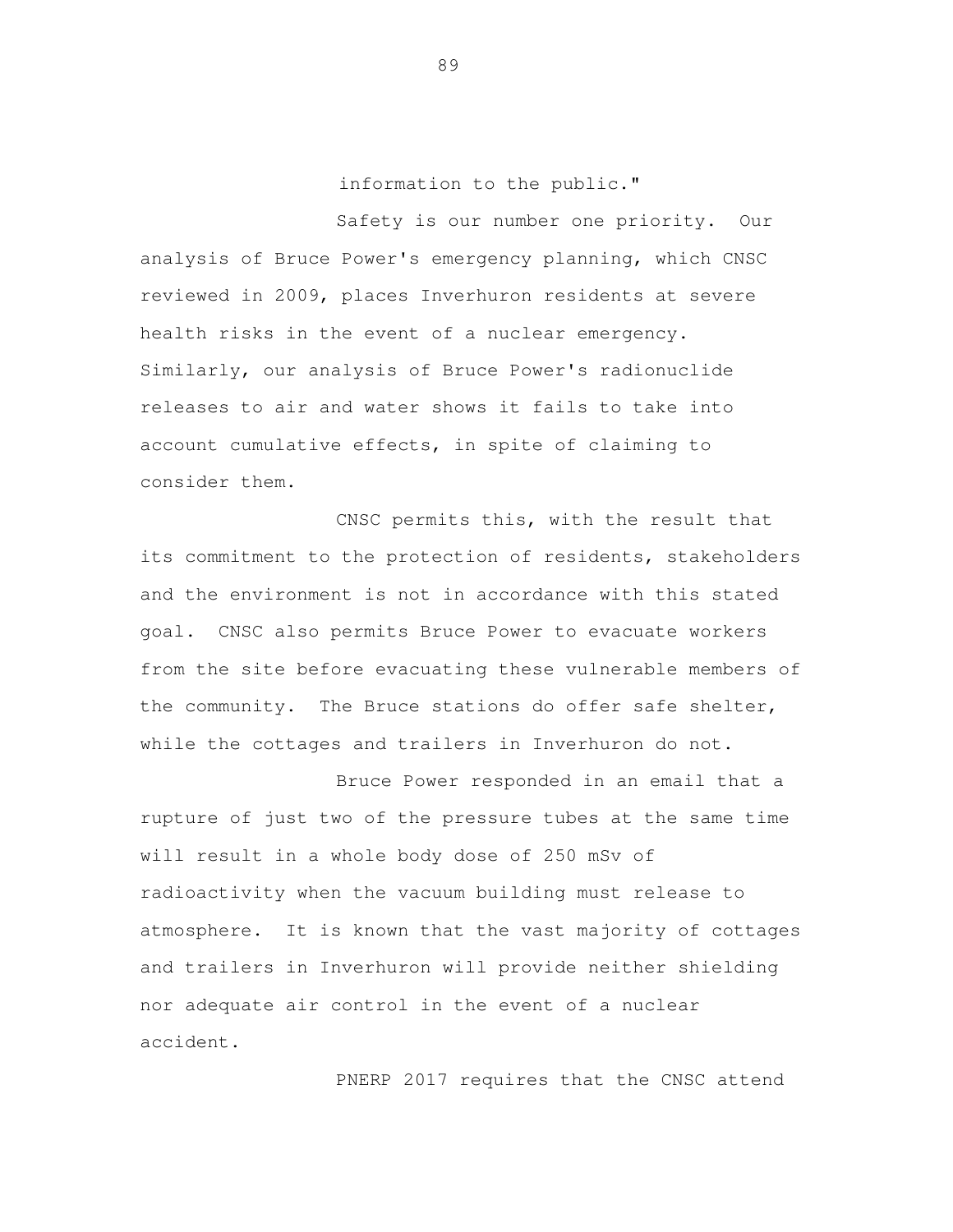to any such deficiencies. The three largest age cohorts in Inverhuron are retired people, people about to retire and children. Each of these groups is identified under PNERP as a vulnerable population whose needs and requirements must be met.

 The advisory board created to review submissions to the province's discussion paper advised that meteorology and geographic topology be considered when determining the arbitrary boundaries for action zones. Logic alone would suggest that if one group in a confined geography is at highest risk, then all groups within that geography would be at equal risk.

While Inverhuron residents, who are by far the most numerous and closest residents to the Bruce site, are arbitrarily placed in the detailed planning zone and will be advised to shelter in place, all other residents, including Bruce Power work personnel, are advised to evacuate immediately.

 Our submission demonstrates that shelter for a significant portion of the population of Inverhuron is inadequate as PNERP defines it.

 As is to be seen from our submission, Bruce Power's language and that of CNSC is peppered with words such as "likely", "unlikely" and other vague terms that have no definitive scientific meaning in the context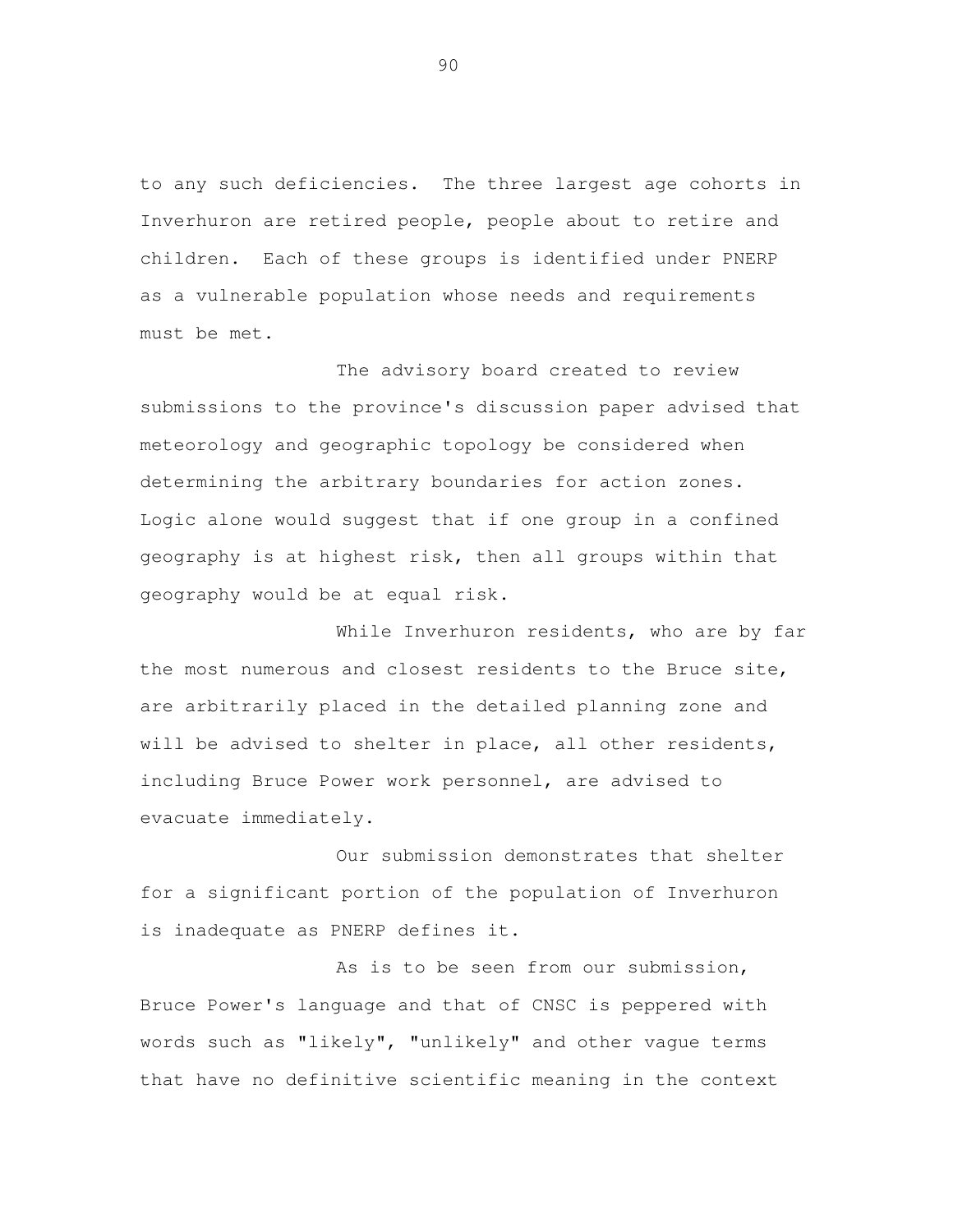in which they are used. In the event of a nuclear accident, however, all such linguistic tools are useless. At this stage it is certain that one has occurred.

The question that must then be asked is: How prepared are we for such an event?

 As our submission demonstrates, there is virtually no hope that events will follow the Pollyannic narrative developed by Bruce Power and its consulting experts, KLD engineering.

 Before Inverhuron residents will be advised to evacuate, such as in the event of a dual rupture, it will be after more than 7,100 cars have evacuated to the Davidson Centre on Durham Street in Kincardine. There these will turn right at a stoplight and travel along a quiet suburban street to the Davidson Centre, where they will find that there are only 279 parking spaces for 7,100 vehicles.

 While KLD uses passenger cars in its estimate, it assumes that there will be 480 evacuee vehicles from Inverhuron Provincial Park included in this evacuation. These are almost all trucks with trailers, equivalent to three or more passenger cars. No allowance is made for this.

 Nor is there an allowance made for the disruption that some 39 horse and buggies from the Amish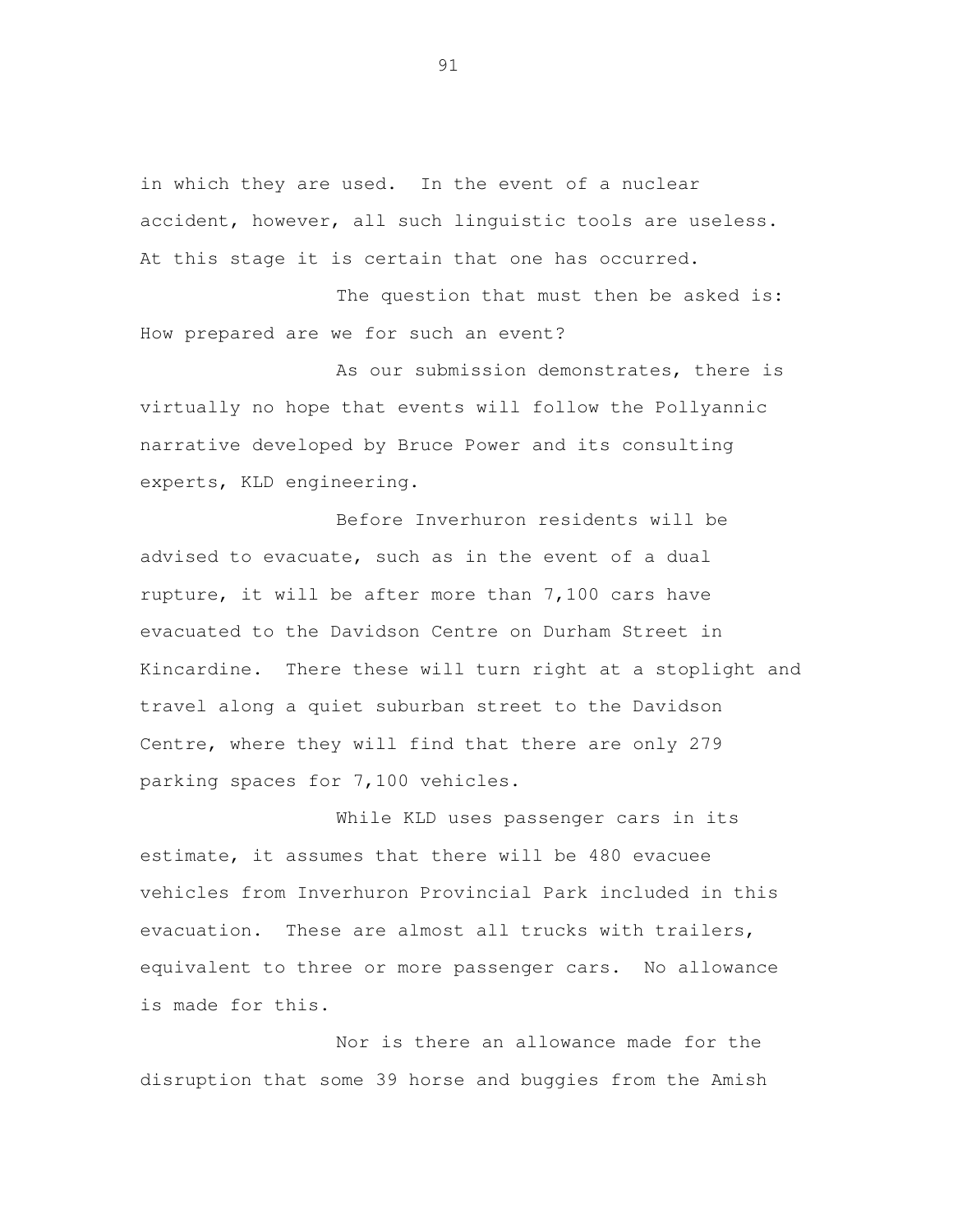community will cause to traffic flow. Instead, KLD assumes that traffic will flow throughout as if on a freeway. There is no accommodation made for stoplights or sharp right-hand turns such as that at Durham Street where, coincidentally, these hearings are held.

 Automobiles do not provide adequate shielding or air control for evacuees. Any evacuees arriving late to the game and who are stuck in the queue will experience the highest doses of radiation, which Bruce Power has acknowledged will be as much as 250 mSv. It states in the same email that 100 mSv is the lowest dose known to cause solid cancer growth.

 It is equally certain that Inverhuron residents will need shelter. It is obvious that the Davidson Centre cannot accommodate the population that will need to be accommodated in such an emergency. Roads will become clogged early in the process, with the result that innocent residents will be at risk of receiving very dangerous doses of radioactivity if they should be in transit when steam pressure must be released. Because of this, adequate shelter must be built for Inverhuron residents.

 It is not just a nuclear accident that puts residents at risk. While CNSC subscribes to the nuclear no-threshold model as advocated by the U.S National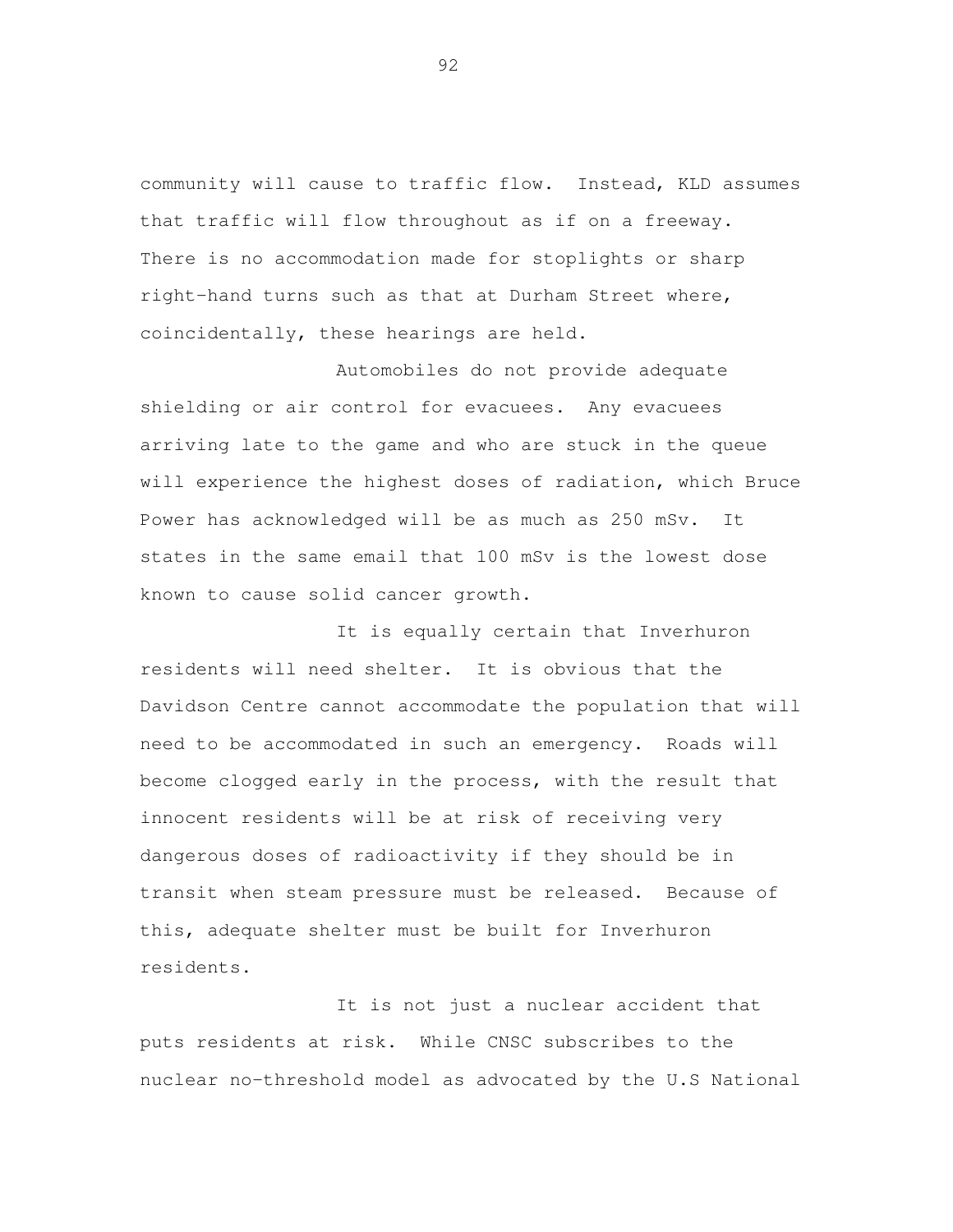Academy of Sciences, at the same time it is permitting both Bruce Power and OPG to emit inordinately high levels of radionuclides in particulate as well as gaseous form to air and water by setting limits that are highly questionable.

Instead of requiring Bruce Power and OPG

 to identify the cumulative doses to people and the environment received, CNSC only requires annual doses to be reported. Our slide 6 shows clearly that when cumulative effects are taken into consideration for just one radionuclide over a period of just 10 years, the graphical representation looks very much like an exponential curve rather than the flat line images CNSC and Bruce Power show in their documents. These are based on average and annual releases. As residents, we simply do not know whether there have been adverse health effects from these cumulative exposures because CNSC does not require Bruce Power to provide scientifically verifiable data that would show that there have been no adverse effects.

 In 2015, Anna Tilman and I presented before you with a request that a community health survey be established, one which will acquire the health data that is missing to be able to make such an assessment and determination. This would allow CNSC to "disseminate objective scientific information" to the public, something it cannot do now.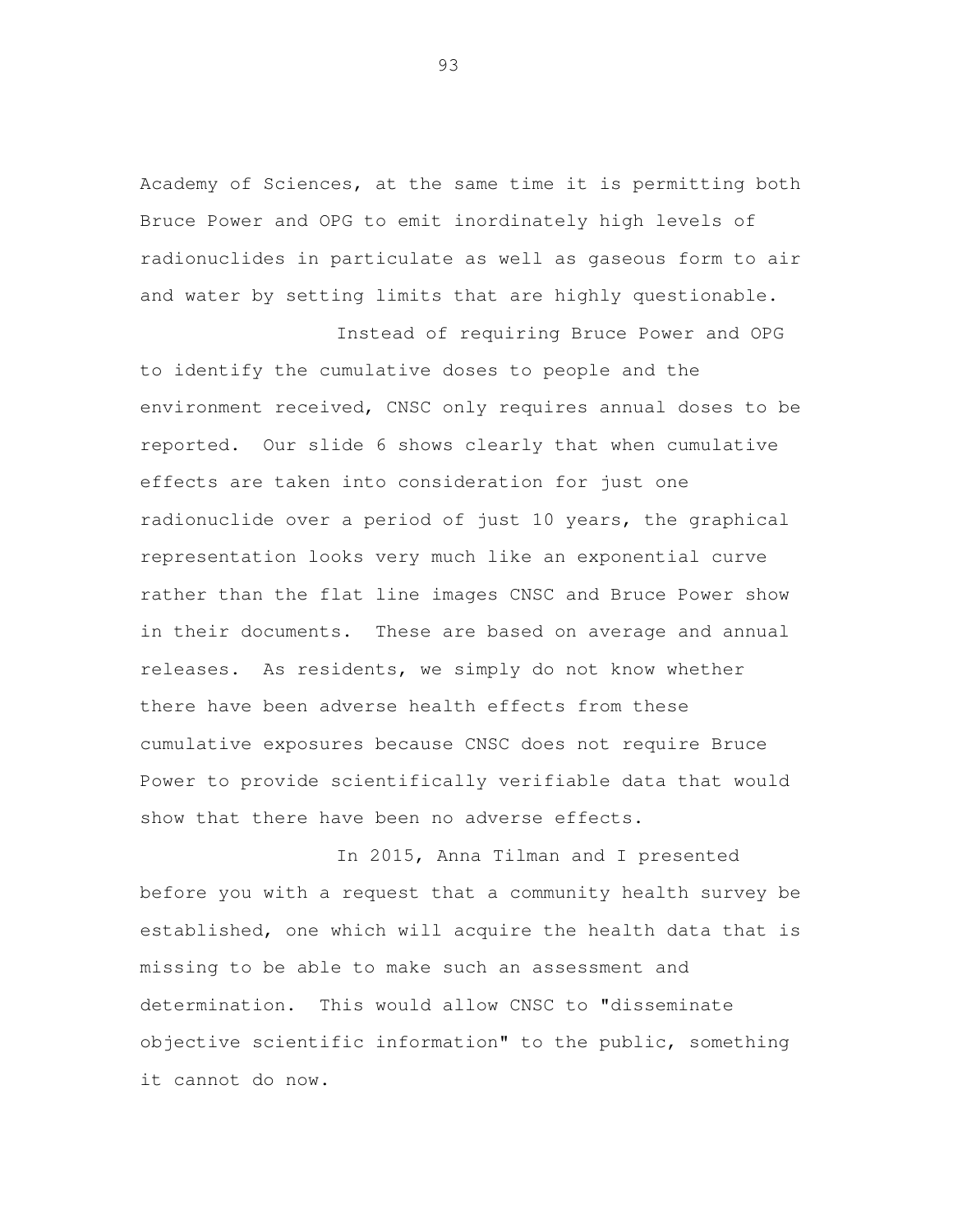In 2015, Hazel Lynn, the Grey Bruce Medical Officer of Health, stated that the population base in Inverhuron is too small to conduct an epidemiological study. This entirely misses the point. A community health survey is not an epidemiological study, it merely gathers data about the state of health of this community. Once that data has been acquired, however, authentic scientific analysis can be conducted because researchers will be able to work with actual rather than modelled data. With a project as significant and extensive as Bruce Power's relicensing application, there is simply no excuse not to demand that such a survey be completed.

 "Our region has a 50-year history of safe nuclear operations and the distribution of potassium iodide tablets have been part of our ongoing emergency preparedness for years", said James Scongack at Bruce Power in March 31st of 2015. This year, at the March 28th meeting of contractors and stakeholders, he describes the power stations as in many ways similar to an old car, parts wear out and need to be replaced. However, nuclear power stations are unlike an old car in at least one critically important way. When a car becomes disabled it is unlikely to be life-threatening.

> I have a few more lines. Were there to be a dual rupture as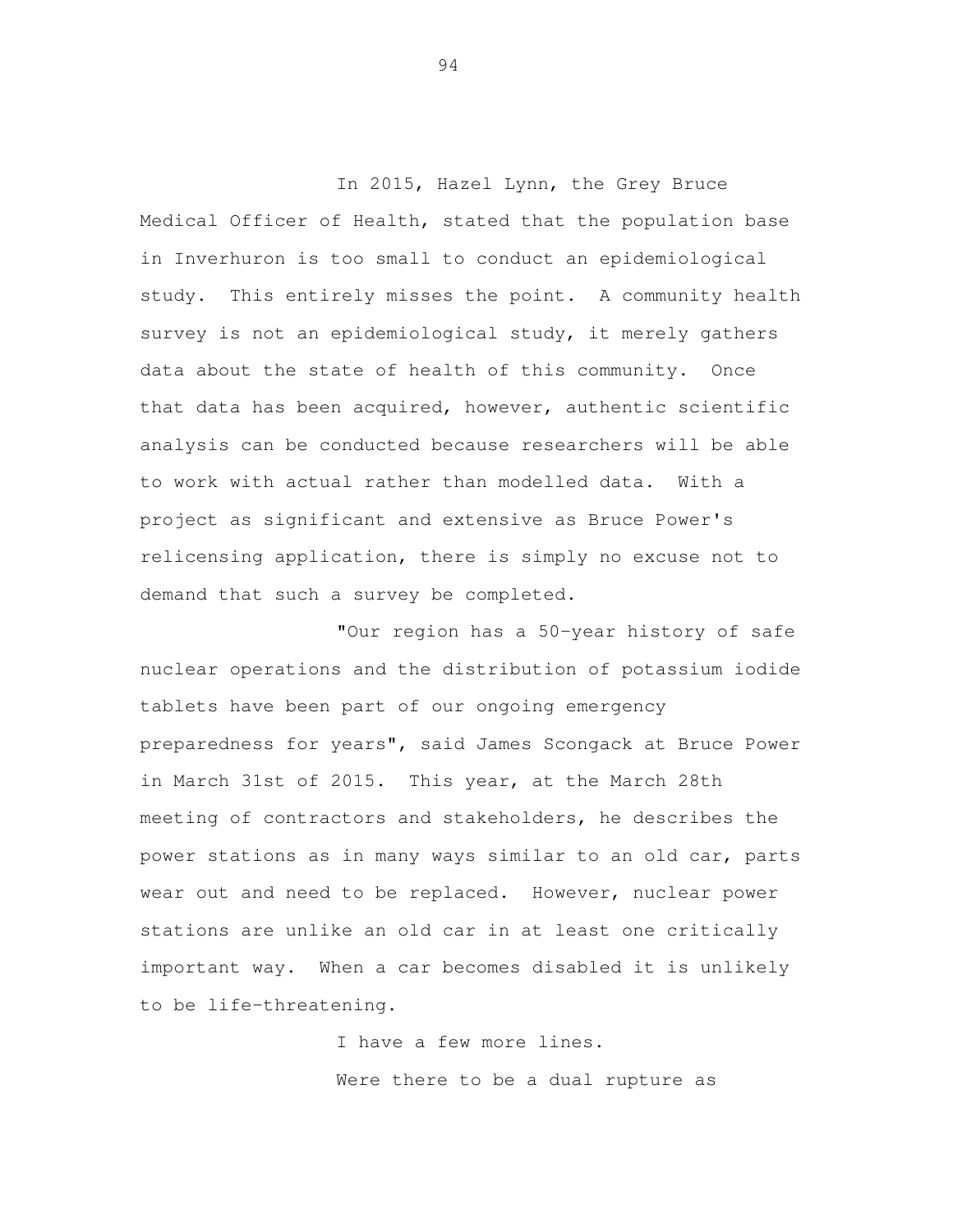described by Bruce Power, residents could be exposed to life-threatening doses of radioactivity. While he extolled 50 years of safe operation, this is just a professional opinion because there is inadequate data to make this a scientifically valid assertion. A community health survey such as the one we described in 2015 will allow both the CNSC and Bruce Power access to the community-owned data that will demonstrate their case in a scientifically valid

 way. Even though Bruce Power severely restricted the material we were allowed to review, we have nonetheless been able to demonstrate any number of operational issues which show a facility that is in a precarious state. In fact, how can it be otherwise when Mr. Scongack describes it as like an old car in need of repair? repair?<br>Thank you.

Thank you.

 **MS TILMAN:** We have done quite a bit on the technical aspects of the refurbishment which we will save until question period if you have questions on this. It's a case of time.

 Our conclusion is that a 10-year licence period as it presently stands is not justified, it doesn't allow for public scrutiny of a particular plan that is so intensive it requires it.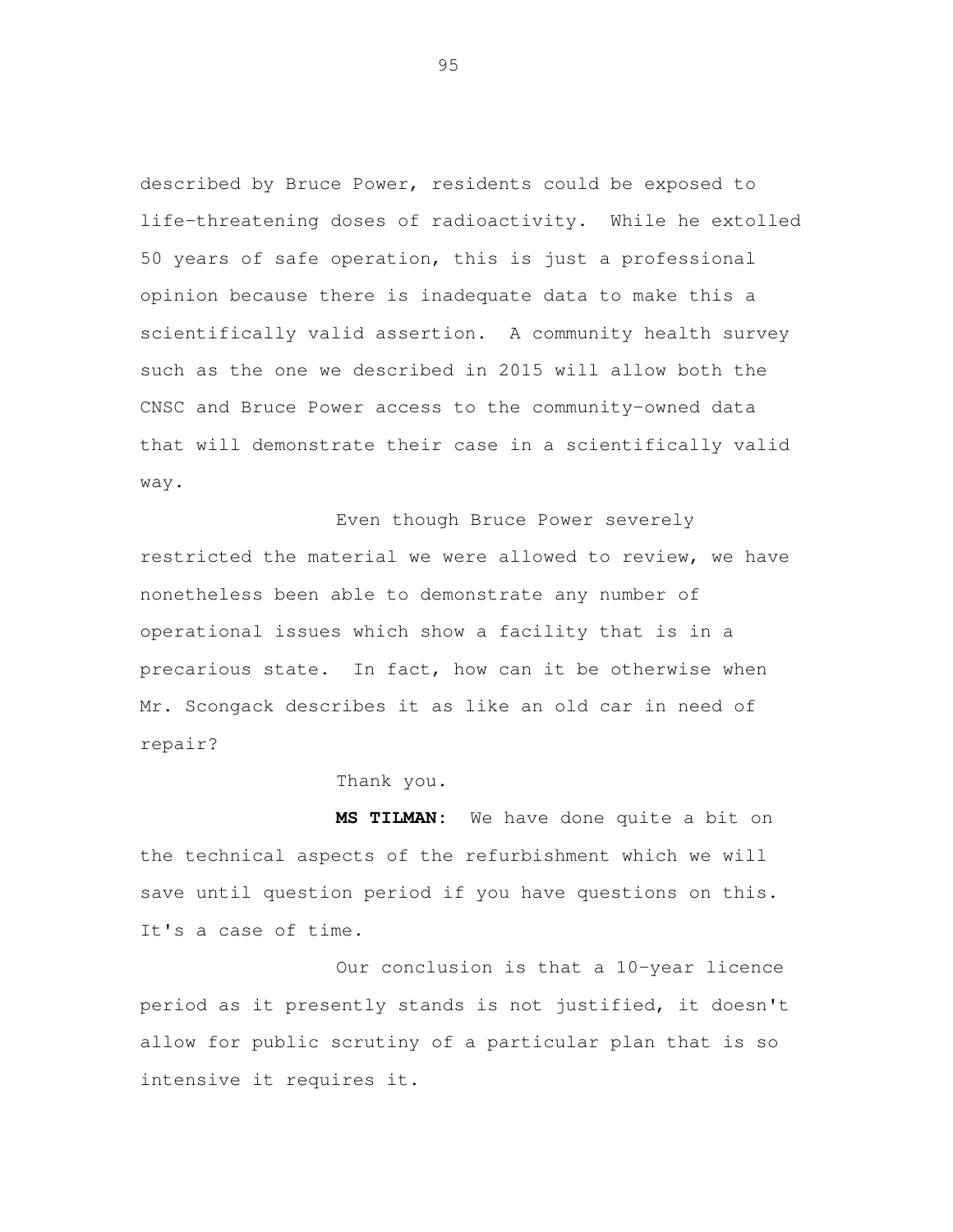We have some recommendations for consideration, for example, having a maximum period of five to seven years to allow for a full review of the MCR work to date, the hydrogen equivalent concentration of the pressure tubes which is critical and a reassessment of any future work that should be done, and a decommissioning plan be developed, a full one. Furthermore, it is also contingent -- the licence should be contingent on being able to demonstrate conclusively that it's concerned about the impacts on public health from its operations.

The plan that Bruce has is intensive, it is relatively short for refurbishing six units, and we question that one needs to consider the level, the ramifications of the detailed work that is involved in that short period without the ability to scrutinize, make a decision as to whether a unit should or should not undergo refurbishment either for costs or danger. So the public has no input into this if CNSC goes ahead with the 10-year licence and doesn't allow for that.

In conclusion, thank you very much for the opportunity to present and we welcome any questions on our presentation.

**THE PRESIDENT:** Okay. Thank you. Thank you very much.

Questions...? Ms Velshi...?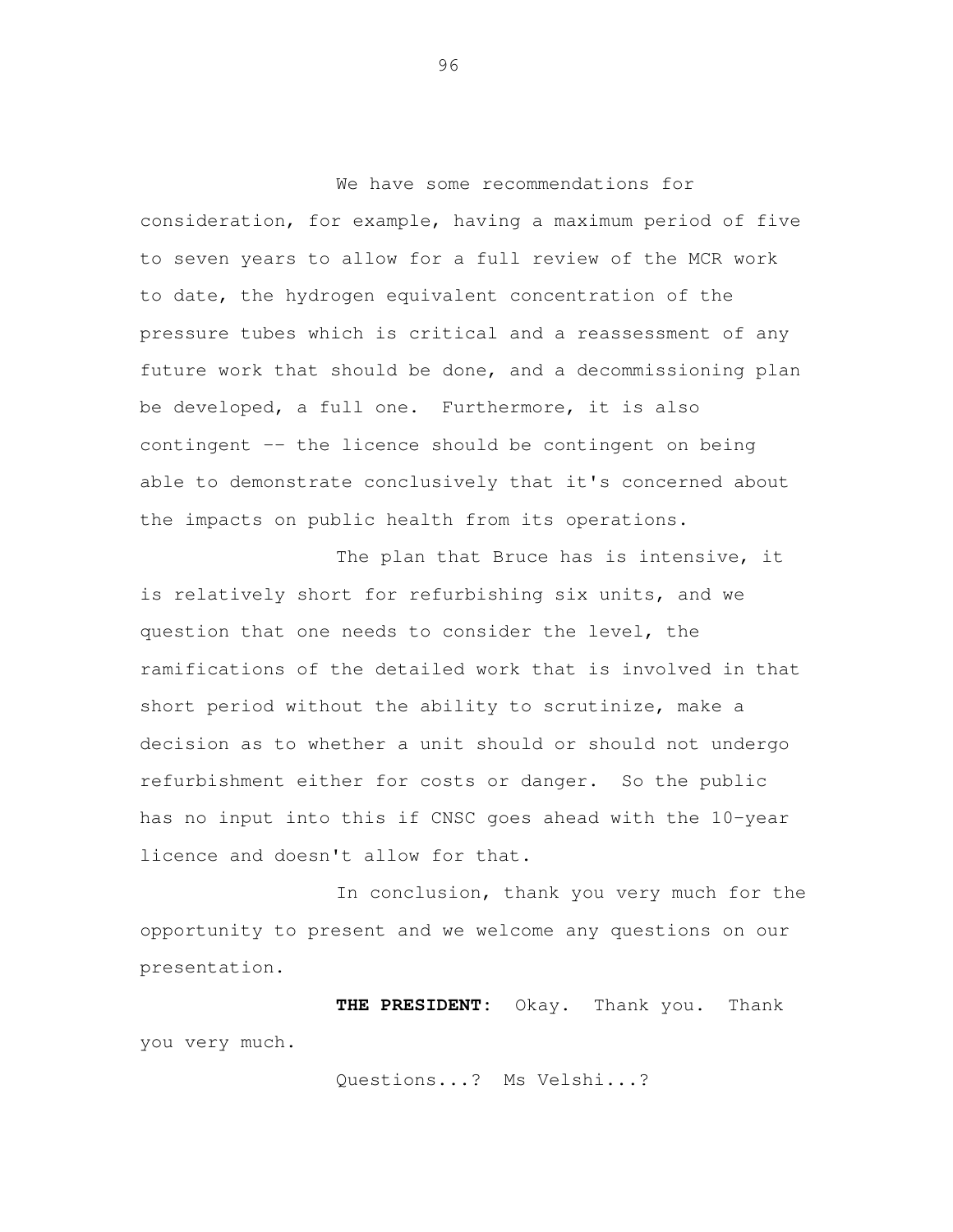**MEMBER VELSHI:** Thank you. Thank you for your presentation. I have some questions on areas that we have not covered in the last few days.

 The first one is around the CNSC's Independent Environmental Monitoring Program and the submission today that the food contains radioactivity -- that invariably it contains radioactivity. So staff, could you please comment on that statement?

 **MR. FRAPPIER:** Gerry Frappier, for the record.<br>As the Commission knows, we undertake

 independent environmental monitoring which is completely independent of Bruce Power and for results and how that's done I would ask Kiza Sauvé, please.

 **MS SAUVÉ:** Kiza Sauvé, I am the Director of the Health, Science and Environmental Compliance Division. I'm going to start with the IEMP and I might come back to Commissioner Velshi to confirm your question.

 During our Independent Environmental Monitoring Program we do have three sampling locations at Inverhuron and in 2016 -- so those sampling locations include water and air and soil and sediment, and all of the results were almost non-detectable. There were a few that were above detection limits, but otherwise the results for all the contaminants that we sampled were very low.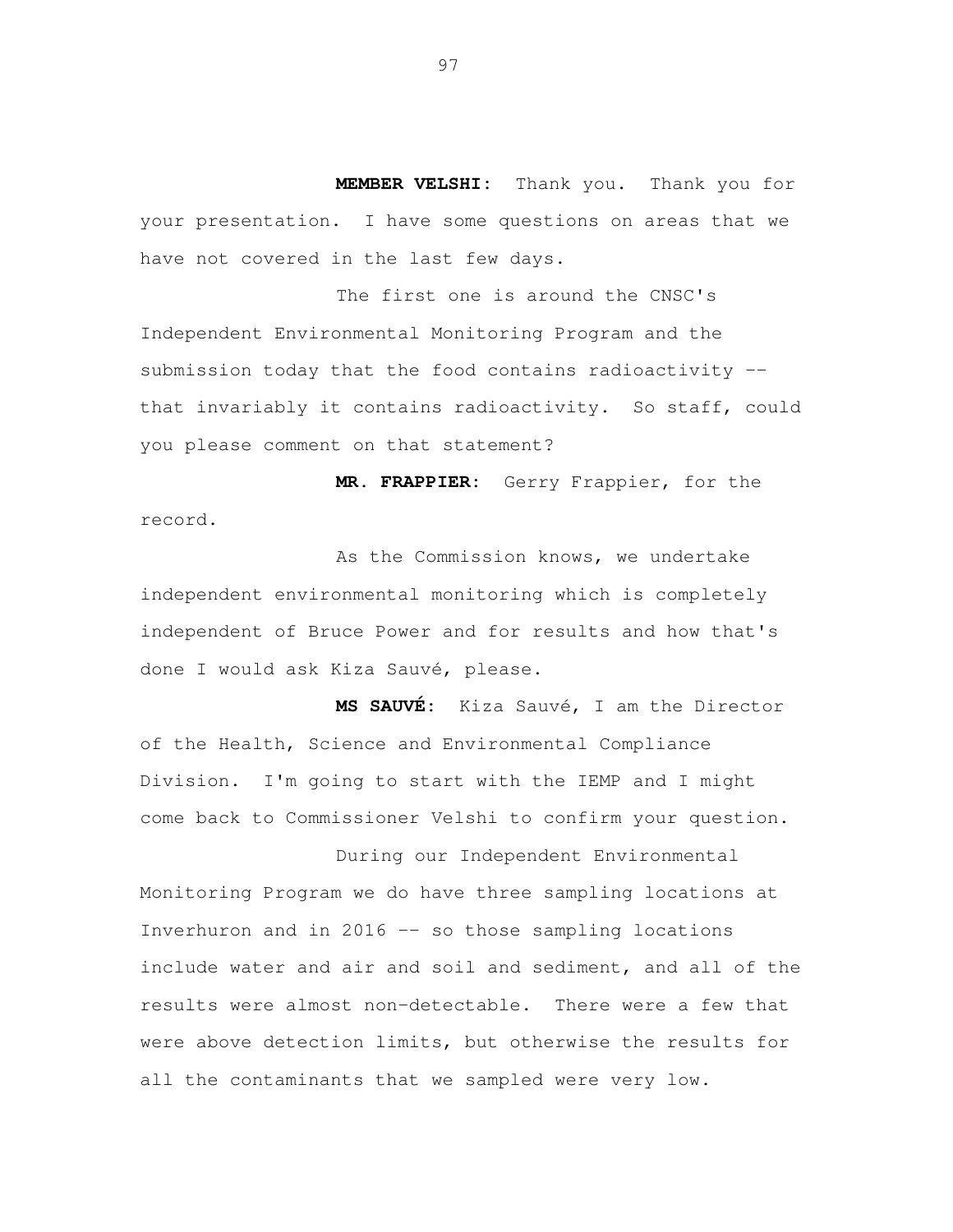So can you help me maybe confirm -- or can you confirm the exact question? And then I'm also going to pass it to Mr. Rinker to add some information.

 **MEMBER VELSHI:** So I think it's on page - in the written submission -- iii and iv, and the comment is -- it just says food contains radioactivity, I should find out exactly what it says, but it implies that it's more than just over detection limit, that the food is indeed contaminated.

**MS SAUVÉ:** Kiza Sauvé, for the record.

 In the results of the Independent Environmental Monitoring Program, the food results do have some contaminants in them, but if we look at the guidelines that we are comparing them to, those results are extremely small and stuff that you would expect to find probably anywhere in the province.

 I am going to pass it to Mr. Rinker to talk about regional monitoring activities.

 **THE PRESIDENT:** While you are talking about it, also I want you to explain what is it you are measuring and how often you are measuring it, because there is an allegation here there is no cumulative measurement. So when you measure the thing, what are you measuring? Aren't you measuring the accumulation over the years? Please deal with that.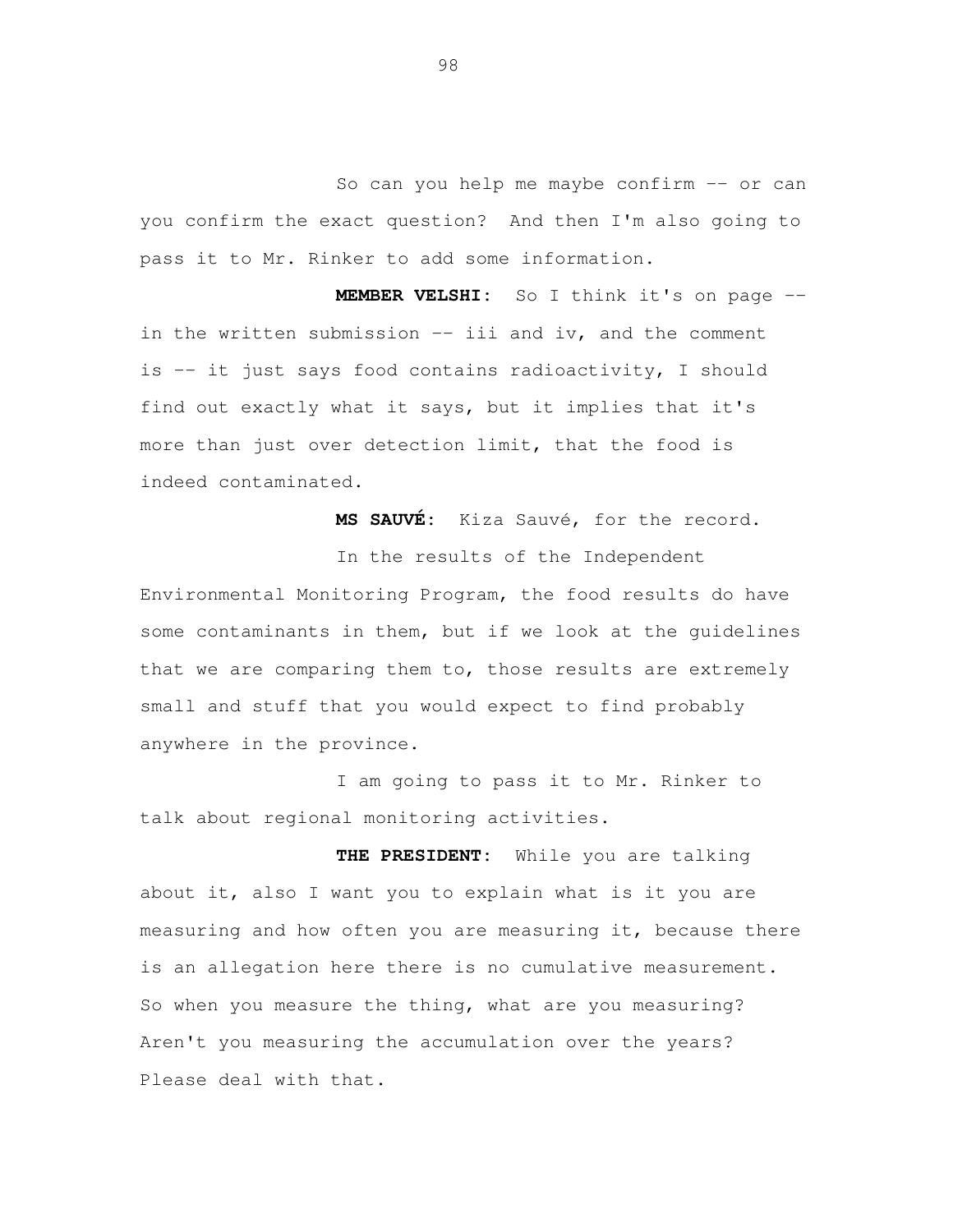**MR. RINKER:** Mike Rinker, for the record. I am the Director General for the Directorate of Environmental and Radiation Protection and Assessment.

 So there are a number of surveillance programs that are conducted independently of the licensee. The CNSC has its Independent Environmental Monitoring Program where we sample some vegetation and we pay particular attention to areas which the public has access to, like beaches, parks and areas like that. And we look at water as well as other foodstuffs.

 In addition, there is an Ontario Ministry of Environment and Climate Change who has a Drinking Water Surveillance Program. So they measure tritium in the drinking water supply plants.

 Thirdly, there is Labour Ontario who has an active program specifically around nuclear power plants and they measure tritium in air and other radionuclides on filter paper. They have a milk -- they also look at tritium in milk samples and other foodstuffs.

 And then there's Health Canada's Fixed Point Surveillance Program which is more nationwide that has a -- they do a similar program like Labour Ontario

would.<br>So in all these cases, near the facilities there is more emphasis on nuclear power plants around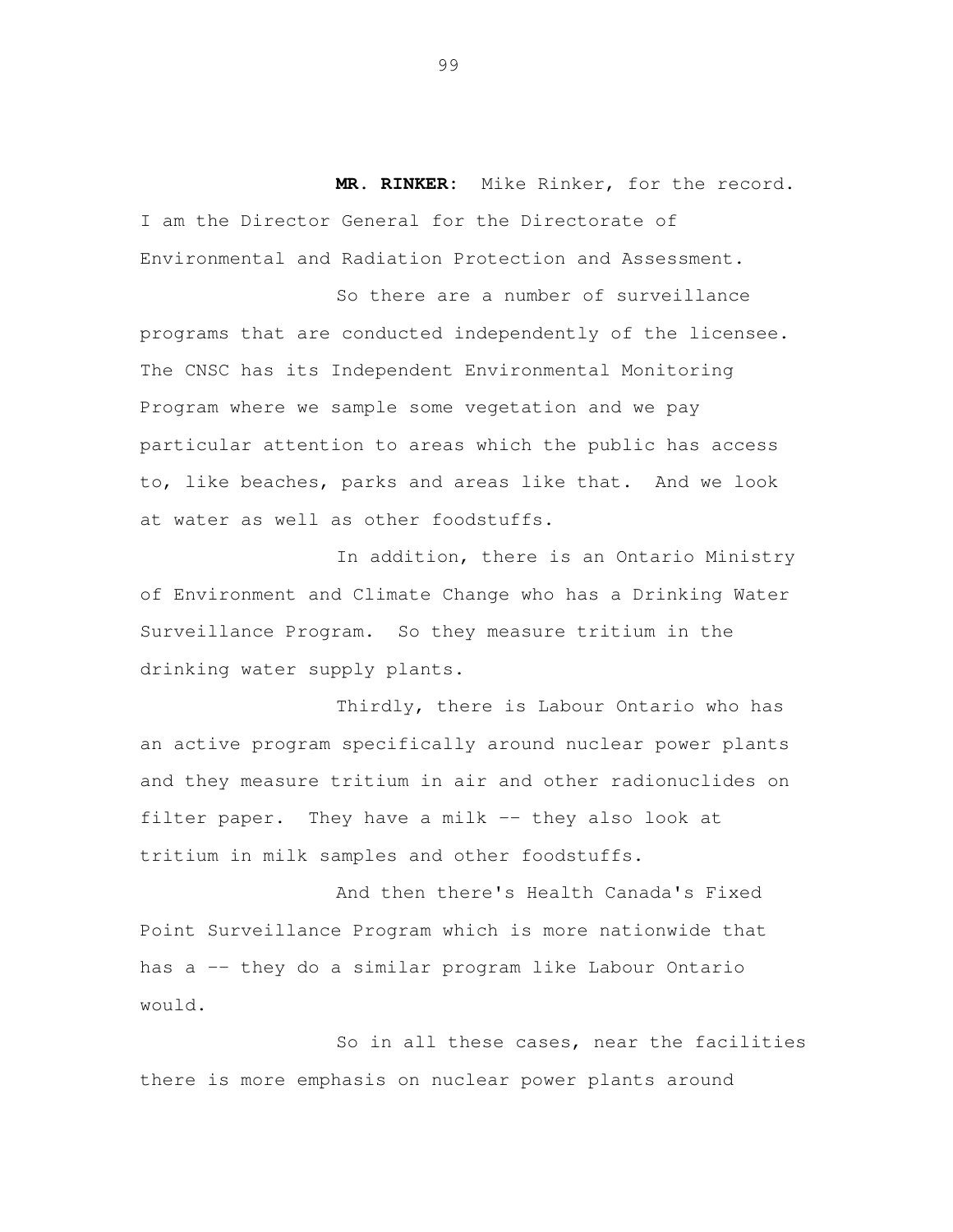tritium, because tritium is the radionuclide that would pose, amongst radionuclides, the greatest dose to members of the public. And there are measurable values of tritium around every nuclear power plant. They are very low.

 The dose consequences of living near a nuclear power plant and drinking water from local sources, from only eating food and vegetables from your back garden and drinking local milk supplies would have a dose in the order of 2 to 4 microsieverts per year, where background is on the order of -- in microsieverts per year it would be 1800, right. So you are contributing something that's very, very low, but measurable, compared to what you would be exposed to naturally.

 **MEMBER VELSHI:** Thank you. So I'm going to -- I found the quote, I will read that and then maybe you can comment on where you are getting your data from. So this is on page iii and it says:

> "Since field testing began, there has never been an instance when unwanted radiological chemicals were not found in abundance in our vegetables, soil and agricultural products ... and ... our flock..."

 It sounds quite different from what you have just told us, so maybe you can comment on where you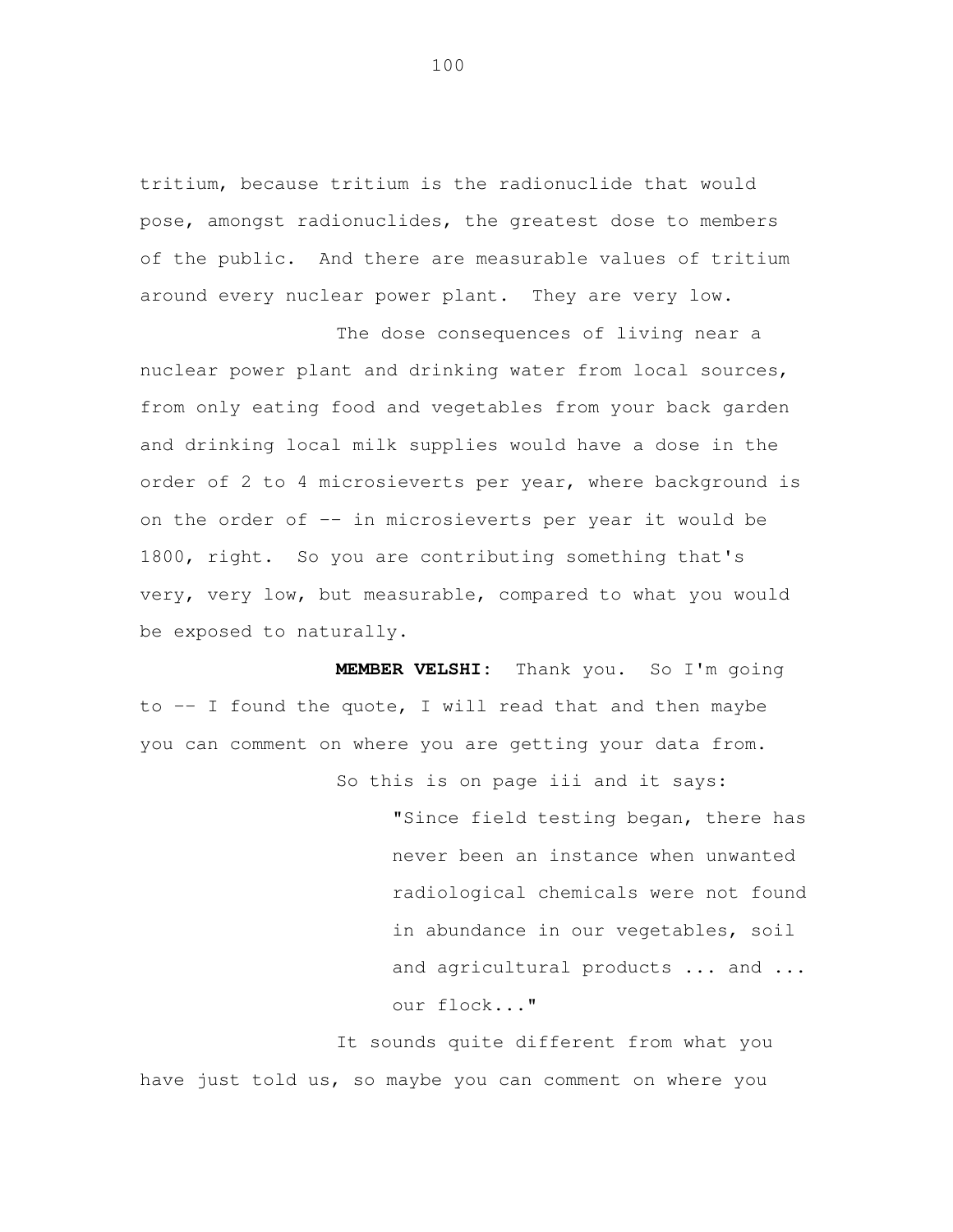are getting this information.

**MR. BOURGEOIS:** Yes, thank you.

 I got my information from Bruce Power's and Ontario Hydro's and OPG's REMP program. They measured radioactivity in our garden vegetables, in our apples, in our soil, in our sheep's milk, in our sheep, in our chicken, and at no point -- at no point was there ever a case where radioactivity was at zero, except in our drinking water.

 The University of Waterloo measured the radioactivity in our urine and our sheep's urine and found that my wife's urine was highest, I think with 780 Bq per litre. I am not a scientist, I am a philosopher -- before I was a farmer. I am now retired of course. But those were what the University of Waterloo found. I collect wild mushrooms for the table. I sent samples of wild mushrooms to the University of Waterloo to be analyzed and those came back with becquerels per litre of radioactivity.

 The question is not so much what happens on an annual basis. On an annual basis it's always found. In 2009 our leafy garden vegetables had 65 times more radioactivity than any other sample anywhere, including right beside Bruce Power, sources right beside Bruce Power. It's the cumulative effect. Comparing to background radiation, we don't drink background radiation into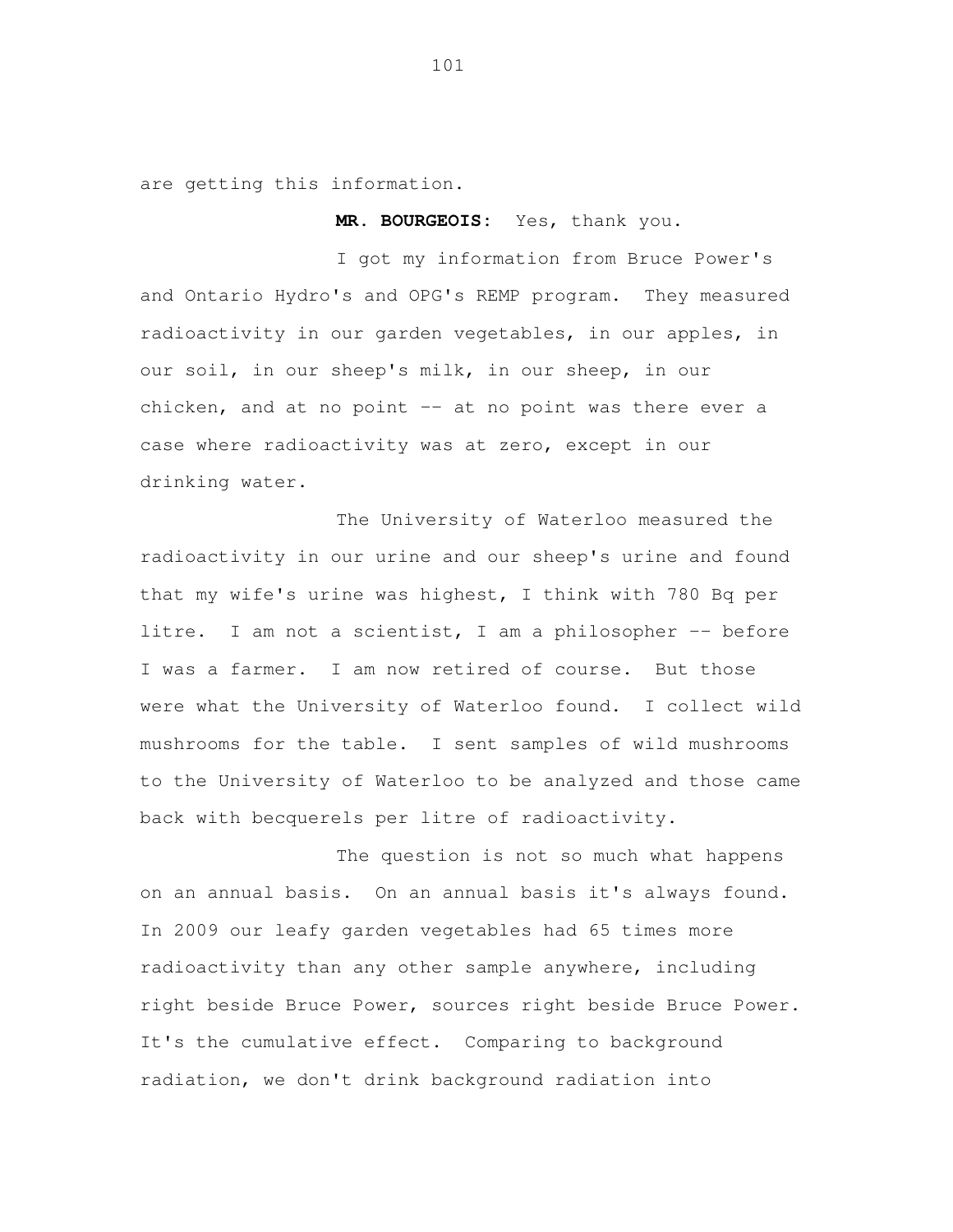ourselves, we don't eat it into ourselves. We are dealing with internal emitters rather than external emitters. They may be very different. We know they are very different. We know from the ladies who were painting radon on dials during the Second World War that those who were licking their brushes ended up dying. Those who didn't, didn't. When you take the stuff internally it has a different effect.

Our concern is that the cumulative effects are not really accounted for, so that was why I asked Anna to create the chart that we did. You know, we have limited resources, so I could only ask her for one radionuclide, 10 years, to create a chart for what that looks like and it's so very different when you compare that to Bruce Power's and CNSC's charts, which are virtually flatlined. And --

**THE PRESIDENT:** Okay. We are talking about two different things --

**MR. BOURGEOIS:** Okay.

**THE PRESIDENT:** -- about what you measure and the health effect.

**MR. BOURGEOIS:** Right.

THE PRESIDENT: So can we maybe talk about the health effects that I think the intervener is concerned with. Why don't we start with staff here and then maybe Bruce you want to talk about that.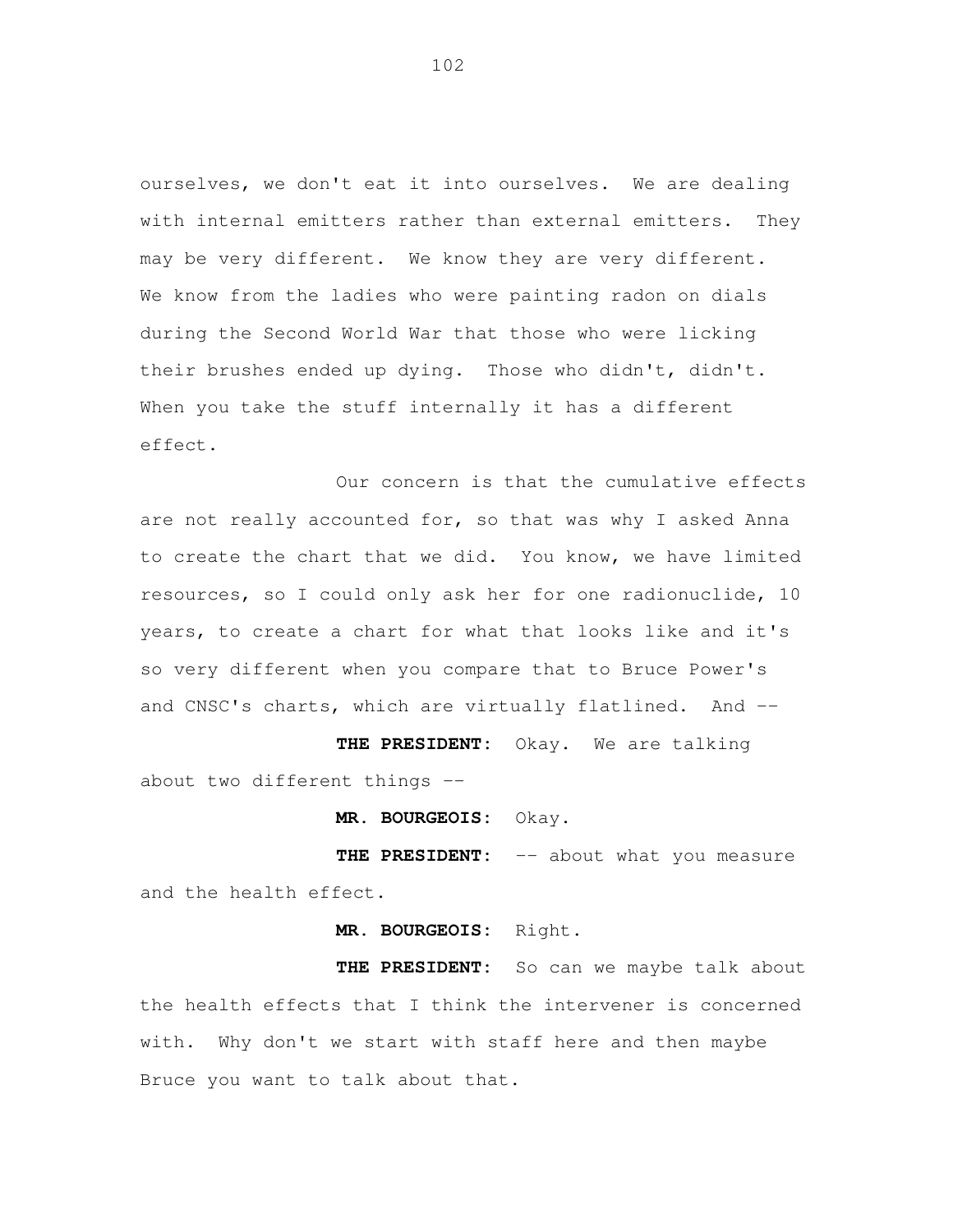**MR. FRAPPIER:** Gerry Frappier, for the record. So I will ask Dr. Rachel Lane to begin the discussion on this.

 **MR. RINKER:** Mike Rinker, for the record. And I will pass it to Dr. Lane. I just wanted to give one update.<br>There is a report that the CNSC recently

 published several months ago and it talked about the health of the Great Lakes in general from a radionuclide perspective and since tritium is really important for the nuclear power plants there is data provided in that report that looked at concentrations of tritium in the Great Lakes over time.

 The peak concentration for tritium occurred in around 1965, and that was as a result of nuclear bomb testing above ground, so aerial bomb testing. And including a peak in Lake Superior as an example, which does not have a nuclear power plant on it. You know, Lake Erie, Lake Ontario was in the order of 20 to 40 Bq per litre lakewide. Lake Huron was on the order of 15 to 18 Bq per litre lakewide.

 These are data that were collected by the Canadian Centre for Inland Waters, a subset of Environment Canada. It was collected independently by a government institution.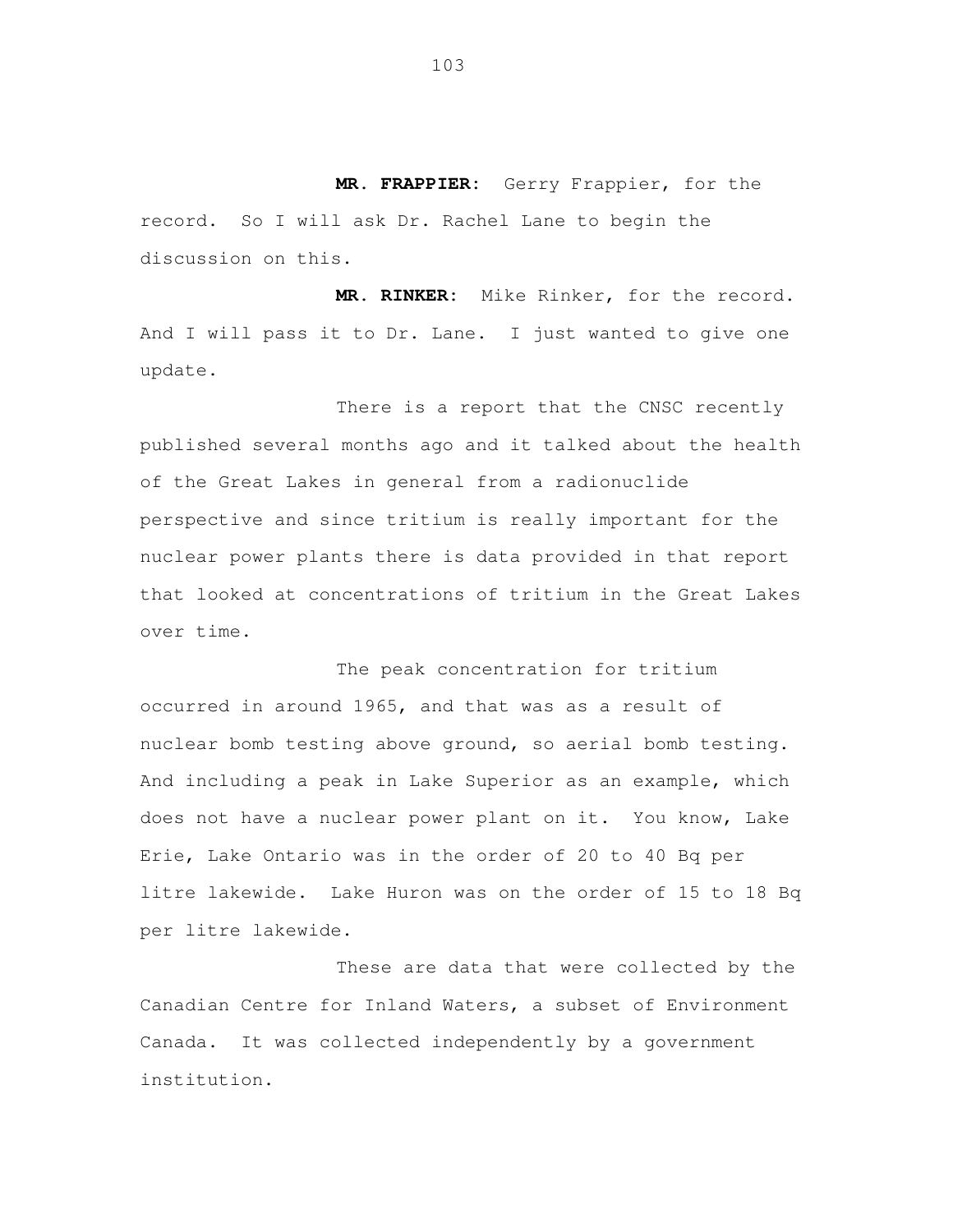Since that time, since the mid-1960s, the tritium concentrations in the Great Lakes have decreased and have continued to decrease, despite the fact that the nuclear power plants were constructed in the early 70s and 80s and operated. So we do not see the cumulation of tritium going up year after year as was explained by the intervener. What we are seeing is it is actually decreasing over time.

 Rainwater for example in the 60s was in the several hundred becquerels per litre for tritium. So it has been decreasing over time despite the fact that the industry has come about and I think that that's really important. There will be a natural level of tritium that occurs because of cosmic rays interacting with atmospheric water which rains down tritium on the order of a couple of becquerels per litre. So we are continually -- it doesn't matter where you are in the world, you will be consuming some tritium when you drink water.

And there are many other radionuclides, naturally occurring radionuclides in our foodstuff that we do consume. Bananas for example have radioactive potassium. Many other types of foodstuff have naturally occurring levels of radiation in them. And we have heard some discussion from other interveners who presented their research on health effects in the complete absence of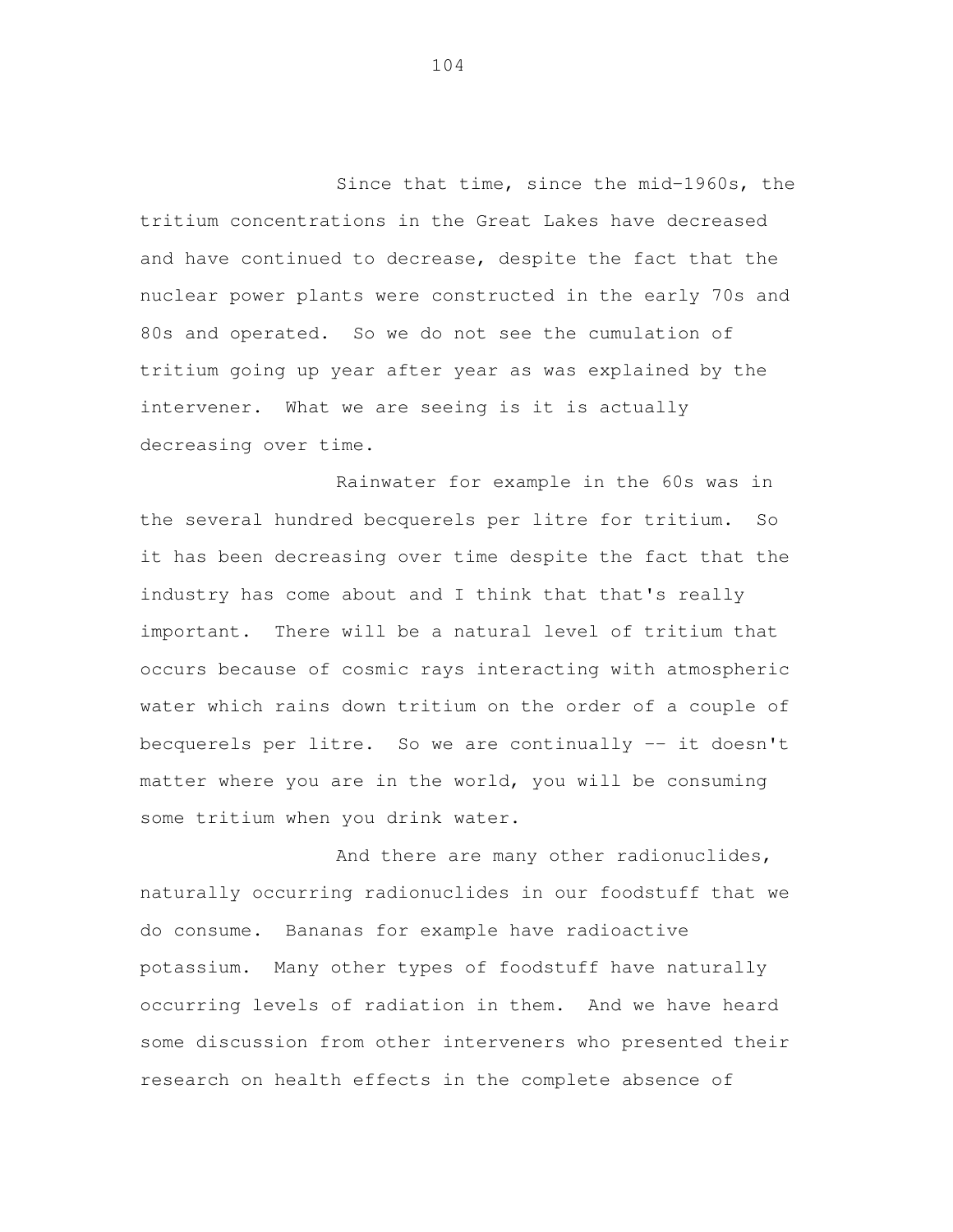radiation versus, you know, higher exposed radiation.

So I think it's important to realize that there has not been observed an accumulation of radiation in the Great Lakes that is going up year after year. And it's also important to know that when you do consume naturally food close to a nuclear power plant or farther away you are consuming certain levels of radiation.

**THE PRESIDENT:** You wanted to add something to this, because we still  $--$  I think the intervener's concern is if you keep on consuming food that has some radioactive material it has a cumulative effect on your health. Somebody please deal with that. Go ahead.

**DR. LANE:** Dr. Rachel Lane, for the record.

First of all, Commissioners, I think it's important to indicate that the intervener's intervention is identical or very similar to the intervention that was submitted to the Commission in March 2015 for Bruce Power's application for their five-year licence. There is nothing new in this intervention from 2015 and we obviously addressed any questions from the Commission at that time. Nonetheless, we are obviously here for answering questions.

With me is Dr. Lydia Zablotska, she is from the University of California San Francisco. Dr. Zablotska has done work on the Canadian Nuclear Energy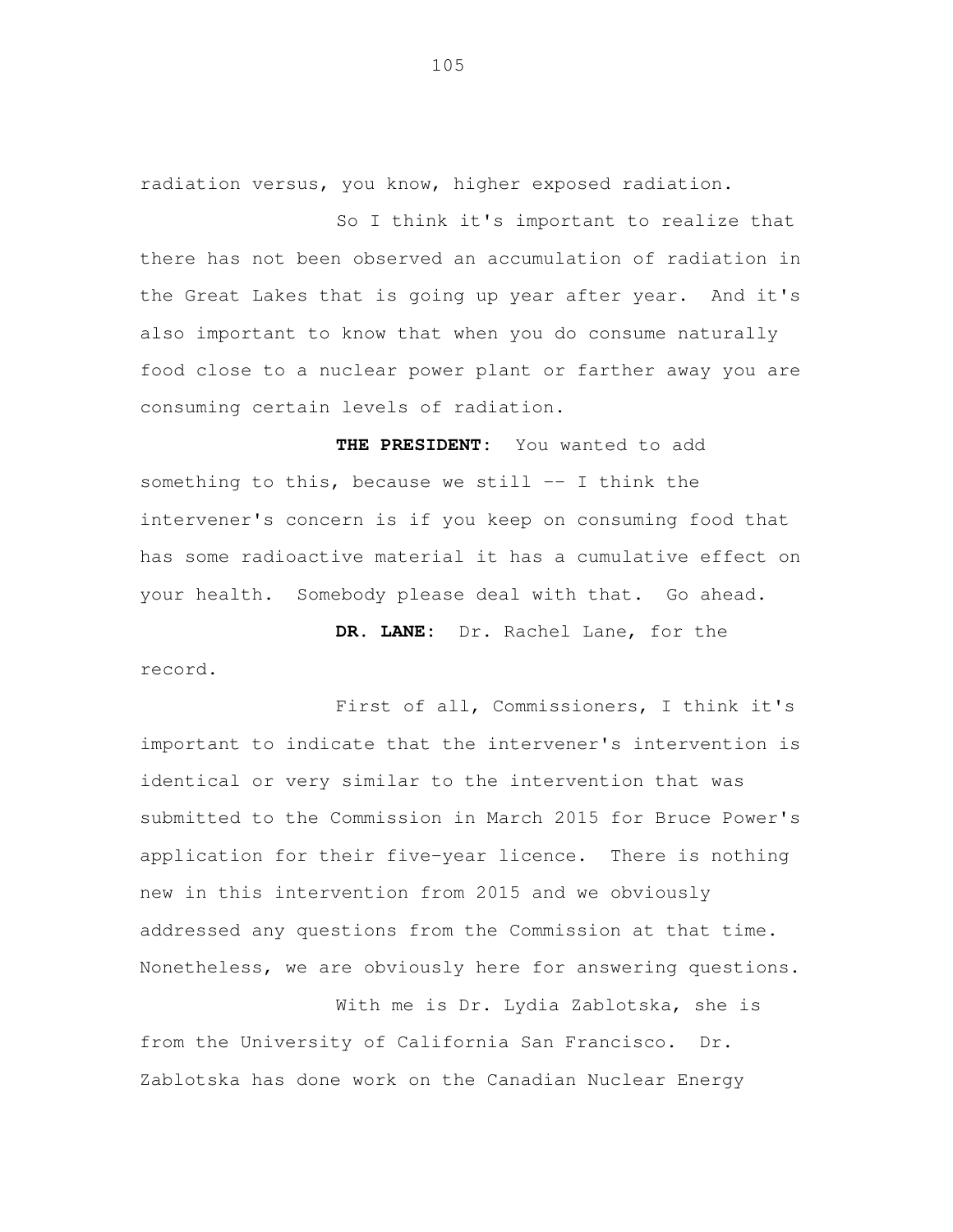Workers. United States National Cancer Institute, the NCI, for the work that has been done on Chernobyl. She has looked at both workers and members of the public, so if you have questions related to nuclear accidents, she is obviously a perfect person to ask. She also is the principal investigator for the

 Now, the question with respect to cumulative exposures. We of course are able to look at the cumulative effects just by doing regular disease surveillance of the community and, as Dr. Lynn spoke to today, she indicated that there is no indication from her 20 years of working that there is any indication of adverse health effects in the community as a result of the nuclear reactors in the area.

We have done studies, the RADICON study, that followed the -- that had provided information on cancer incidence on the community over a prolonged period of time within a 25-kilometre radius of the nuclear facility and we found nothing unusual. The most important finding of that study was we found no indication of childhood leukemia among people within -- children between the ages of 0 to 14 around the nuclear power plant. We found nothing within 25 kilometres, nothing within 10 kilometres and nothing within 5 kilometres for children, and of course they are the most vulnerable people and if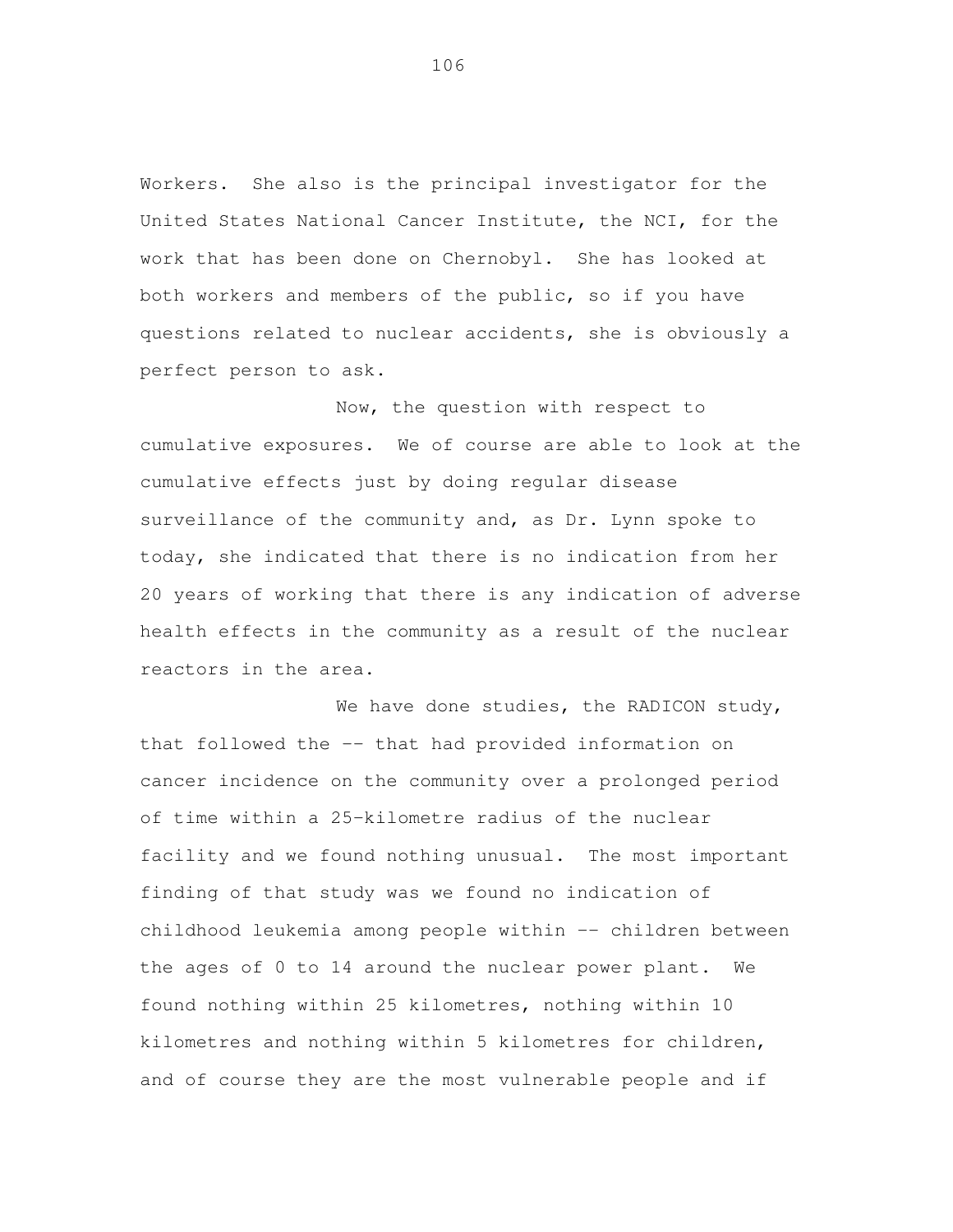there is anything important you would be seeing leukemia showing up early. But, as I said, there is nothing really to indicate that there is any reason of concern.

 In addition -- Dr. Lynn didn't speak to it today, but she did obviously previously -- there is a wealth of national databases in Canada from congenital abnormalities to mortality, cancer incidence, all kinds of disease surveillance information going back to the 1950s. So you can do long-term follow-up via looking at the trends of the community, the health of the community. There is nothing indicating that the health of the Grey Bruce County is anything different than what you would find in the normal variation of disease in Ontario. Thank you.

 **THE PRESIDENT:** Are you going to let your expert talk?

**DR. LANE:** No.

--- Laughter / Rires

 **THE PRESIDENT:** Oh! I would like to hear, you know, this whole ongoing debate about whether there is any impact about living beside a nuclear power plant.

 **DR. ZABLOTSKA:** Thank you. Dr. Zablotska, for the record.

 There have been a number of studies done around the world and, as Dr. Lane mentioned, also around here to look at the mortality and incidence in children and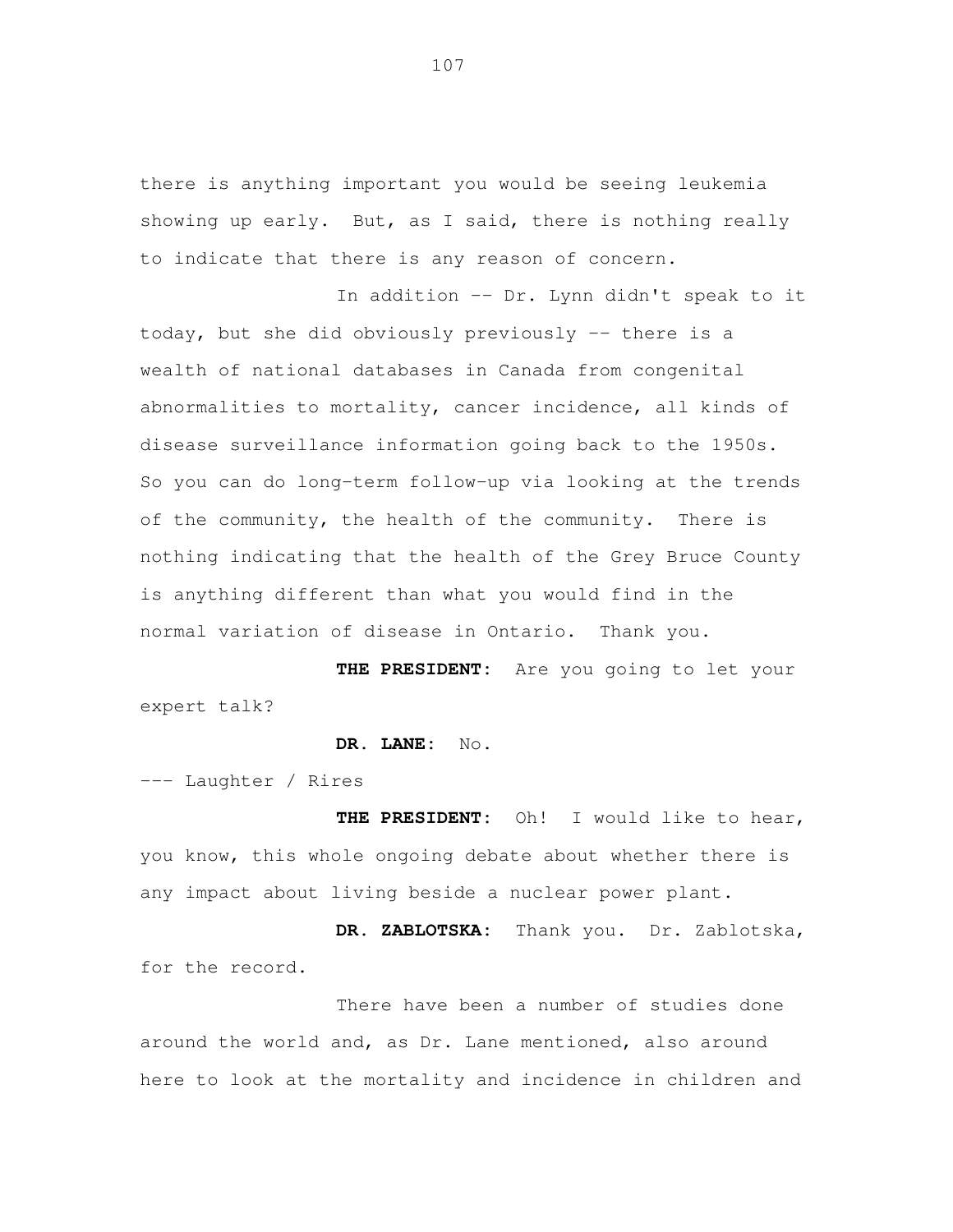the general population and the general consensus supported by the UNSCEAR Report, which is the report of the United Nations Scientific Committee on the Effects of Atomic Radiation, is there is no identifiable risks to the communities living around nuclear power plant installations. There were individual studies published

 about the risk of leukemia and myself and other people looked into these studies and analyzed them in detail. In particular the study that was mentioned is the KiKK Study in Germany and in that study it was explained and reanalyzed that there was a very small cluster effect not related to radiation effects. Otherwise there is no study that I know, peer-reviewed studies that have been published that supports the claims that there is an increased risk to children and to the general population living.

> **THE PRESIDENT:** Thank you very much. Some questions? Dr. Demeter...? **MEMBER DEMETER:** Thank you.

 I think we may have the Office of the Fire Marshal available. The question I have is this community, which is within the detailed planning zone sort of B8 by the -- letter "B", number "8" on the PNERP map, and this is Inverhuron. I would like to hear from the Office of the Fire Marshal. There were suggestions made that this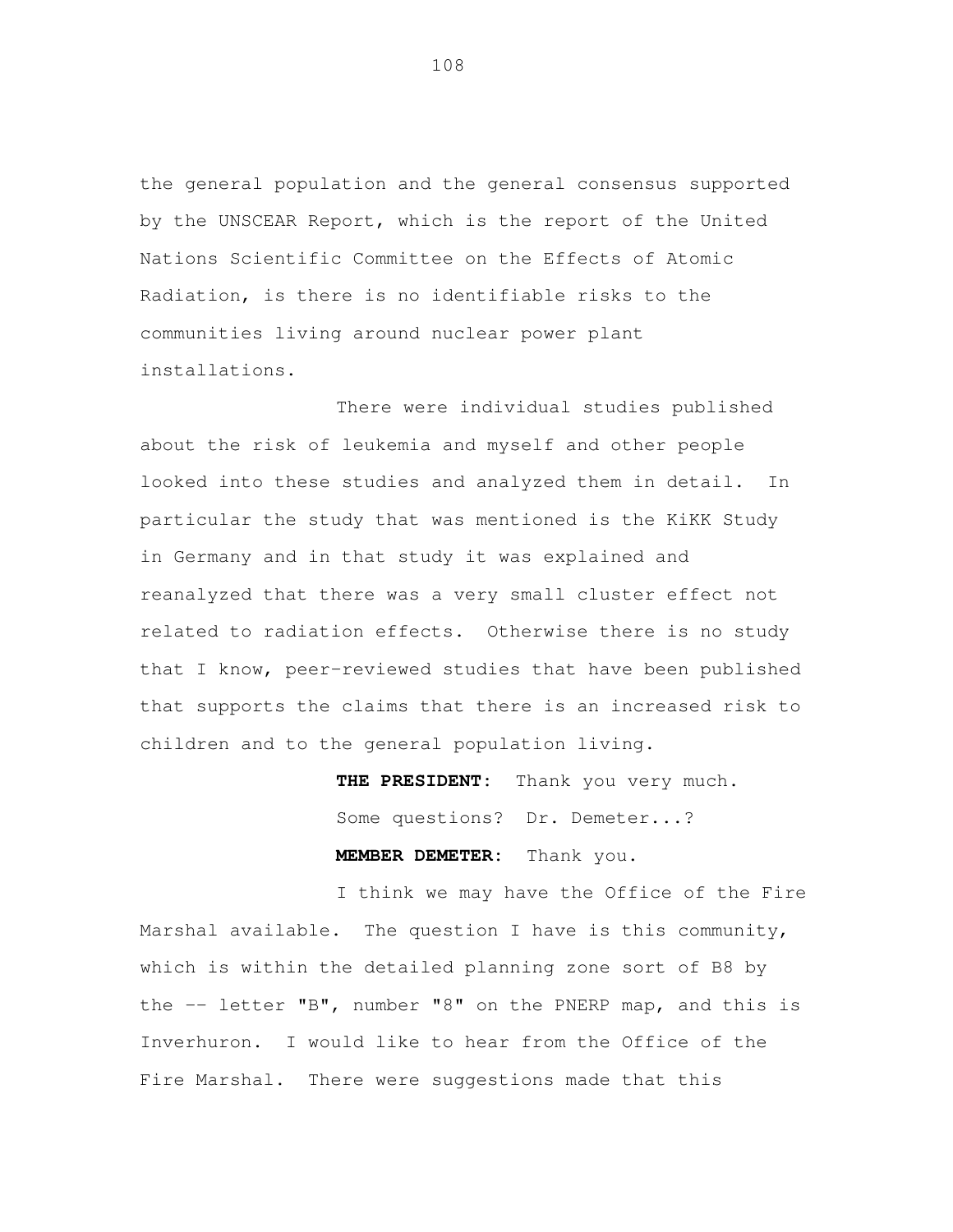community in particular would be told to shelter in place versus evacuate differently from the onsite individuals or neighbouring communities. Help me understand how this community is being managed if there was an emergency plan activated versus other communities.

 **THE PRESIDENT:** Office of the Fire Marshal, can you hear us?

 **MR. NODWELL:** Hello. Good morning. Are you able to hear me?

> **THE PRESIDENT:** Go ahead, please. **MR. NODWELL:** Okay, thank you.

So the question as I under  $--$  I'm sorry, Dave Nodwell, for the record. The question as I understand it relates to how the Inverhuron area is treated in terms of an actual response. So a couple of points to make on that.<br>If there was the notification made to the

 Provincial Emergency Operations Centre that there was a declaration of a general emergency, we would automatically be ordering an evacuation of the automatic action zone, which is the 3-kilometre zone surrounding the plant and is just on the edge of the area in question. Those communities, including Inverhuron, that would be -- they would be directed to shelter in place as an automatic action until such time that other protective actions were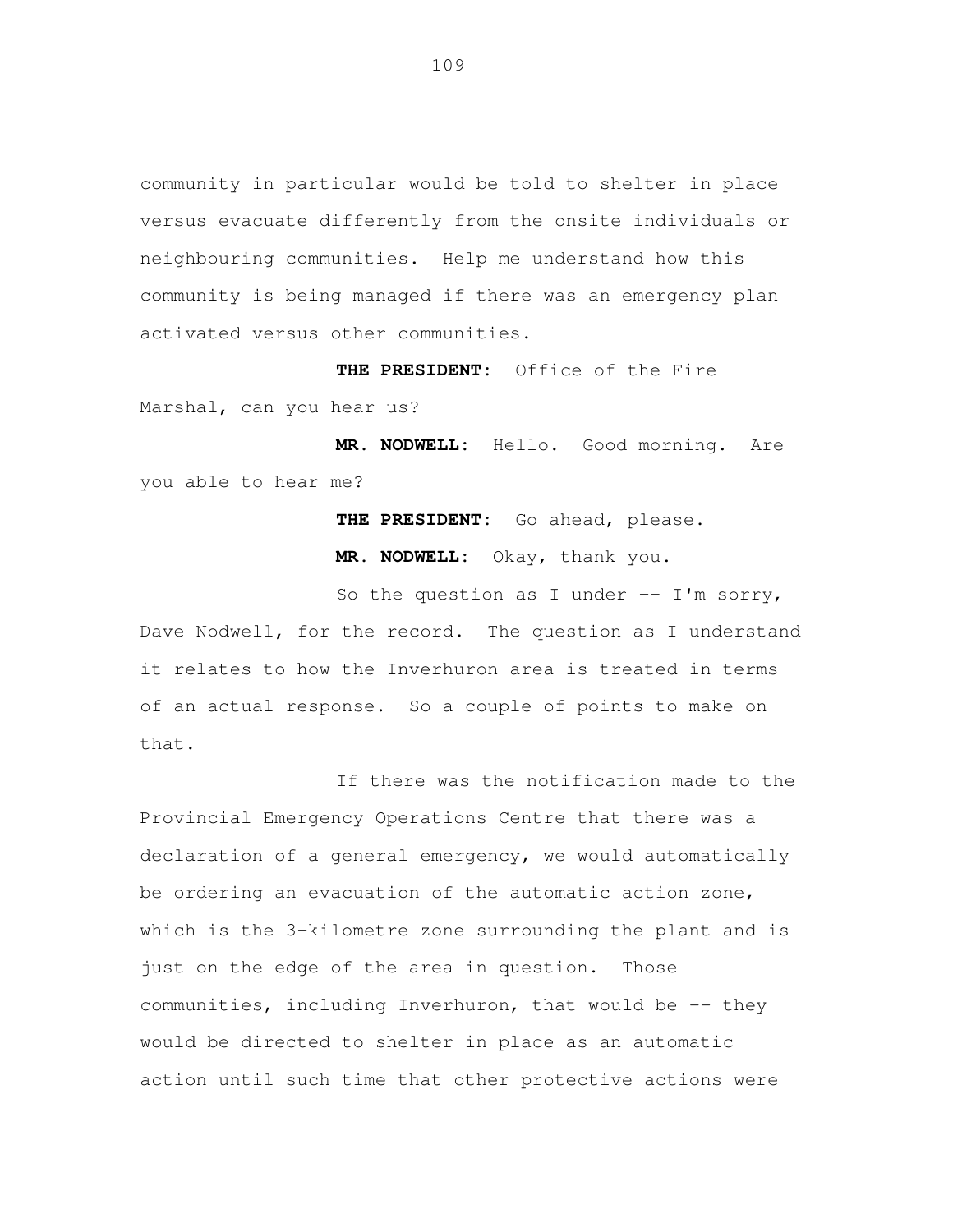warranted.<br>Now, these are default actions and it's important to note that these are automatically done based on the categorization of the event by the facility and implemented as the Provincial Emergency Operations Centre is being stood up, the scientific section is being stood up to do the analysis. If it was warranted that that evacuation would go beyond the 3-kilometre zone, that would certainly be conducted, but this is a default action. So once the scientific section is operational, they are getting the plan parameters, they are getting all of the data from the plant, it is being analyzed and assessed in terms of the magnitude of the release and the extent of the release, then the appropriate protective actions would be implemented that would include of course KI consumption, evacuation or sheltering in place as appropriate and based on the operational intervention levels provided from Health Canada.

 I would mention as well that the normal unfolding of a nuclear event at a CANDU facility generally is taking time. It takes time to lose the cooling water, it takes time for the fuel to melt, it takes time for it to work its way out of the facility in the form of a release, and under worst-case scenarios we are looking at probably 12 to 14 hours, absolute worst-case facilities, and there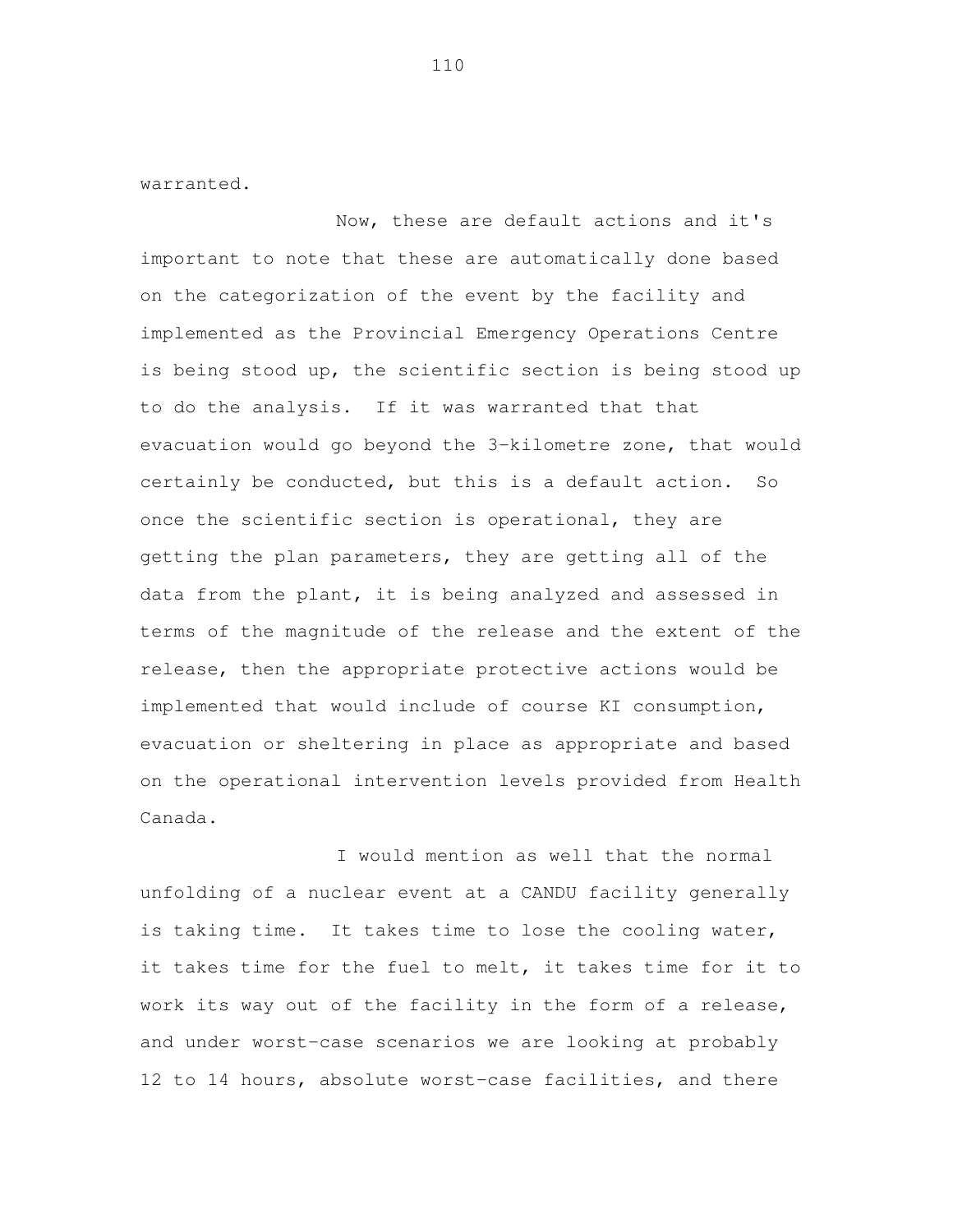will certainly be different opinions on that. However, we are very confident that there would be an appropriate amount of time to implement the necessary and appropriate protective action so that we would be protecting those in the vicinity of the reactor certainly from deterministic effects and any long-term stochastic effects.

 **MEMBER DEMETER:** Okay. Thank you for that. The other side of that question was concerns were raised about the capacity of the transportation, the roads for evacuation given the volume and perhaps some slower-moving traffic from the neighbouring Amish with buggies and horses that might clog up or slow down evacuation if it was recommended. Can you make any comment on modelling for evacuation given these parameters?

 **MR. NODWELL:** Yes, I can. Dave Nodwell, for the record.

 There was an evacuation time estimate study conducted by KLD in May of 2016. This study is very detailed. It's based on guidelines provided by the NRC in terms of evacuation time estimate modelling. The results of this study -- and this is reflecting all different forms of weather, different road conditions, different time of day, weekend versus weekday -- indicated that there would be an evacuation up to the 90th percentile within one to two hours. For the remaining 10 percent, there would be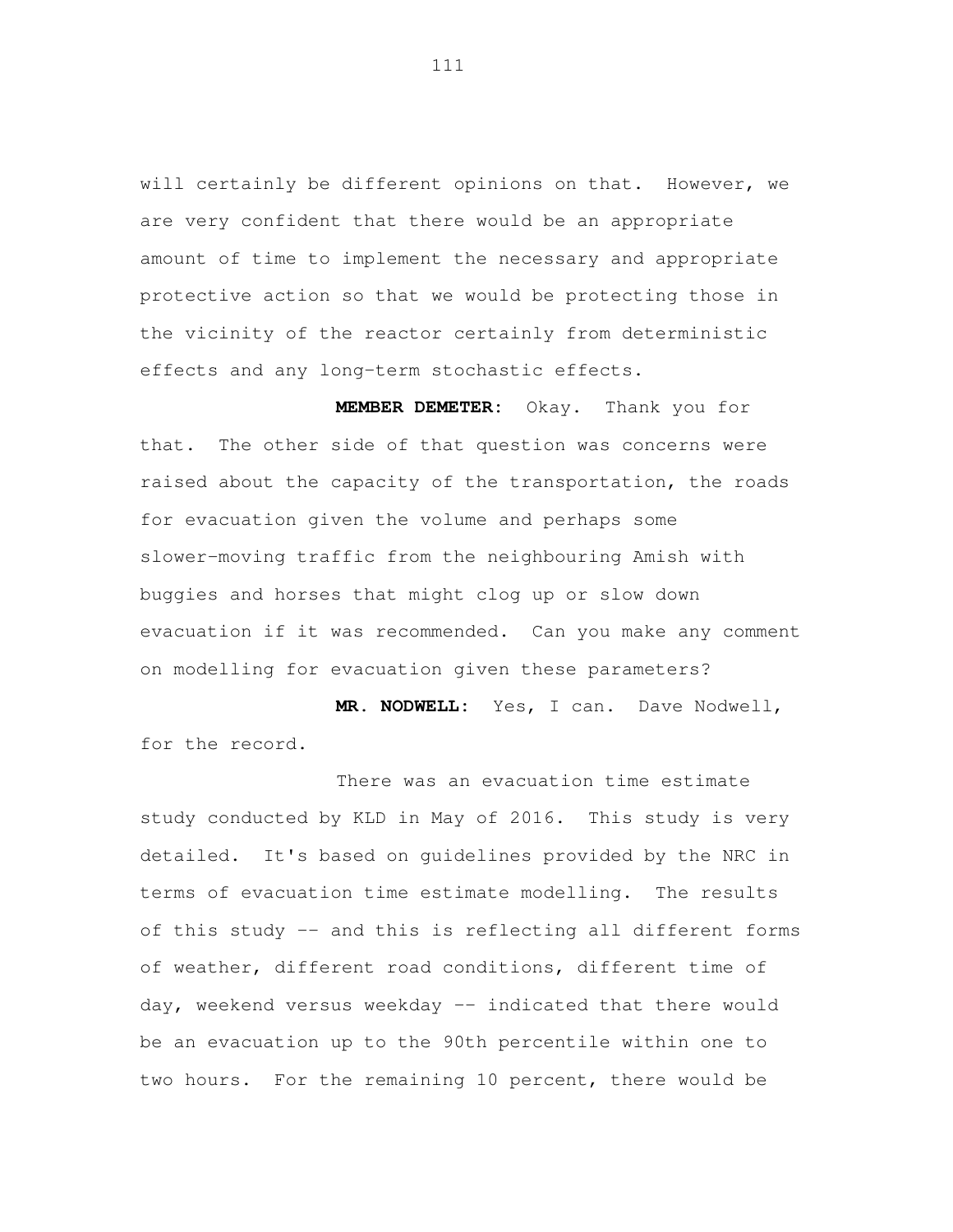100 percent evacuation of the detailed planning zone between three hours and 15 minutes and three hours and 55 minutes. So based on that, that's a very realistic timeframe. It provides and accounts for the time that it would take to collect family members, to pack up vehicles, all that kind of thing that would be necessary in order to evacuate successfully.<br>Unfortunately, we don't have the Ministry

of Transportation available, they were there for the last two days, but they would be a very -- be able to speak very effectively in terms of the capacity of the highways and the road systems leading out of that area.

 **MEMBER DEMETER:** And just so that we are clear from -- and I know the Ministry of Transport is not here, but the modelling, did it take into account non-motorized transportation like the buggies with horses as well as all the large seasonal vehicles that might be in the park that would have to have an egress? I just want to see if the model took into account those factors.

 **THE PRESIDENT:** I'm sorry to interrupt, but I would like to piggyback on this. And whether the new PNERP suggests that you need to update the study?

 **MR. NODWELL:** Dave Nodwell, for the record.<br>The PNERP does reference evacuation time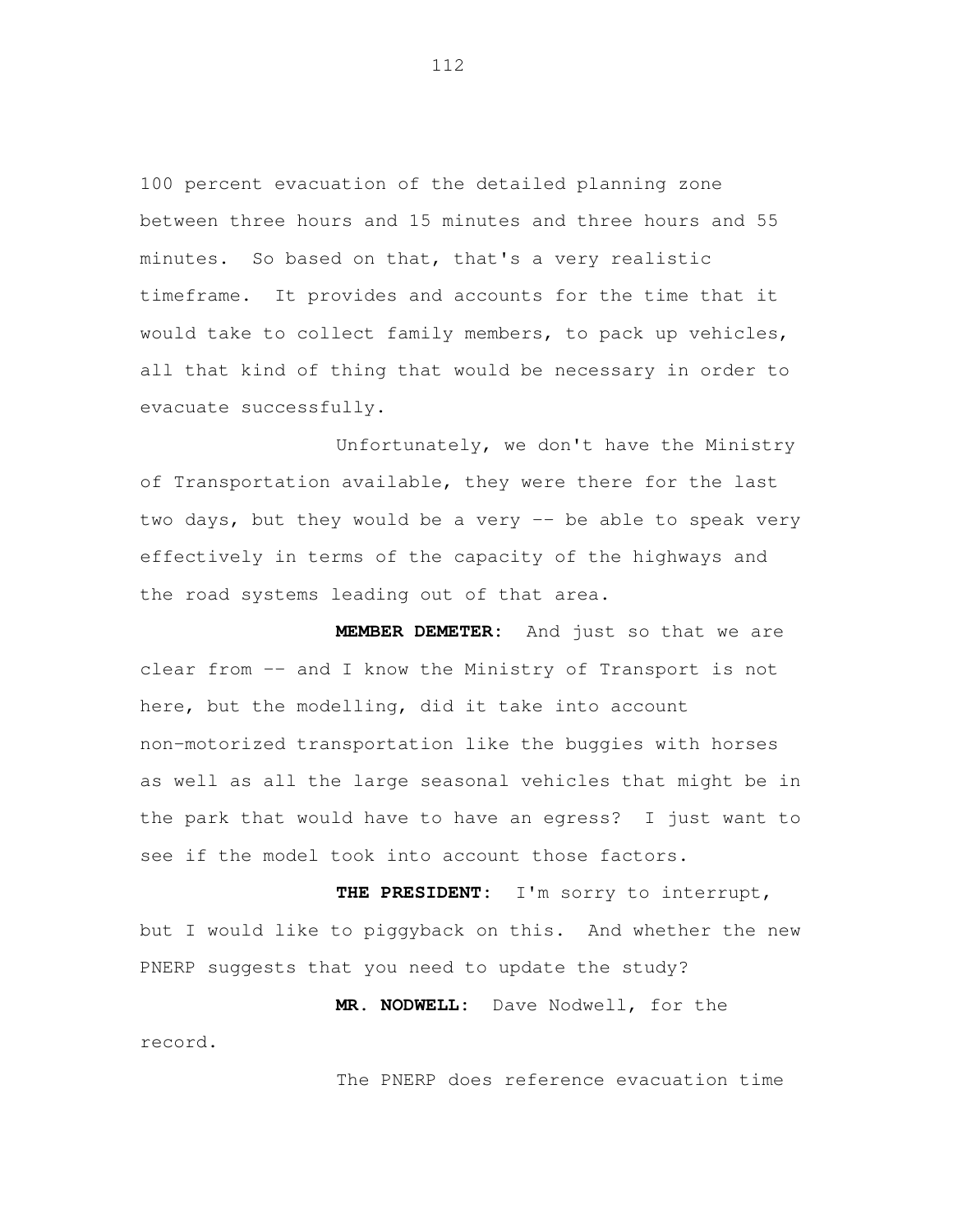estimates being required. I believe, and correct me if I'm wrong, it is also a licensing condition that facilities undertake that particular work. Certainly, in terms of park populations, transient populations, the seasonal impact, that will have been taken fully into account by KLD. I would have to confirm that the study took into account the Amish population leaving in horses and buggies and the impact that that might have. I know that the studies are very detailed in nature, they look at every intersection, every node, a number of local unique factors and considerations. So I would be surprised if it didn't, but I can't speak to that with certainty, so we would have to check on that.

 **THE PRESIDENT:** Can Bruce shed light on this?

 **MR. SAUNDERS:** Yes. Frank Saunders, for the record.

 Yes, the study looked at a number of things, including the Amish, including the park, including people who would not be able to transport themselves. It looked at the various facilities such as schools, retirement homes and those things. They are all included in that. It also estimated the amount of public transport that's available and whether that would be sufficient if you had to move everybody on a bus rather than that. So it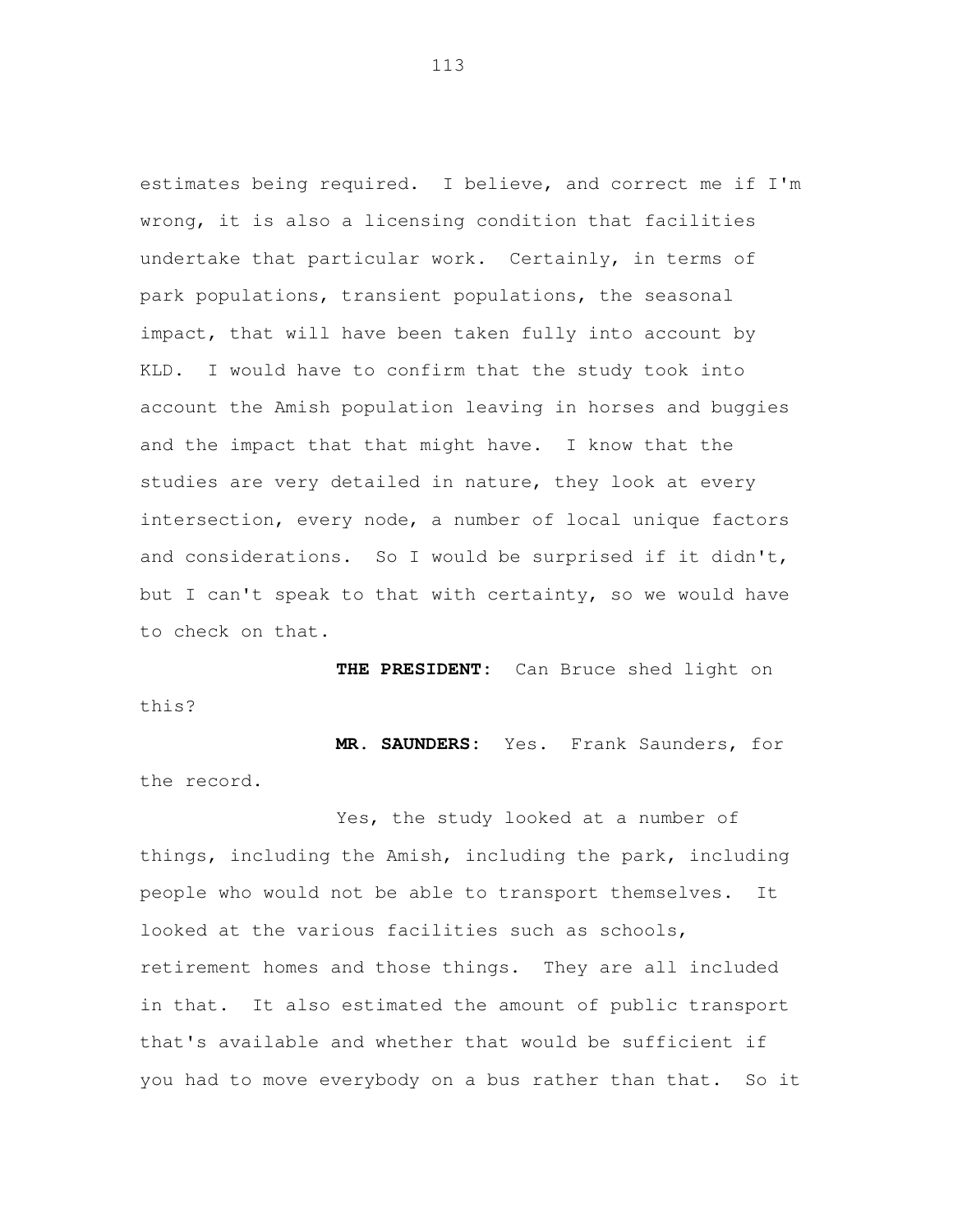looked at all of those aspects.

 I think you have to keep in mind certain things. You can't think of the roads kind of like you would normally if you are talking about emergency evacuation. The buggies really have no impact because there would be no cars coming the other way, right. This whole thing is blocked off, all the traffic is leaving, it's monitored by the police, so the buggies would really have no impact on the flow of traffic leaving the site. Of course there is also consideration that you would offer buses or other things to the Amish, but if they should choose to use their buggy then I guess they would.

 The study I thought was really very detailed. chooses certain routes and makes some assumptions that challenge the study, but in truth the vehicles might not go to Kincardine at all, they might go to Southampton, they might go to Owen Sound, they might go somewhere else. Those are decisions that the province and the municipalities will make at the time depending on the circumstances of the event. So it makes assumptions and it looks at limiting bounds about where you could send people. They won't necessarily all go to the same place. Really, you have to adjust for that as you look at the There are a lot of exits. It assumes  $-$  it circumstance.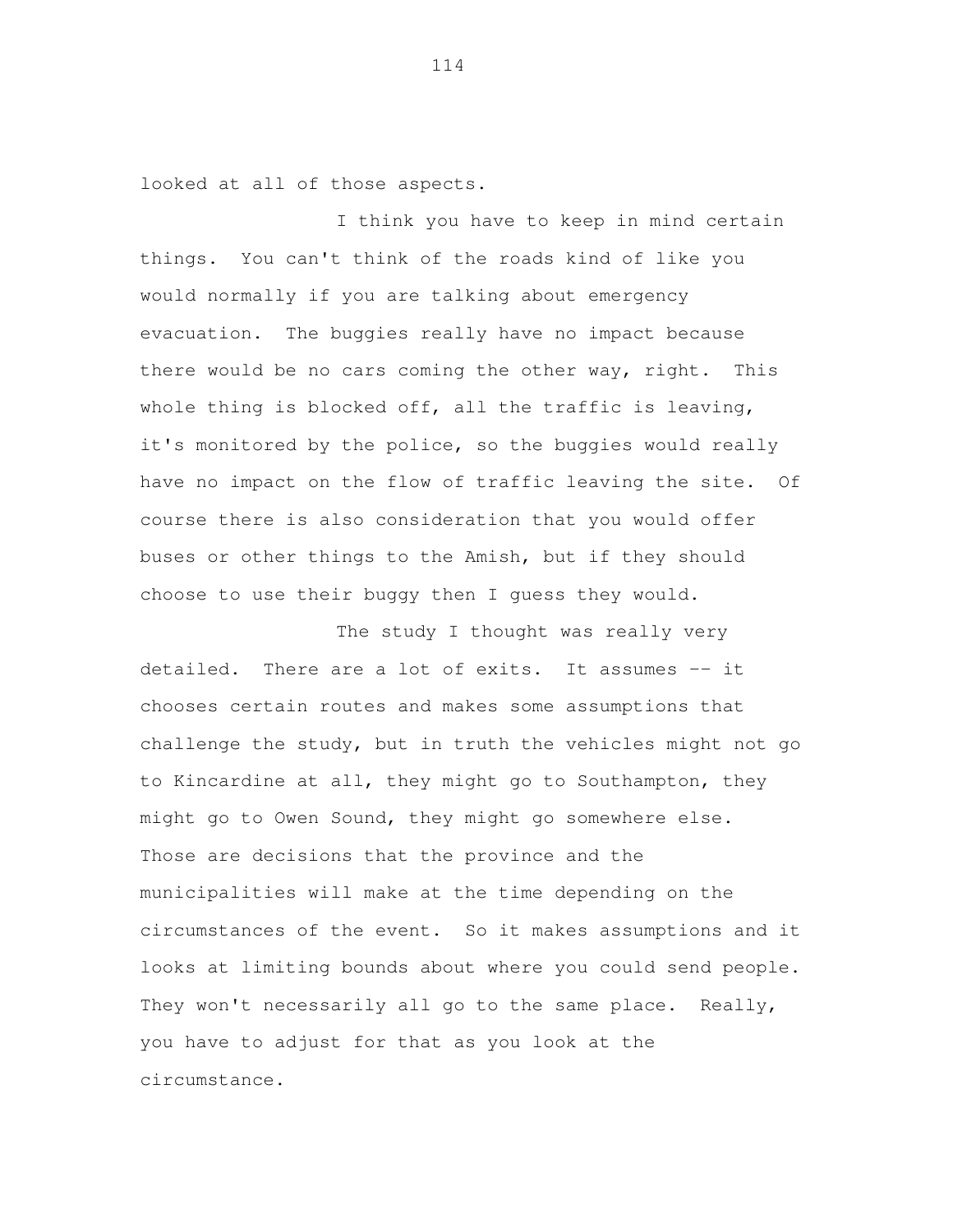A couple of other factors I should clarify.<br>You know, we rely on the plume modelling

 and that to give us advance notice of this, but we don't just rely on the modelling. We do have the 44 radiation detectors around the site, including 16 below the escarpment where the Philosopher's Stone is located. So even if there was an issue with modelling or an error, we would actually detect the radiation and know it was there.

 And I do want to correct the 250 mSv or the 25 REM. There is a misunderstanding there. When these plants were designed we had what we called dual and single failure dose levels to the public, it was a design parameter. It's a deterministic methodology and it assumed that if you had to design a plant so that if everything failed in a certain circumstance the dose would be no more than that. And that is what the 25 REM is, it's a dual failure criteria design of the plant. It is not the actual dose that you would get, it's a design limit.

 In fact, in a pressure tube failure we would not expect any evacuation from the plant. Even before our Fukushima upgrades and since those, we would certainly not expect an evacuation.

 So, those kind of events, you know, just won't generate that kind of radiation, but you know, design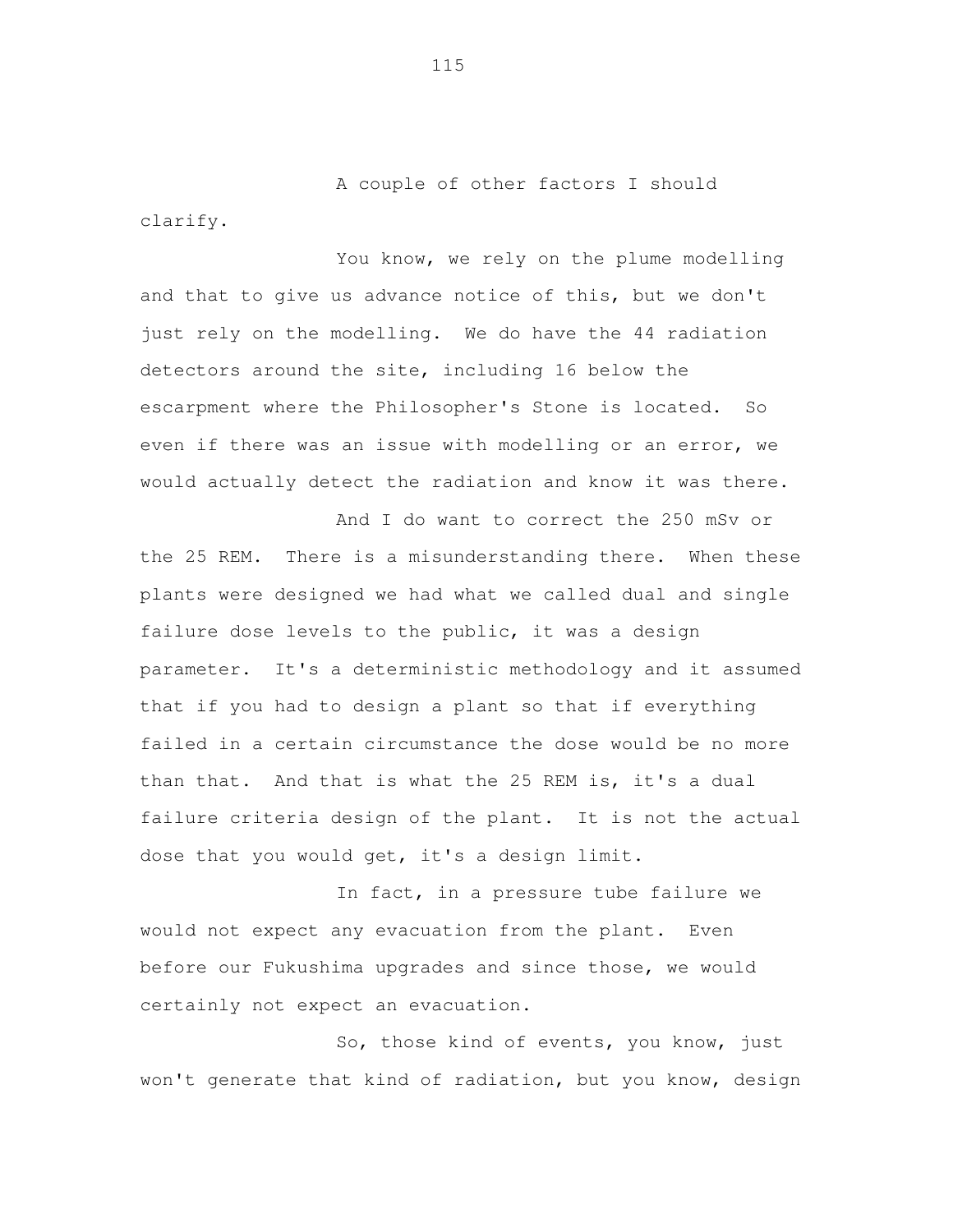limits have to be set in some fashion and that's the way they were set back in the 70s.

 **THE PRESIDENT:** I still didn't get the idea. emergency plans have to be updated. I know that because of the new PNERP all the local

 Does that mean that the transportation study needs to be updated, or you think it's still applicable?

 **MR. SAUNDERS:** The transportation study was just done and, in fact, parts of that study are updated all the time.

 So, the municipality is constantly monitoring the information to understand how many residents are there.

 We're currently involved with a study which is looking at how we can get sort of an automatic way of knowing people who have restricted movement or tracked in some way. There are medical databases that have those and we do update annually to make sure that those are known, but what we're trying to do is get an automatic system that would tell us that so we don't have -- so it's kind of always current.

 So, there's that sort of information and that's a project that we're currently working on with the county. You know, we're kind of an invited -- an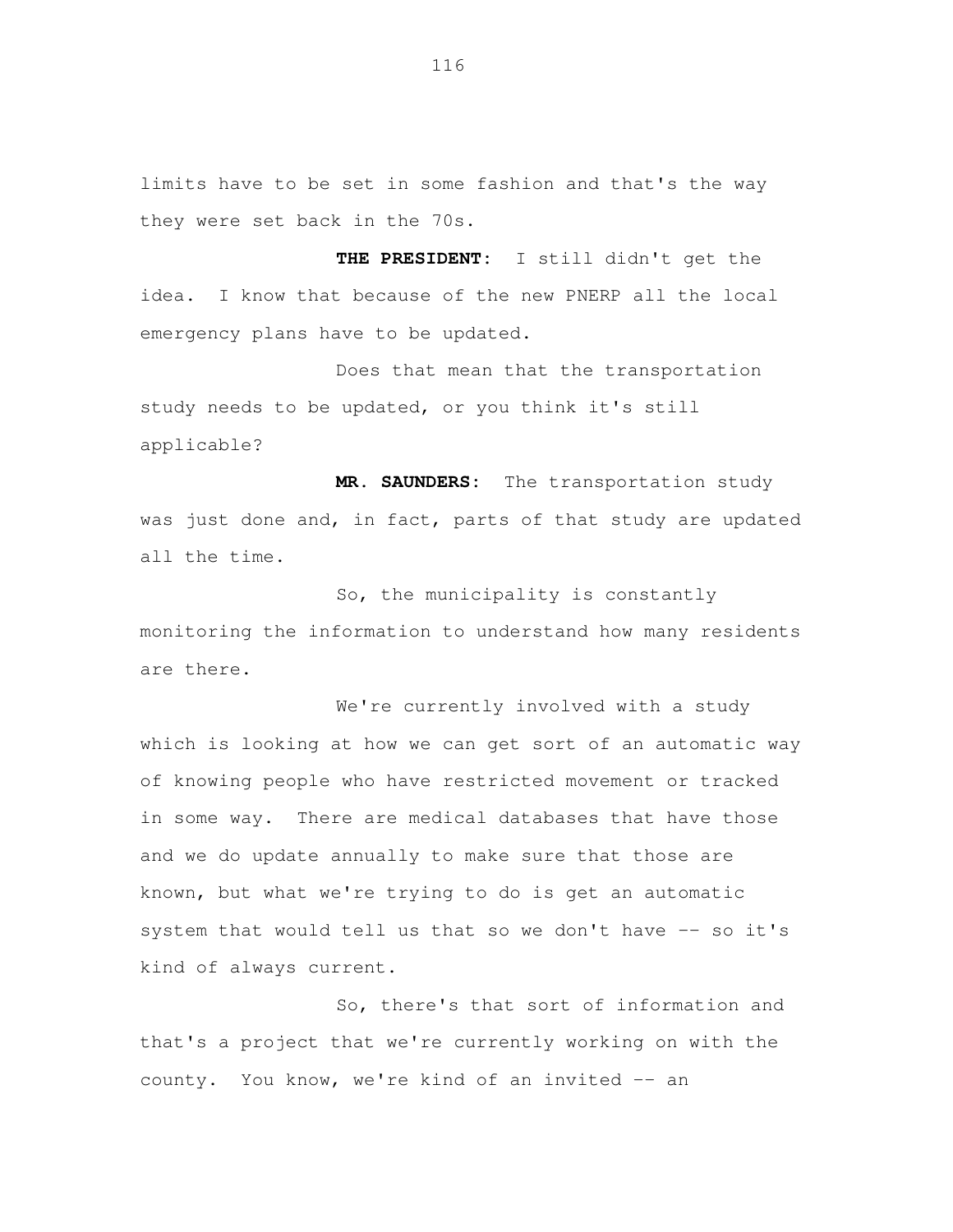interested party, it's really a county project, but we're certainly happy and willing to help on that front.

Yeah, the nature of the transportation will change a bit with each event, but the population does not change much here. So, inside that 10-kilometre zone is about 2,400 people, allowing for expansions and contractions. So, you know, it seems quite reasonable to look at.

The study also looked at weather conditions, winter, summer, rain, storms, high winds. So, the study took all of that into account and it's a pretty reasonable prediction.

As studies are studies, they're not real life, there's obviously going to be some variation in real life, but if your timeframe is between two and four hours you have a lot of margin.

Does that give you any...?

**THE PRESIDENT:** More information?

**MR. BOURGEOIS:** Yes, thank you. There was some misinformation. The KLD study says that the evacuation would be at 1,900 passenger cars per hour.

Mr. Saunders legitimately says people may go elsewhere. The study doesn't identify that. And if we're dealing with an emergency plan, we have to deal with the documents that are presented as if they were valid. We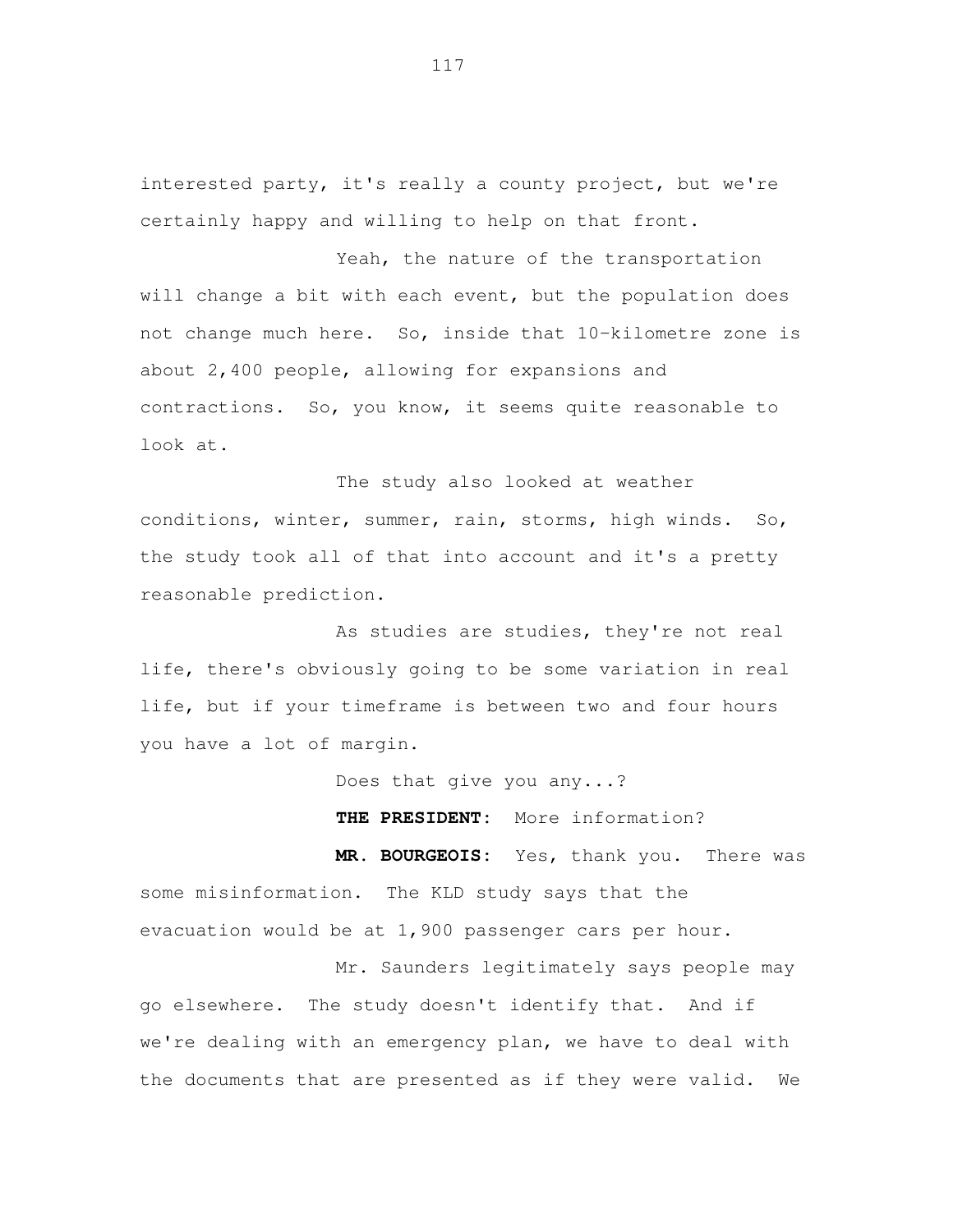can't really read between the lines, we have to take -- and that's what I did.

 So, KLD says that the traffic will move at a maximum rate of 1,900 passenger cars per hour. It says that there would be 7,100 cars -- passenger cars in the first wave of evacuation. It does say that they would be all out of there within a half an hour to three-quarters of an hour, or 90 per cent -- or the 90th percentile would be that.

 But I fail to see how with movement of that 1,900 passenger cars per hour and 7,100 passenger cars, that that's a realistic and reasonable model and assumption.

 KLD also suggests that there will be times when evacuation would not be possible, such as during snowstorms. I have been, in the times we've lived in Inverhuron, I have been there at a time when for 10 days we could not leave Inverhuron. We could get to -- we could drive around Inverhuron, but we could not get to the top of the escarpment because of the nature of the snow.

 If a nuclear emergency were to occur at that time and we were advised to shelter in place, the cottages and trailers do not provide adequate shelter. Those residents will be at risk.

As for 250 mSv, I can only go by what the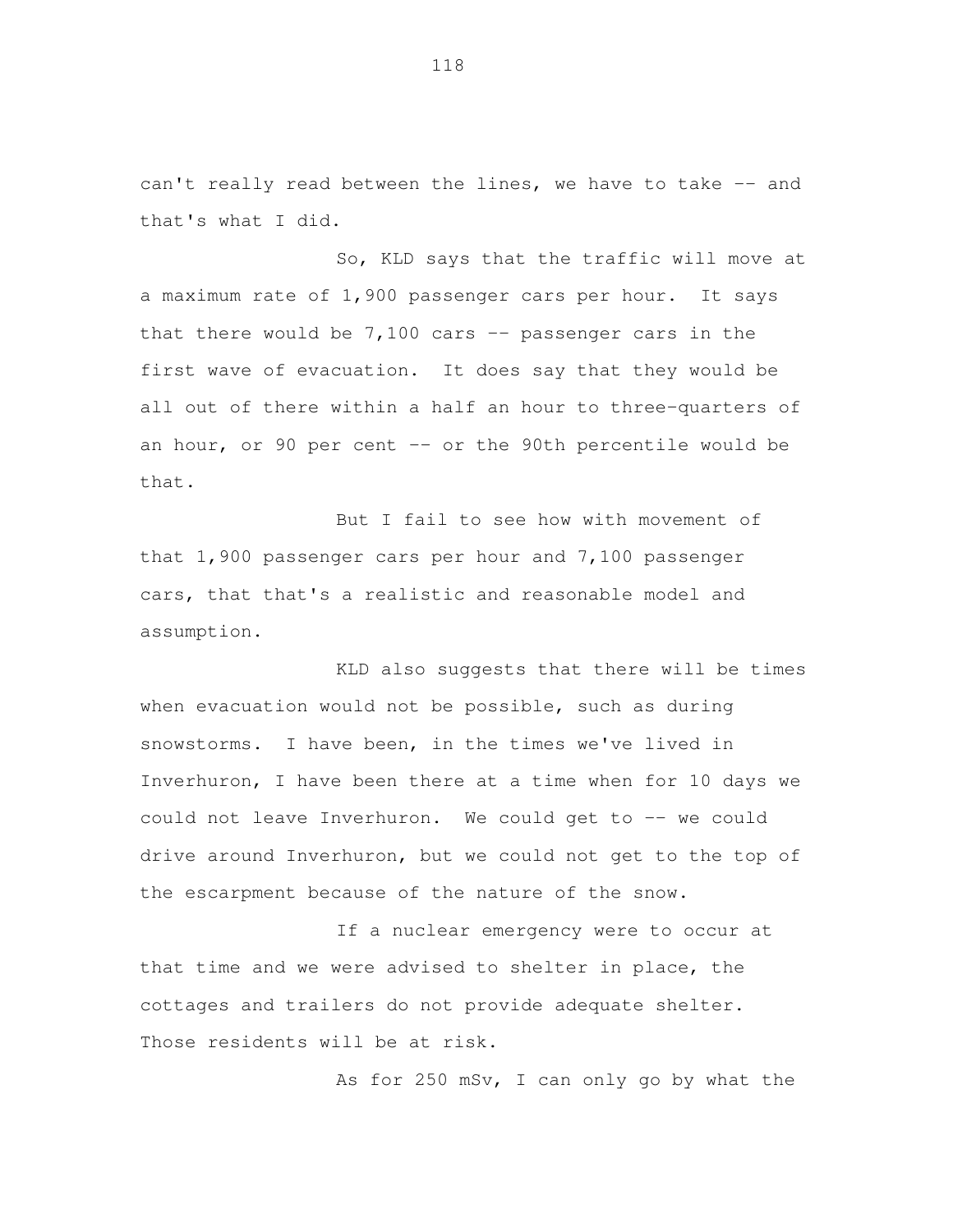data that Bruce Power provided me with. They provided us with precious little date. We would have loved to have had more data, but we didn't get it. So --

 **THE PRESIDENT:** So, let's get some answer, first of all, from Bruce and then from the Office of the Fire Marshal, and if CNSC want to add, by all means.

So, Bruce, do you want to start?

 **MR. SAUNDERS:** Yeah. This particular data is in the safety reports, I know where it came from.

 So, yeah, we were asked for the safety report, we provided the parts that we can disseminate. There are some parts of the safety report which deal with the specifics of accident scenarios and how failures can occur at a plant that we do not provide to the public for the obvious reasons, we don't want to provide a map for those who might like to do us harm.

 So -- and I don't think it's particularly helpful to the public to be able to look at those sequence anyways, and the numbers are what matter.

 So, we've got lots of data, though, that we publish every year about releases and so forth. We do lots of information sessions on emergencies, and so, we try to keep everybody informed what that looks like.

 Yes, winter could be a challenge, but typically the storms aren't that long. But, in reality, if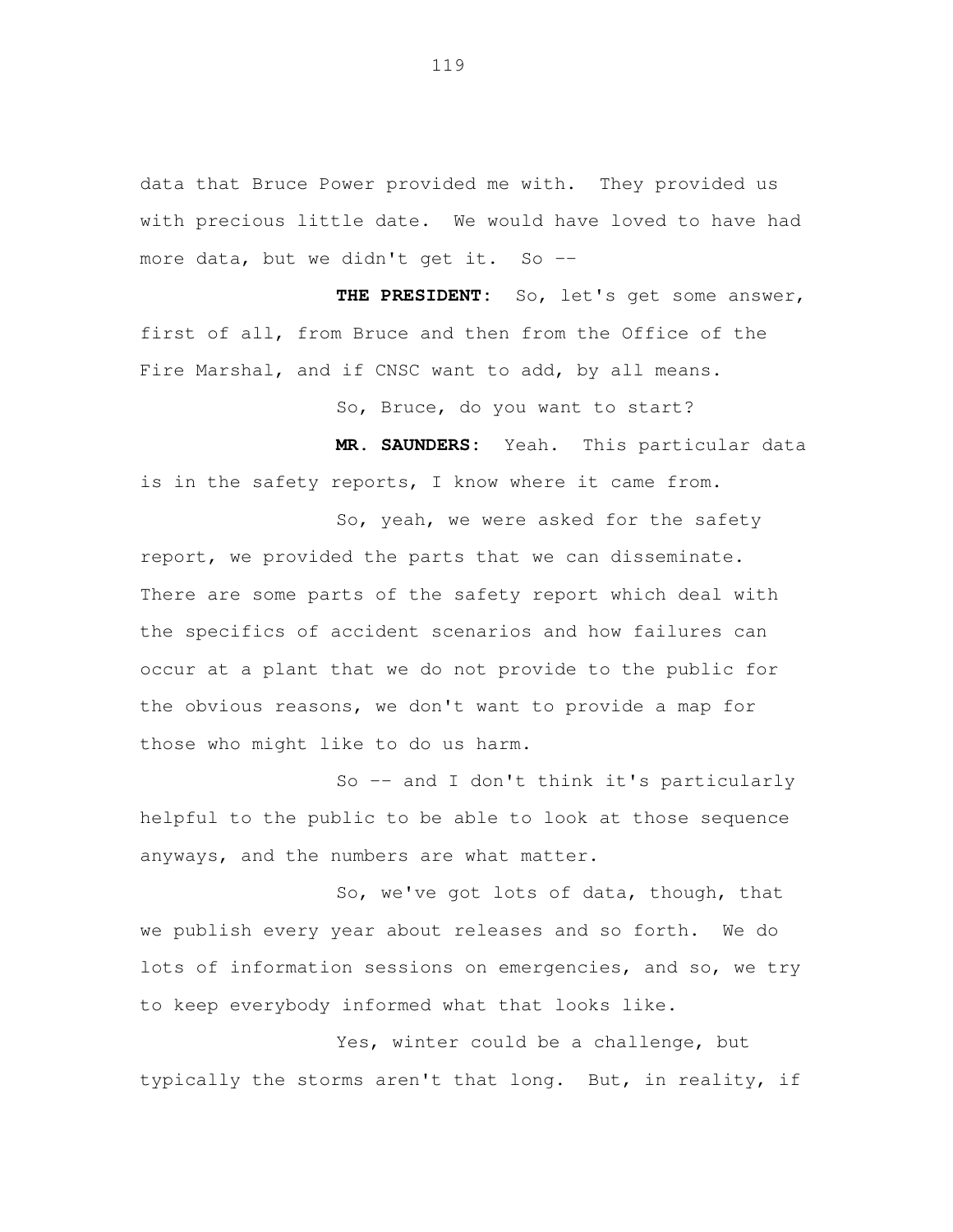you have to move people, you can.

 So, would you choose to evacuate in a winter storm? Probably not unless you really had to, but if you really had to...

 I remember the days when I was first at the Bruce site in the wintertime, we went to work anyway in the snowstorms because we just met at Ralph's which is the kind of local point here in Port Elgin -- that's where I was living at the time. We all got on the buses, the snow plough was in front of the buses and we came to site with a plough in front of us and we went back home that night with a plough in front of us.

 So, do we have the capability to move people in a snowstorm if we had to? Yes, the capability is there. Unless there wasn't something really pressing, though, you probably wouldn't choose to do that. But in those circumstances where it was necessary, you would.

 The other point, as we discussed a little earlier in the week, some of the adaptions that we have made post-Fukushima aren't yet really accounted for in all the analysis and the bits and we're getting there to put --build them in the numbers.

 But, so things like the containment filtered ventilation system and that, really is -- I mean, the likelihood of ever evacuating anybody will be very,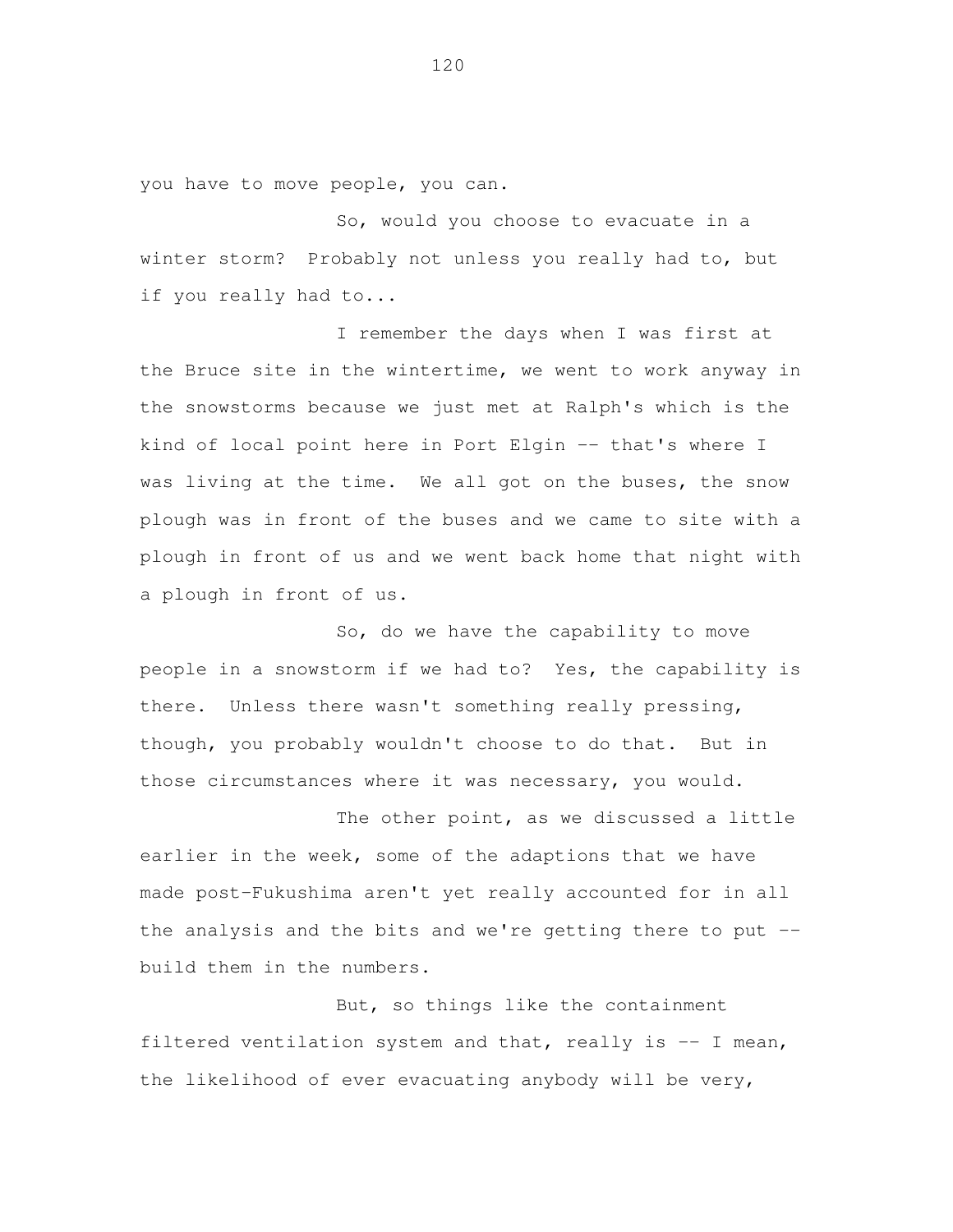very slim. We've made really significant advancements in these things since these plants were originally designed and the original models were in place.

**THE PRESIDENT:** But I think you do need a public document that allays some of their concern and fears in case of a Doomsday scenario. People don't -- people always worry about a Doomsday scenario and you've got to give them some sort of a comfort level about, that there is a plan and it can be an executable plan somewhere along the line.

So, I was hoping that that would be articulated in the new implemented plan that will follow up from the PNERP.

So, Office of the Fire Marshal, do you want to comment on that?

**MR. NODWELL:** Thank you. Dave Nodwell, for the record.

I'll just confirm that you're able to hear me again?

**THE PRESIDENT:** Yes, we can. Go ahead, please.

**MR. NODWELL:** Okay, good. Thank you. I'm dealing with a new phone and I wasn't quite sure on the mute button.

Just by way of a very quick update, the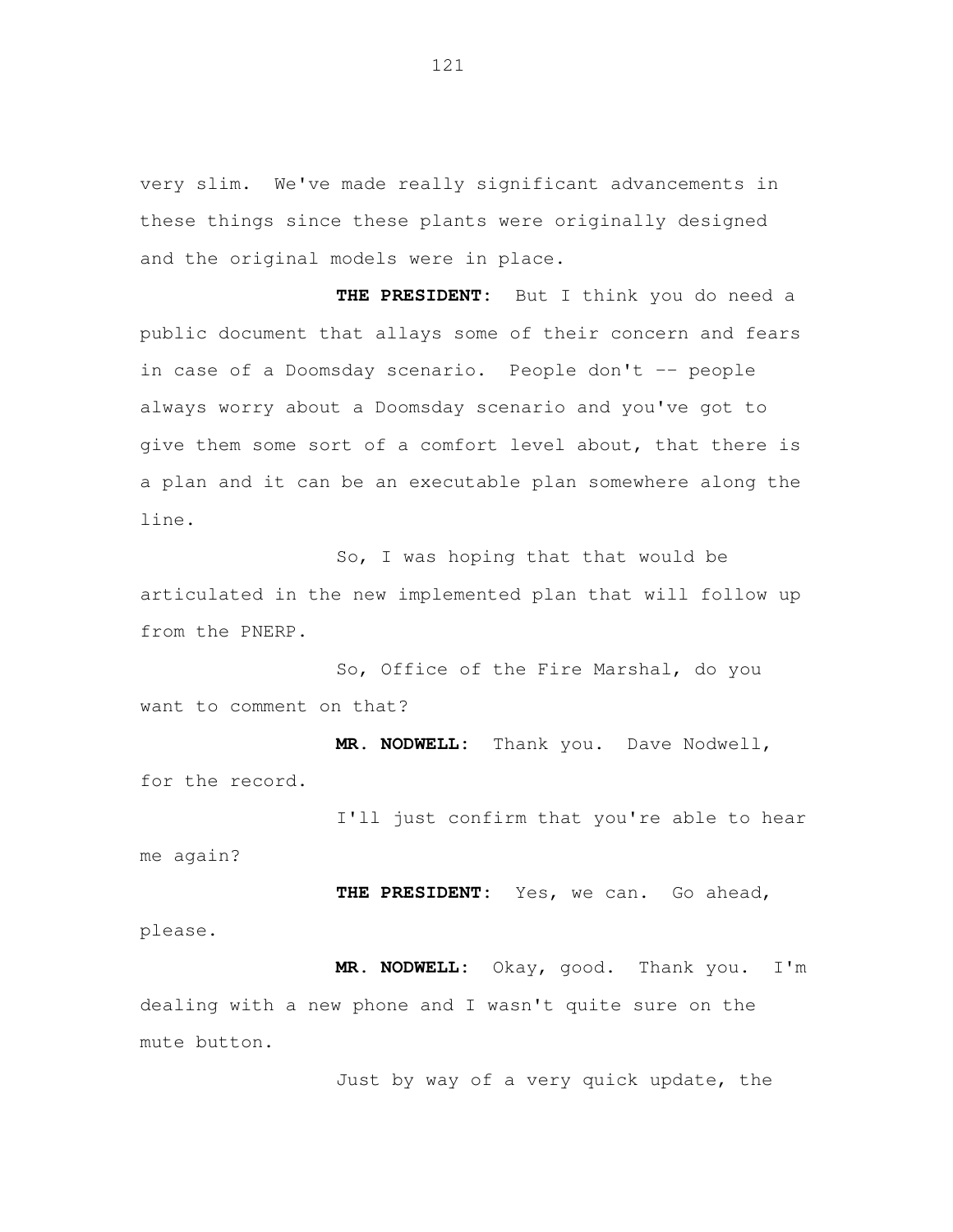requirement for ETE analysis, it's required with each updated census that's conducted. So, every time there is new census data the ETE would reflect that.

 I think, you know, we're dealing with a situation that the province recognizes could occur in that we would have a major snowstorm in that area. This would be something that, ultimately, would be a command decision and it would have to reflect the fact that the protective actions do less harm than the actual hazard. That would be a critical part of the decision-making process.

 So, if it was, in fact, very dangerous to evacuate people, that decision would have to be weighed against the type of radiological exposure that people might be receiving and, you know, the risks that are associated with both of those being weighed.

 Evacuations are not something to take lightly, they are very serious events. And I know that the literature, looking at the Fukushima accident the number certainly varies, but on average well over a thousand people that died, not as a result of the Fukushima accident, but the actual evacuation itself.

 So, you know, those kinds of decisions are not to be taken lightly.

 IF we were faced with that situation, and we are faced actually fairly frequently with very difficult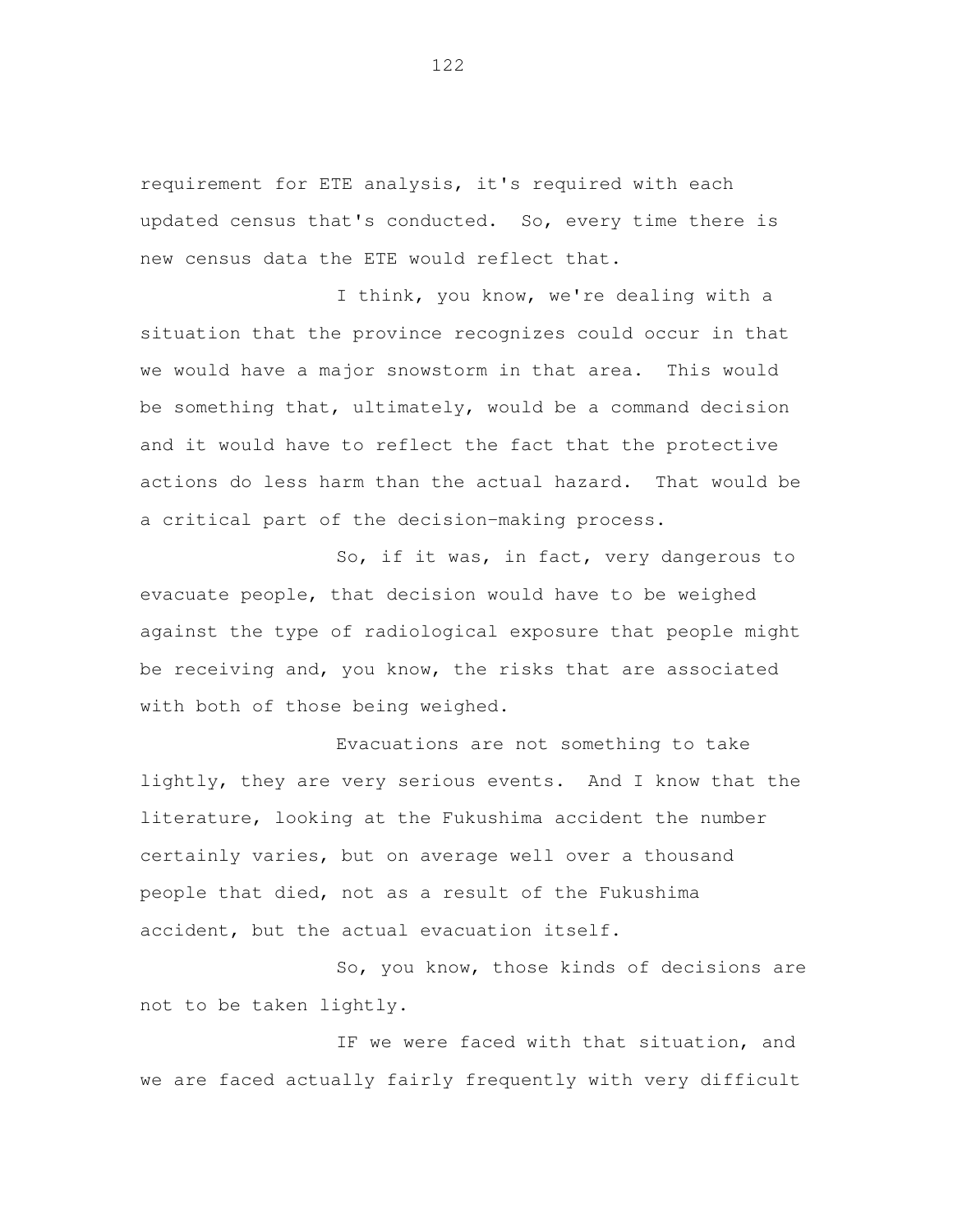evacuations, and I'm thinking particularly of First Nation communities in Northern Ontario that are faced with forest fires or, you know, most recently severe flooding along the James Bay coast. So, those kinds of decisions need to be made in terms of protecting those individuals.

 In the event of a nuclear emergency at Bruce Power, it would obviously be taken as an extremely serious event and if snow was an obstacle, I could assure you -- and if MTO was on the line, that they would confirm that as well -- that as many assets as possible would be re-deployed to the area in order to ensure a safe evacuation.

 So, where there would be the normal assets dealing with the, you know, normal conditions up there, it would take a certain amount of time to clear roads and so on. In a nuclear emergency, the number of assets that are going in there to clear roads would certainly be increased.

 As a worst case scenario, additional equipment could be sought out through other sources, whether it be from contiguous municipalities, Department of National Defence, contiguous states as well.

 And I think I would cite as an example, several years ago where there was a significant snowstorm that closed down the 402 highway and resulted in a couple of hundred cars being actually blocked on the road and they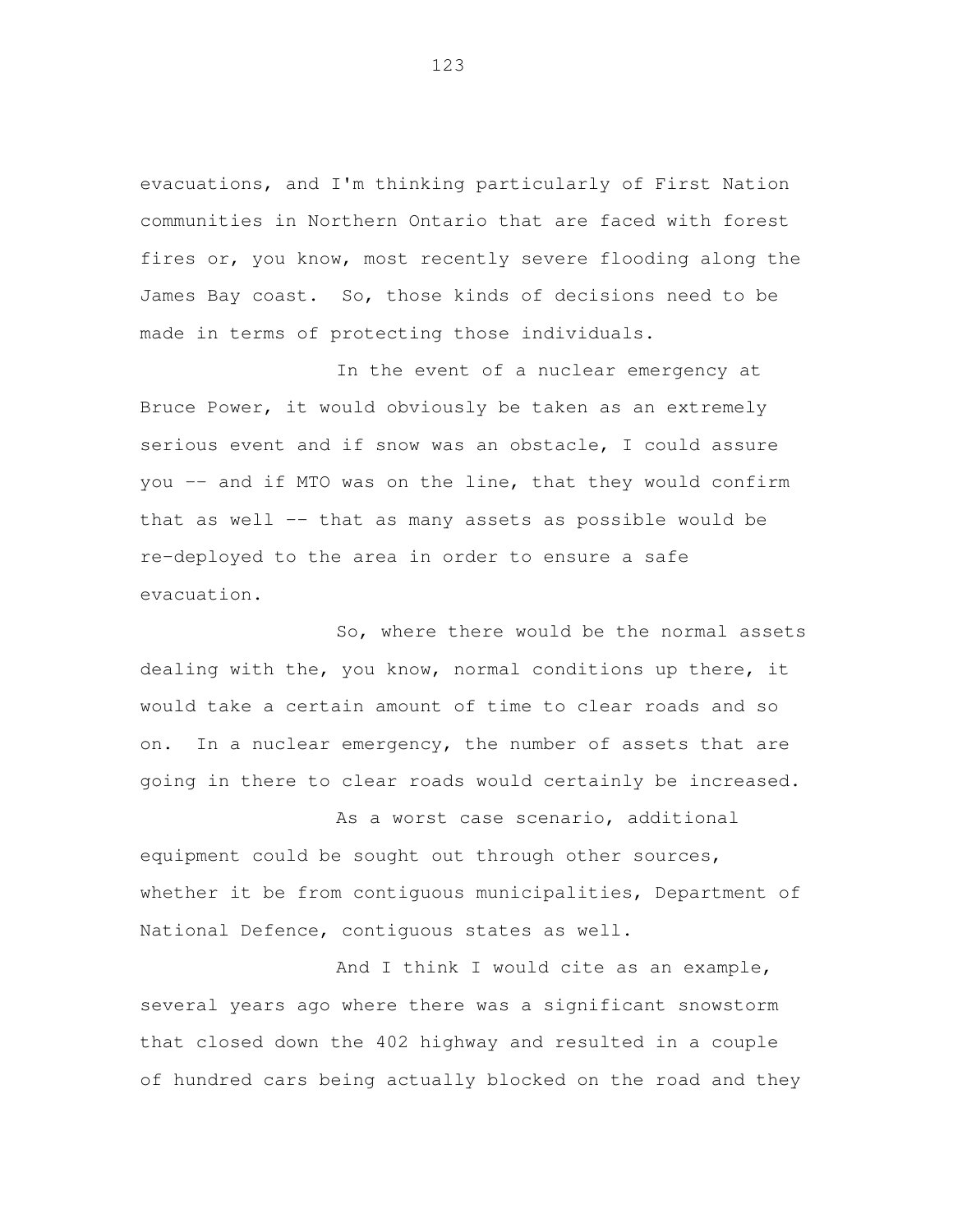needed to be rescued. So, we were able to pull in military assets for vehicles that were designed to move in that kind of situation and were able to get people out of harm's way until the snowstorm ceased and they were able to clear that up.

 So, certainly there is the capabilities within the provincial government to accommodate those really rare weather events that may occur in the vicinity. **THE PRESIDENT:** Okay, thank you. Need to move on.

Other questions? Question?

 **MR. FRAPPIER:** Gerry Frappier, for the record.

 So, just from staff's perspective we have reviewed the study as well. We feel it's a very good study. We can confirm that it did take into account horse and buggies and, if you want, we can explain the arithmetic a little bit that the intervenor was concerned about, and for that I would ask Mr. Richard Tennant.

 **MR. TENNANT:** Richard Tennant, for the record, Emergency Management Programs Division.

 Yeah, the plan was submitted by KLD. KLD does a lot of evacuation time estimates for U.S. facilities as well, so they're very experienced in doing these types of plans.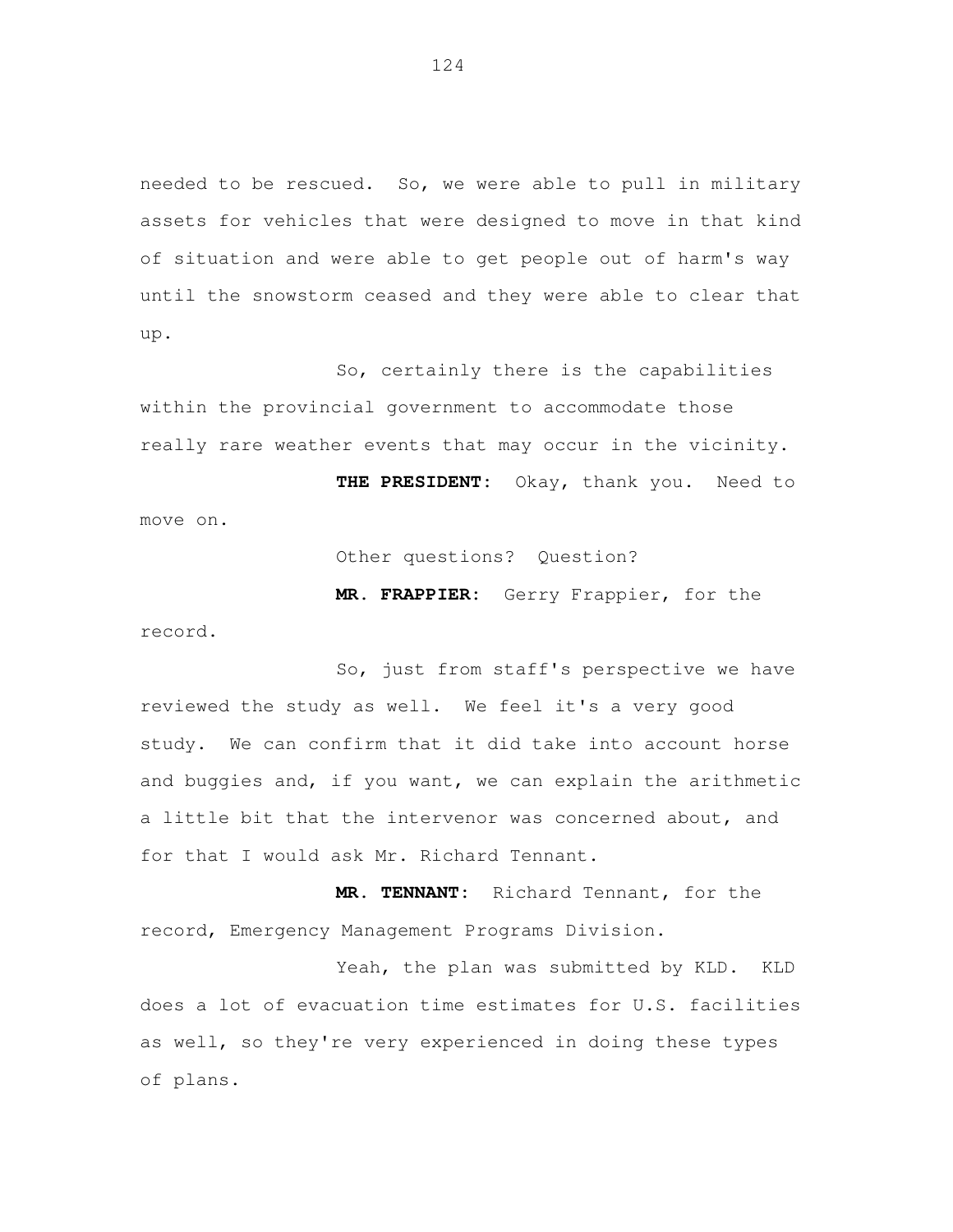It is a very well-detailed and thought out plan. What it does is it provides the emergency response organizations with time estimates such that they can model their evacuation plans.

 So, as has already been said, a hundred per cent of the detailed planning zone could be evacuated in up to four hours. It allows the emergency response organizations to appropriate their plans based on these estimates.

 And evacuation studies are a requirement of RD-210.1, so it was completed in 2016. So, OPG have met compliance with that. And N-1600 also as well mentions a requirement for evacuation time estimates and also in the PNERP it references the U.S. standard new Reg CR-7002. So, KLD complies with these American standards and is also compliant with our regulatory requirements.

 **THE PRESIDENT:** Thank you. Question? Ms Penney?

 **MEMBER PENNEY:** I just had a couple of questions for Ms Tilman.

 I'm assuming you did the graph which is the Cumulative Water Borne Emissions of Tritium. I just wondered, what was the methodology? I think the blue line is Bruce Power line data and the red line is yours. I'm just wondering, what was the methodology you used to come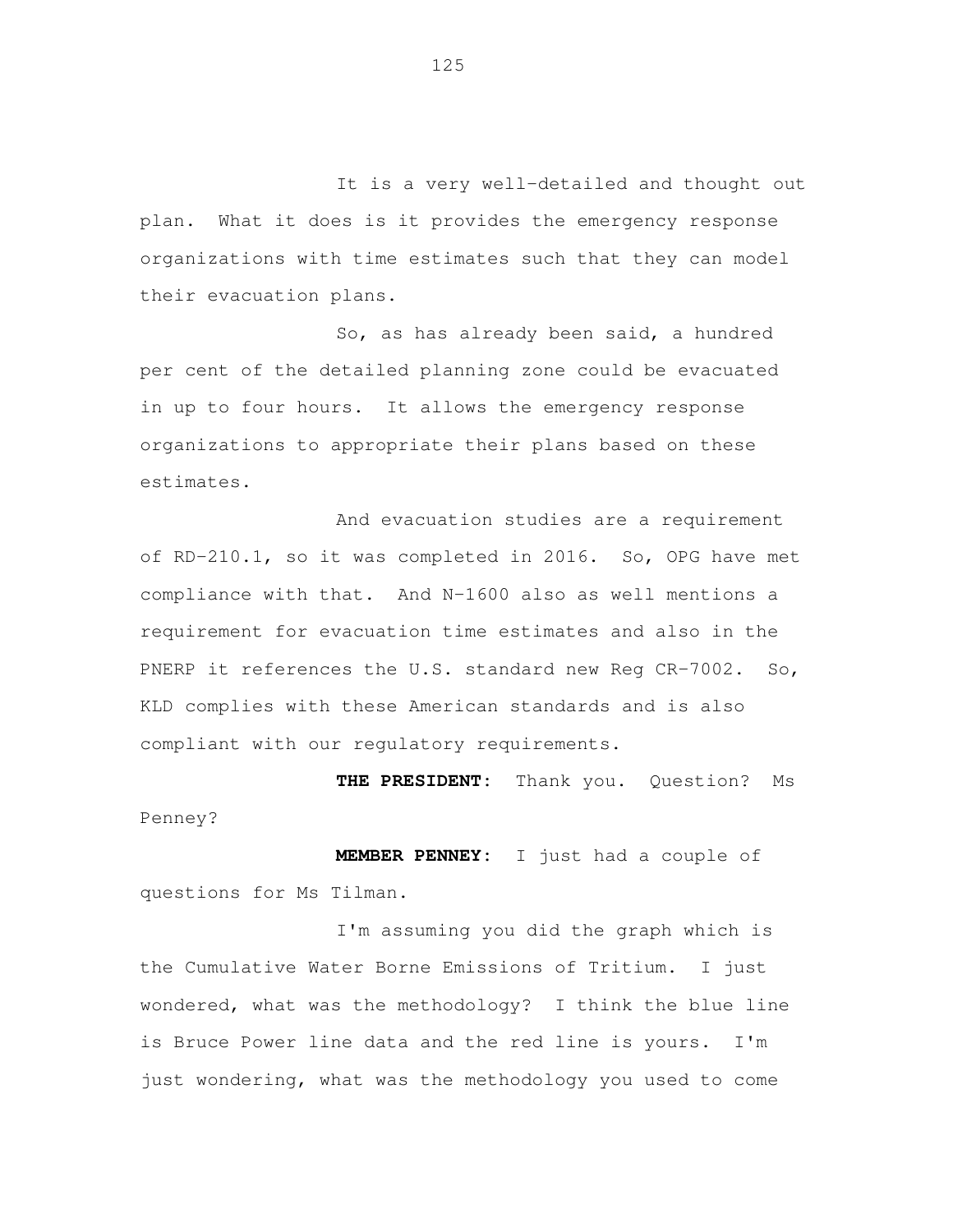up with that line?

 **MS TILMAN:** Going from flat, looking at the annual emissions, I took into account the decay, the half-life of tritium 12.3 years, and looking at the original data that was given, how much would decay over that time and then accumulated them per year.

 I've done this before in various other elements, not just radioactive. It's not unusual, but thanks for asking.

 And what actually surprised me was to see actually the difference in looking at it, even though taking in the decay over just that 10-year window and realizing there's a dispersion in the lake.

 But the issue, too, is this is looking at one plant, or Bruce A plus Bruce B, one nuclear facility and this goes on over a period of time.

 And I just wanted to address the issue of the Great Lakes with the tritium levels going down. The 60s were a terrible time with all the testing going on and all kinds of stuff. Hopefully things decreased since then. We're talking about a fair interval of time.

 But the point is, we are still doing this periodically. If Bruce A and B plant go on for another 40 odd years, we should be aware that this is going on and we shouldn't dismiss the accumulation in time.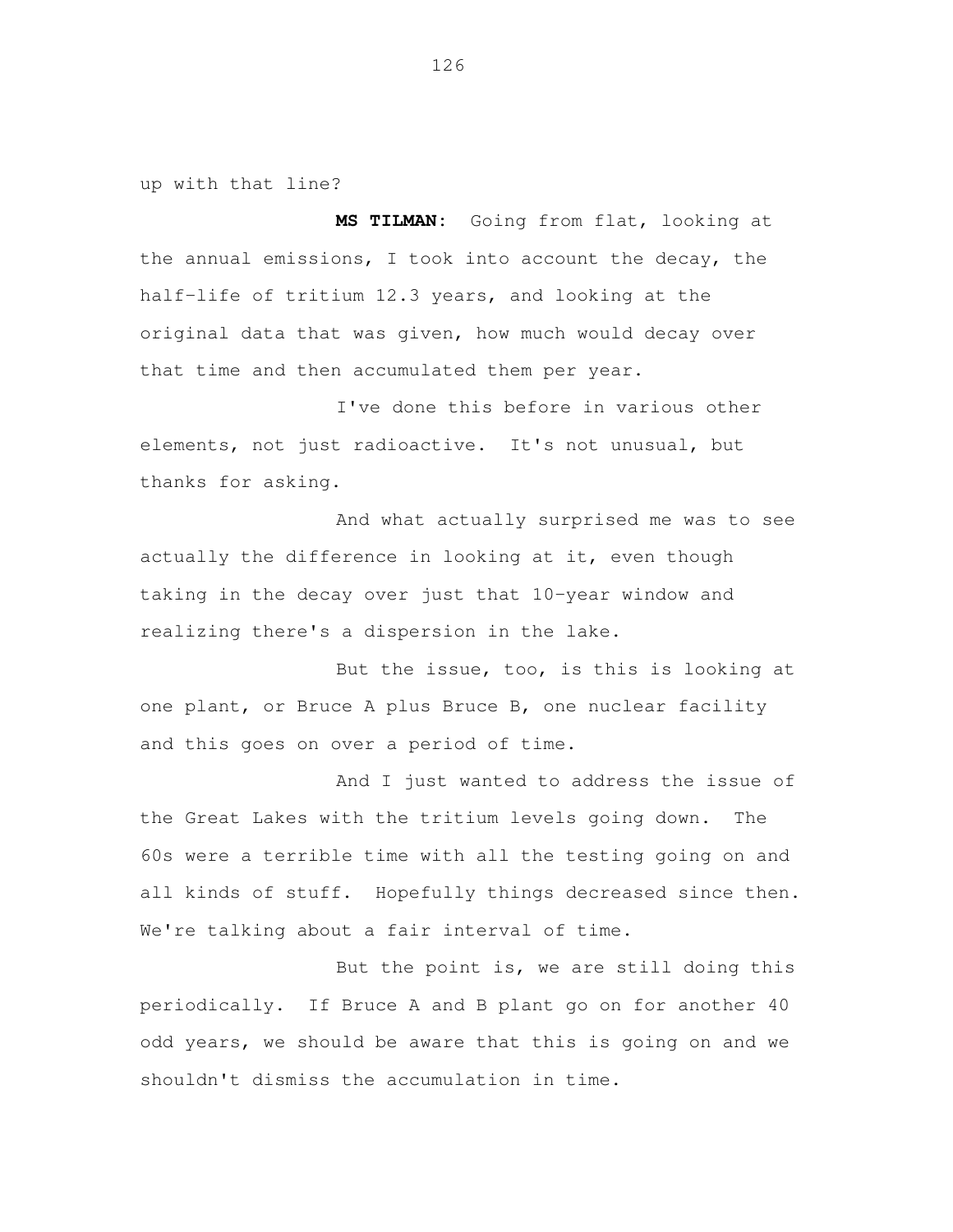**MEMBER PENNEY:** Okay. Thanks for that.

So, the blue line is actual data and the red line is --

**MS TILMAN:** Oh yes, all actual.

 **MEMBER PENNEY:** -- you've added the Bruce Power numbers together --

**MS TILMAN:** Yeah.

**MEMBER PENNEY:** Okay.

MS TILMAN: the half-life and decay -- Yeah. And took into account

**MEMBER PENNEY:** And deterioration.

**MS TILMAN:** -- within time. Thank you.

 **MEMBER PENNEY:** I had a question for CNSC staff in terms of, if that methodology and that cumulative line and how that would withstand scientific scrutiny?

**MR. RINKER**: Mike Rinker, for the record.

 So, I think it would withstand scientific scrutiny sort of what in cumulative would be released at end of pipe, but it's not representing what is being observed at the intake for water supply plant, as an example.

 And we've seen data for those supply plants over decades, in fact MOE CC and Labour Ontario published, you know, the 10-year data and they're pretty much constant.

**MR. CHUA:** It's Francis Chua for the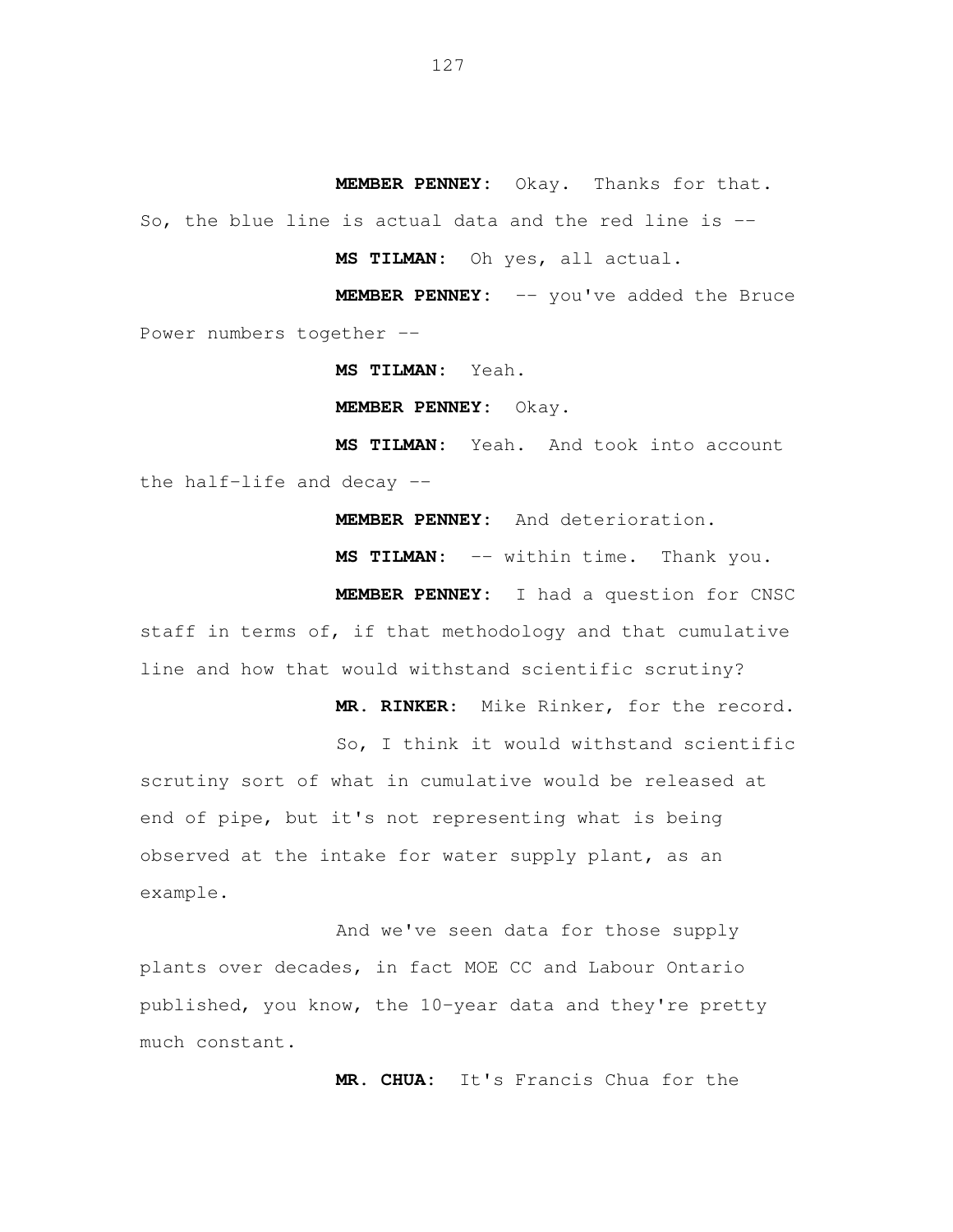record.

 I just wanted to add something else, if I may? We also see -- we also take measurements at the water supply plants and we are also seeing the same levels that Mr. Rinker is referring to.

 Every year we have a routine where we collect samples, analyze them and consistently through the years we do not see that accumulating effect, we do see that flat line.

 **MEMBER PENNEY:** Right. So, to be clear, the blue line is the actual data, water borne tritium, not the red line?

**MR. CHUA:** That is correct.

 **MEMBER PENNEY:** Okay. Another question for CNSC, and it's with respect to Ms Tilman's document where she talks about your derived release limits and your action levels and rolling averages as useless manipulation of data.

 If you could just give me an explanation why it's acceptable to the CNSC as the way Bruce Power is regulated?

**MR. RINKER:** Mike Rinker, for the record.

 So, you know, the rolling average for example, is important because the exposure to a person to drinking water isn't just what's in your glass today, but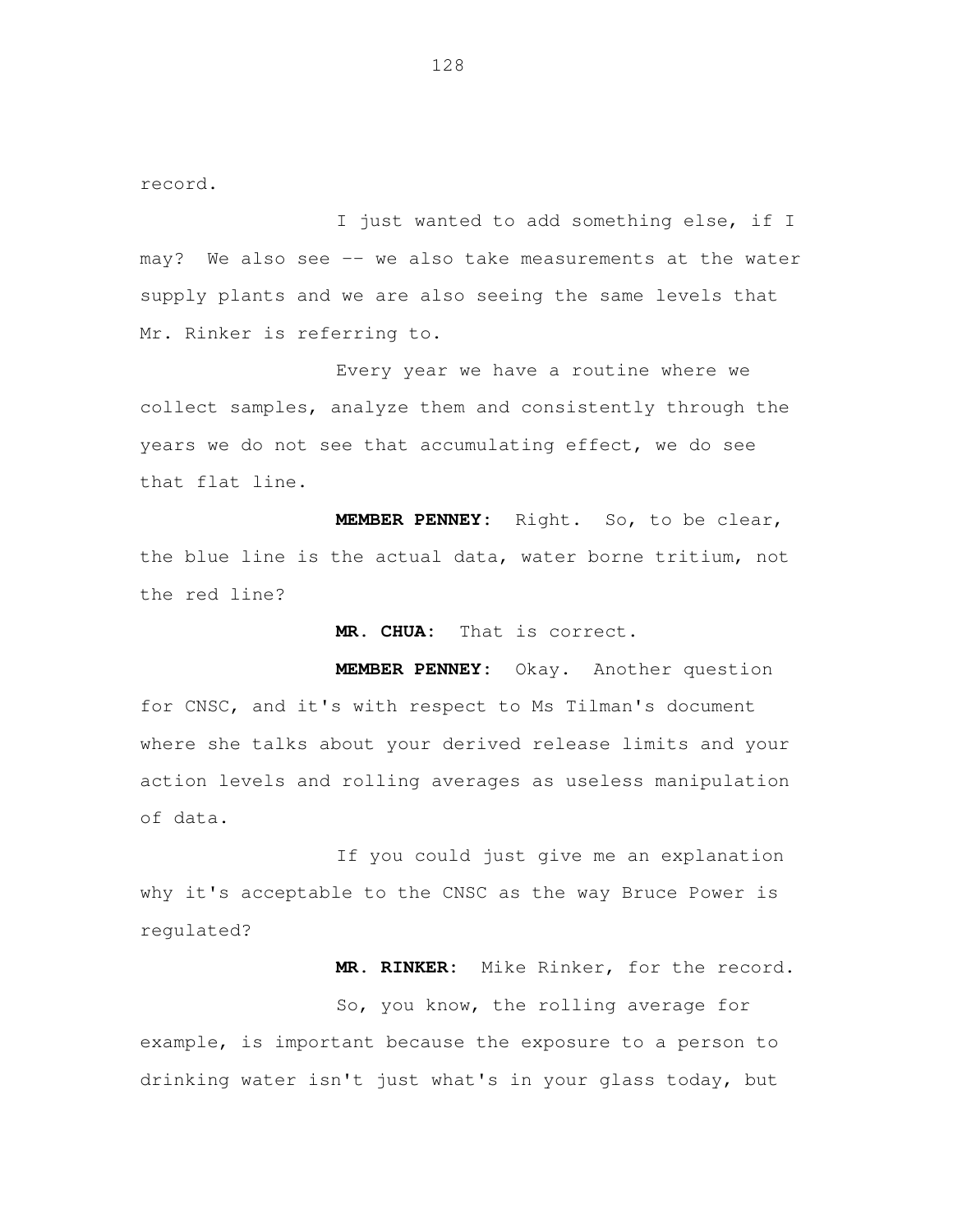it's assuming two litres of water being consumed every day for the course of a year. And so, what was the average exposure to tritium, as an example, you know, over the course of that one year and what's the dose from that?

 So, there is a rolling average for the drinking water standard, for tritium in drinking water. It's 7,000 becquerels per litre averaged over the course of 12 months.

 And the drinking water supply plants are generally under 20, closer to 10 or 5 becquerels per litre. So, well under the drinking water standard.

 **MEMBER PENNEY:** If you wouldn't mind addressing the DRLs and the ALs. And I think one of the criticisms is that the difference between the DRLs and actual emissions is that the actual emissions are so much lower, which in my mind means the DRLs are conservative, I think.

 **MR. RINKER:** Mike Rinker, for the record.

 I think that's a fair point that the intervenor is making. We have agreed with the notion that, you know, there is a derived release limit of 1 mSv per annum, and I think that's in our regulation. That's a number that's been known internationally to be protective.

 But to really regulate from a pollution prevention point of view, the next level that we look at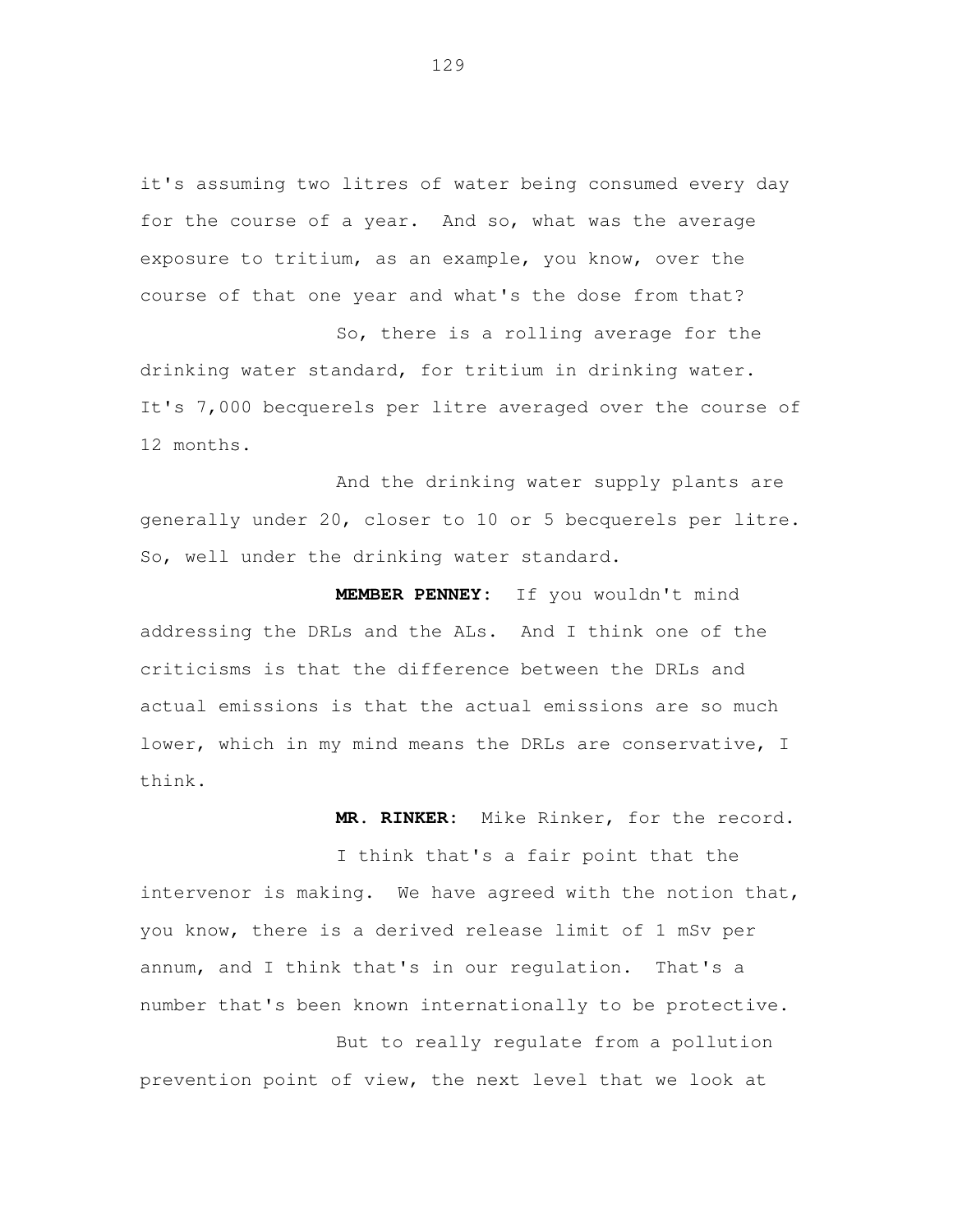are action levels and that's a reportable level if exceeded.

 The nuclear power plants historically have just said, well, let's make 10 per cent of that 1 mSv per annum the derived release limit, which is fair to say that's well above what the actual releases are. The actual releases from a nuclear power plant are exceedingly low even from the regulating point of view.

 So, industry and staff have worked with other departments to come up with a CSA standard for the development of action levels that are more performance based. So, if the facility is working properly you can calculate, what is a proper action level based on data, historical data and to set -- to show that, you know, your facility isn't operating the way it should be and triggers as opposed to something that is 10 per cent of the limit.

 And so, that is being implemented over the next couple of years.

 **MR. CHUA:** It's Francis Chua, for the record.

 Again, we have been involved with the development of the CSA standard and then, prior to the development of the standard, as an internal practice, we've also created what we call an administrative level.

So, Mr. Rinker talked about the DRLs, we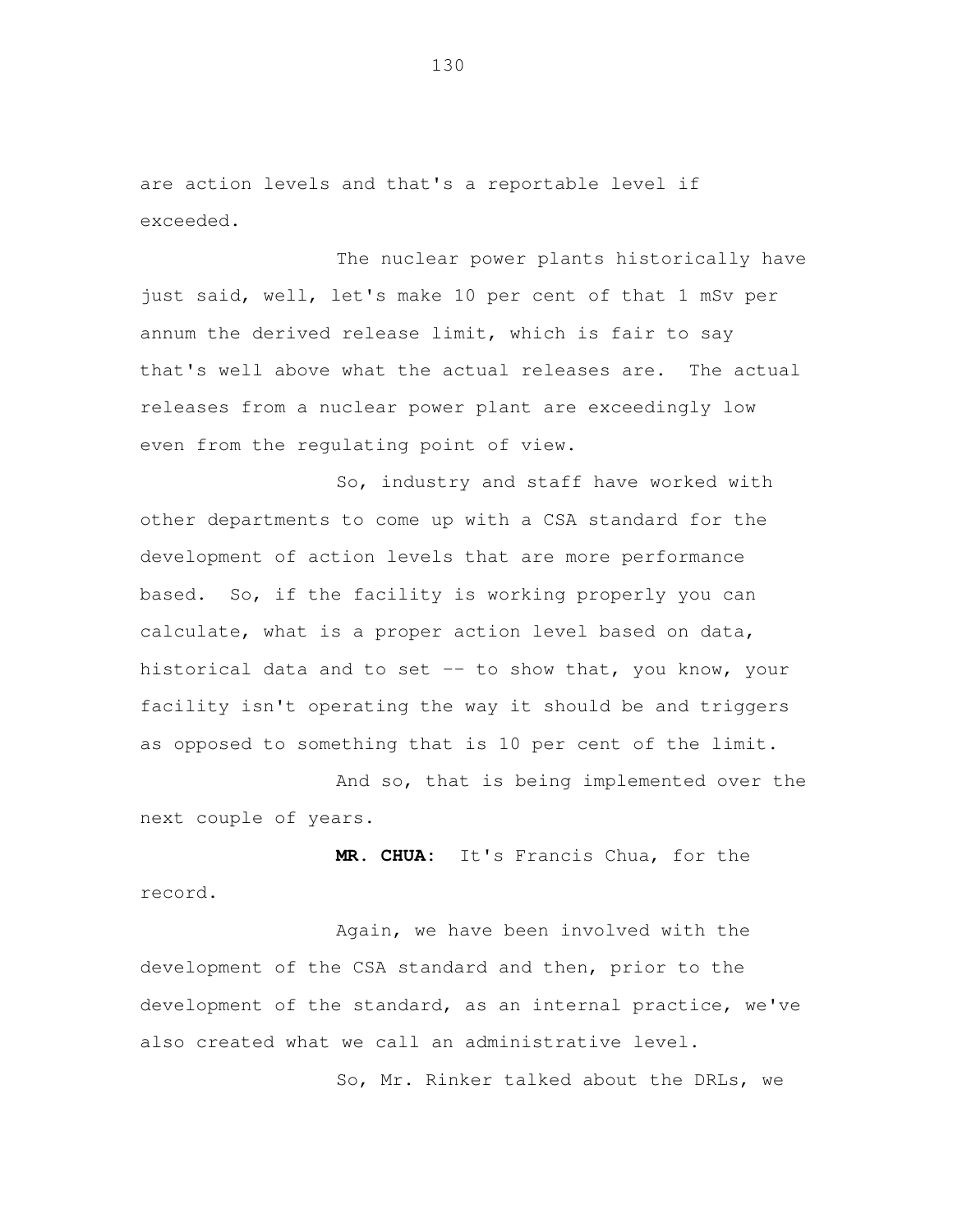talked about the reporting action levels, but within our organization we've set our own administrative levels where we know what routine emissions look like and we know what higher than routine emissions look like and those are our triggers to investigate and to perform corrective actions.

 **MEMBER PENNEY:** And so, a question for Mr. Chua. Are those numbers published publicly anywhere?

 **MR. CHUA:** Those numbers themselves are not published publicly anywhere. We do report our emissions on a quarterly basis to the CNSC, however, in terms of whether they trigger administrative actions or not, those are not -- those are not detailed in those reports.

 **MEMBER PENNEY:** So, the emissions or discharges that are reported to the CNSC, are they publicly available?

 **MR. CHUA:** I do not know how publicly available those are, but we do submit them as quarterly reports to the CNSC. I'm sorry, I'd have to defer to the CNSC to talk about that.

 **THE PRESIDENT:** Actually, emission levels I thought were posted and available. Please correct me.

> **MS TILMAN:** Can I intervene? **THE PRESIDENT:** Go ahead. **MS TILMAN:** Okay. I am the intervenor.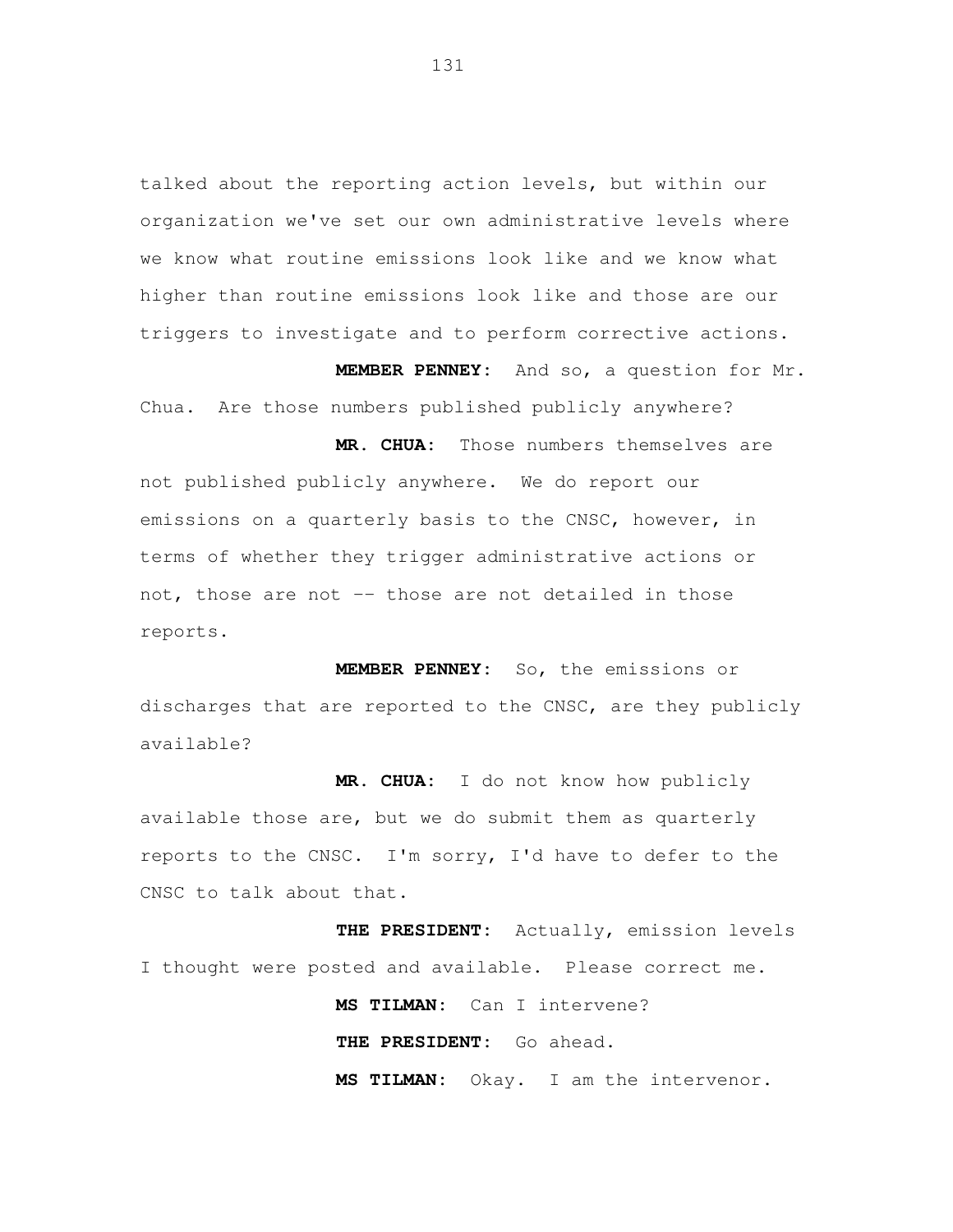Okay. Two things about this and they're sort of related. In terms of the reporting, the CNSC produces the Environmental Monitoring Reports; am I correct, Mr. Frappier?

 Am I correct, does the CNSC produce the Environmental Management Reports?

> **MS SAUVE:** Kiza Sauve, for the record. **MS TILMAN:** Monitoring Reports? **MS SAUVE:** Kiza Sauve, for the record.

So, Bruce Power produces an annual

 Environmental Monitoring Report which is posted on their website.

 **MS TILMAN:** Right. Okay. Now, what is happening is there has been a change in the species of radionuclides monitored, so when you ask the question, are we getting all these reports, what I have noticed in reviewing reports from the year 2012 to 2016, they're called the EMPR Reports, the number of radionuclides in the 2016, the most recent report, was reduced significantly and that change was made to not report individual radionuclides. As a result, as a public user of data, I'm unable to get that information, so that may not be realized, or there may be a disconnect from there. So that's one point.

You'll see that, in 23, I quoted directly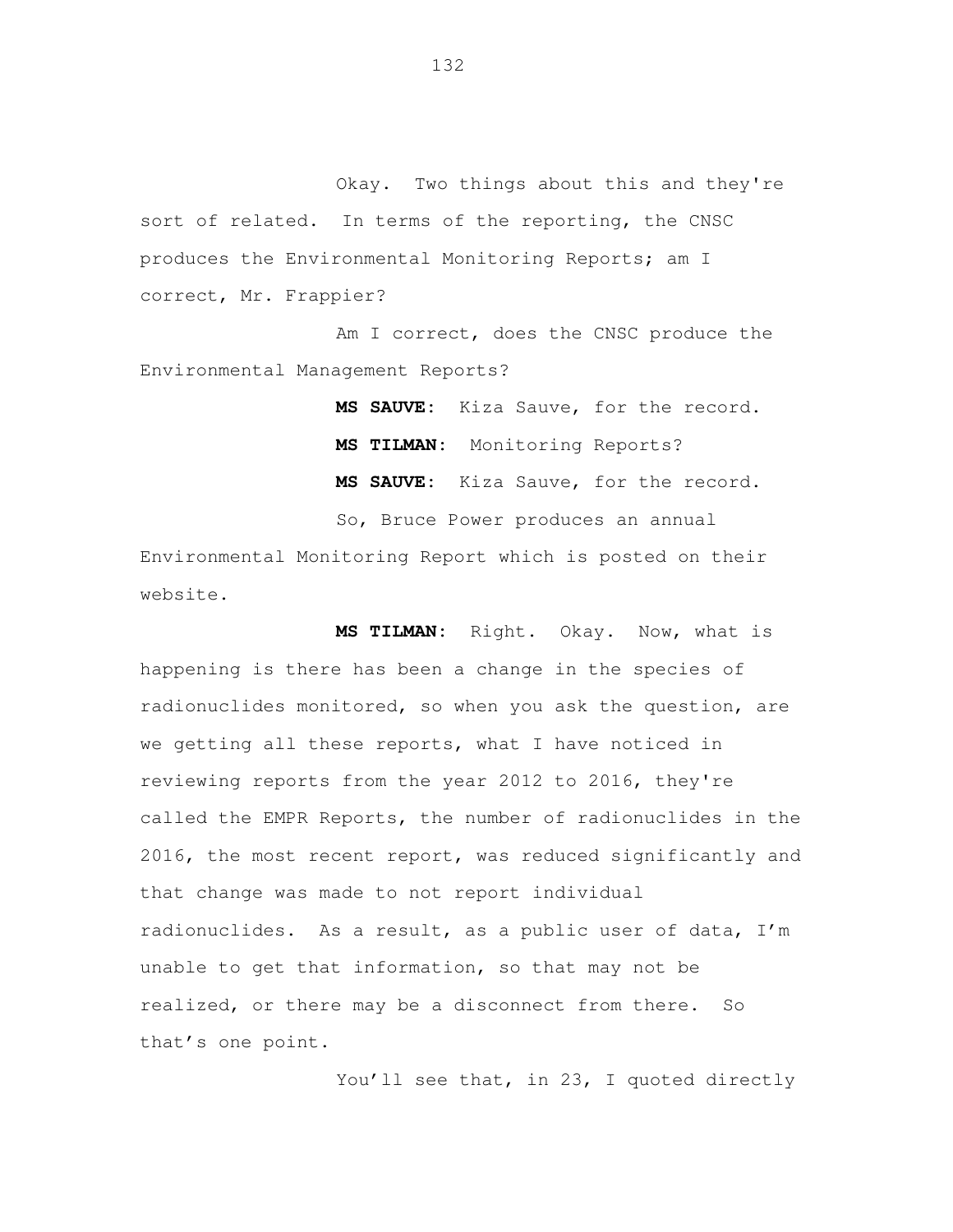from the Environmental Monitoring Report that they decided to just accumulate them all and the whole point of seeing individual radionuclides reported and monitored is to see is there an indication of an incident, is there in an irregularity? Why is this one so high for that particular time?

So as a public user, no. In terms of  $-1$ just want to comment on the responses of DRL's which I'm still not happy about because no explanation has been given for a DRL. For instance, for the laundry facility, which is 2.96  $\times$  10<sup>17</sup> Bq per year, which is in the same range as all the units in Bruce A, or all the units in Bruce B. And so when a public person sees a number like that, a laundry facility, you're sort of scratching your head, "What's going on in that laundry facility" and, of course, it's way below -- the releases are well above what the -- sorry are well below the derived release limit by magnitudes of almost a million.

So what confidence does that give a public user in the data we're getting?

**MEMBER PENNEY:** So I'd like staff to -- **THE PRESIDENT:** Okay, can we get some answers to some of the questions? So first let's hear about the emissions. Are the emissions published?

**MS LACROIX:** It's Danielle Lacroix, for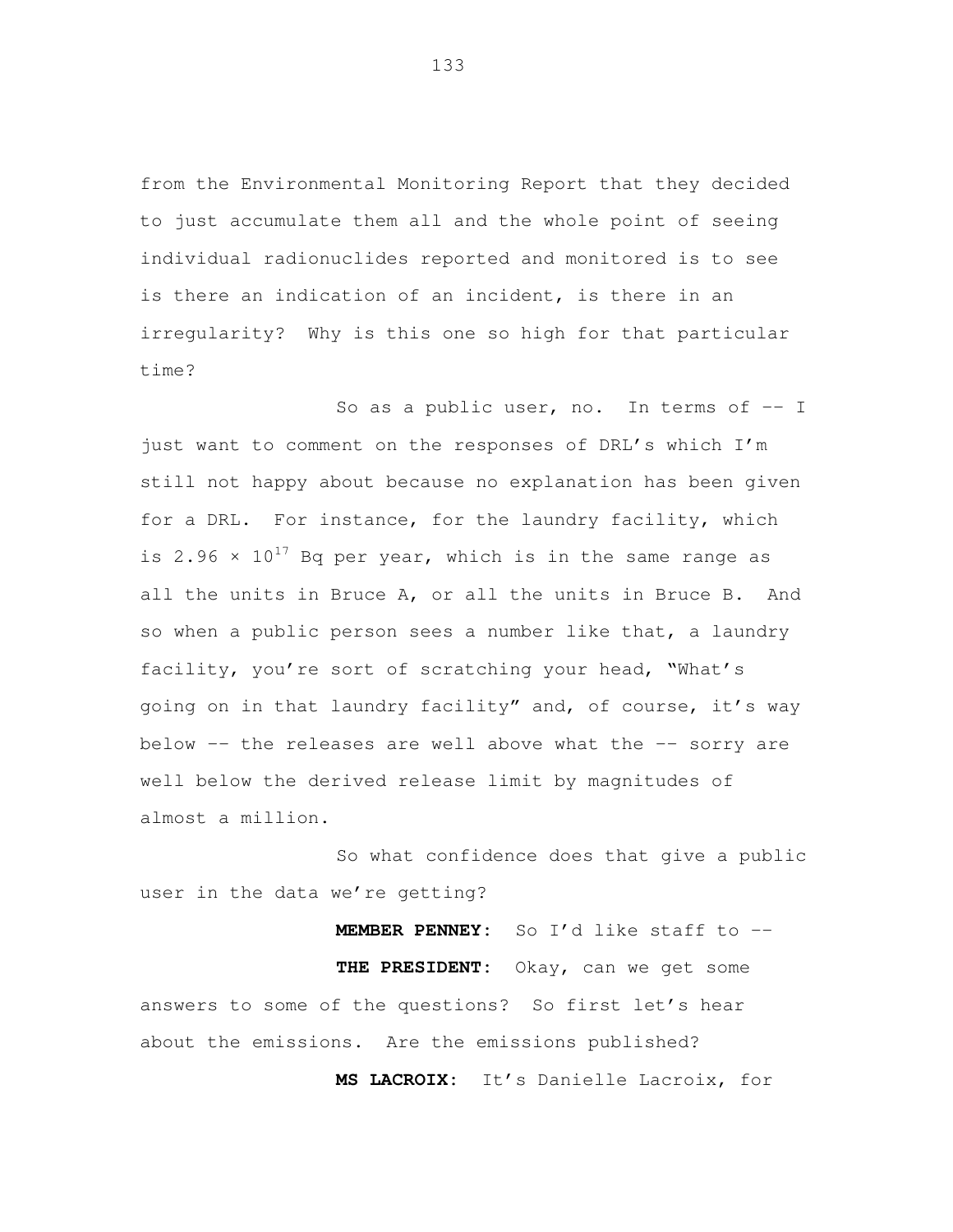the record. So with respect to the reporting of radionuclide groups, it is correct. In 2015, we made a switch in reporting individual radionuclides for some groups where we have low emissions such as the alpha emissions, so we report the gross alpha emissions. And what we do is we calculate a DRL for all of the radionuclides within that group and use the most restricted DRL to be our limit; so that's the smallest DRL.

 So we do report all the gross activity, but we do not break it down as it was a change with our Licence Condition Handbook. So that's one question answered.

 **THE PRESIDENT:** So staff, why did we do it and, if we did it, did you explain it?

 **MR. FRAPPIER: G**erry Frappier, for the record.

 A couple of things. First of all, the limits, as we've talked about right now, we have them as based on one of the regulatory limits that would be a concern from a public health perspective and then 10 percent, basically, of those, so that it provides a proper indication of whether there is any potential health concern.<br>
As Mr. Rinker mentioned, that doesn't

necessarily equate to the same thing that is sort of being